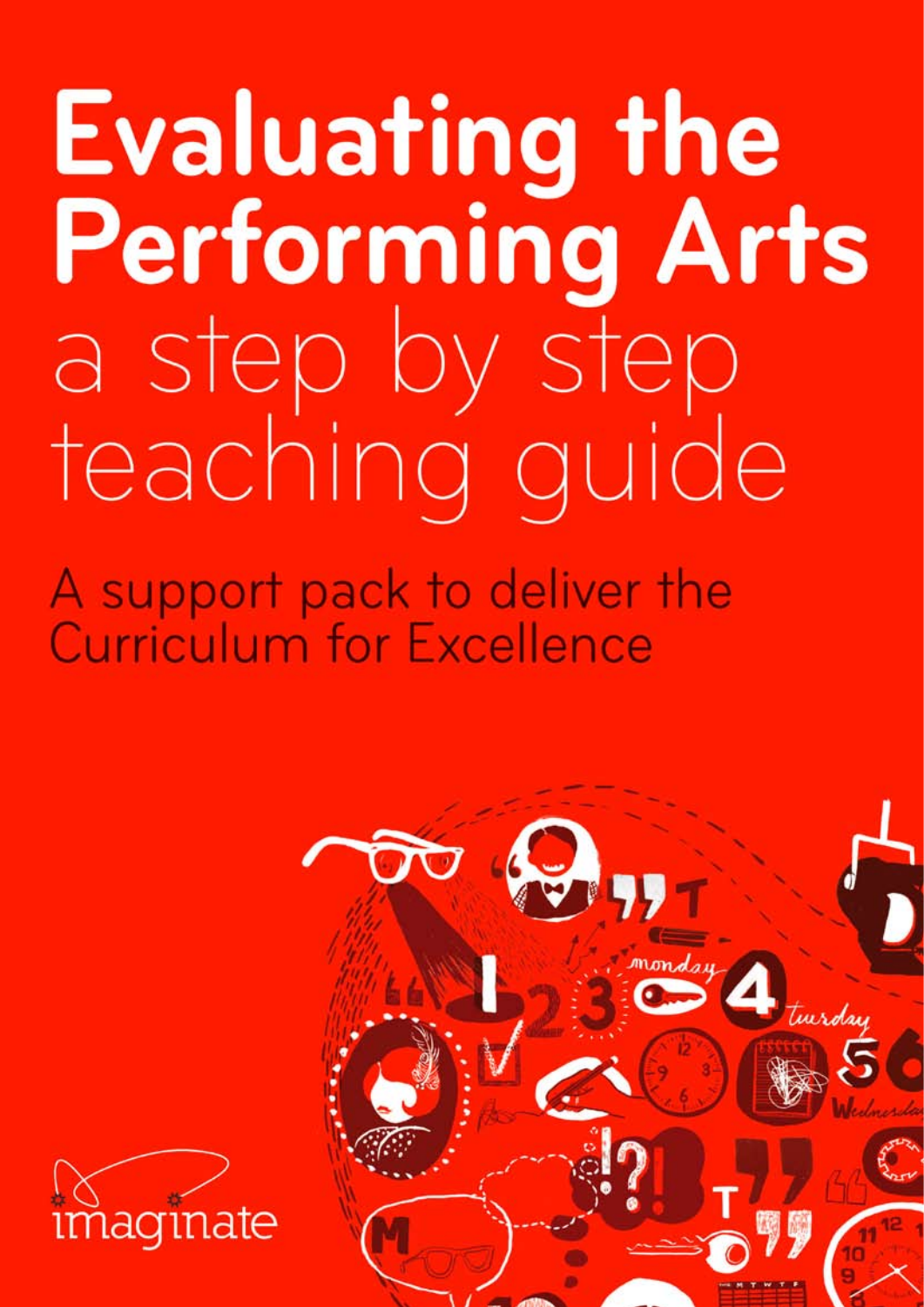# <span id="page-1-0"></span>**Contents**

| Foreword                                                                                                                                                                                                                                                                                                                                                                                                                                                                                                       | page 2  |
|----------------------------------------------------------------------------------------------------------------------------------------------------------------------------------------------------------------------------------------------------------------------------------------------------------------------------------------------------------------------------------------------------------------------------------------------------------------------------------------------------------------|---------|
| Introduction                                                                                                                                                                                                                                                                                                                                                                                                                                                                                                   | page 4  |
| Using this guide                                                                                                                                                                                                                                                                                                                                                                                                                                                                                               | page 7  |
| <b>Section 1</b><br>Accessing performing arts:                                                                                                                                                                                                                                                                                                                                                                                                                                                                 | page 8  |
| How to find out what's on and select performances for your school                                                                                                                                                                                                                                                                                                                                                                                                                                              |         |
| <b>Section 2</b><br>Approaches to evaluating and appreciating<br>performing arts experiences:                                                                                                                                                                                                                                                                                                                                                                                                                  | page 9  |
| Step by step lessons to support you and your pupils to reflect on your theatre trip<br>Preparing for a performance – for early, first and second level learners<br>$\bullet$<br>Playing it out – for early, first and second level learners<br>Drawing the theatrical experience – for early, first and second level learners<br>$\bullet$<br>Talking theatre reviews – for second and third level learners<br>$\bullet$<br>$\bullet$<br>Writing theatre reviews – for second, third and fourth level learners |         |
| <b>Section 3</b><br>Creative Follow up ideas:                                                                                                                                                                                                                                                                                                                                                                                                                                                                  | page 43 |
| For further exploration in the classroom, linked to different subject areas within the<br>Curriculum for Excellence                                                                                                                                                                                                                                                                                                                                                                                            |         |
| <b>Section 4</b><br>GLOW:                                                                                                                                                                                                                                                                                                                                                                                                                                                                                      | page 47 |
| Information about Imaginate's online resource available for Scottish schools through Glow.                                                                                                                                                                                                                                                                                                                                                                                                                     |         |
| <b>Section 5</b><br>Appendix 1:                                                                                                                                                                                                                                                                                                                                                                                                                                                                                | page 48 |
| Glossary – of performing arts terms and roles of theatre staff, including Drama terms from<br>Standard Grade Drama Vocabulary list.                                                                                                                                                                                                                                                                                                                                                                            |         |
| Appendix 2:                                                                                                                                                                                                                                                                                                                                                                                                                                                                                                    | page 50 |
| The Young Audience, exploring and enhancing children's experiences of theatre by                                                                                                                                                                                                                                                                                                                                                                                                                               |         |

Evaluating the Performing Arts © Imaginate, 2010

Matthew Reason – overview and summary of this useful resource.

Educational institutions may copy these materials for educational use only. The content of these materials may not be published or reproduced for any other purposes without permission. Please contact Imaginate for details.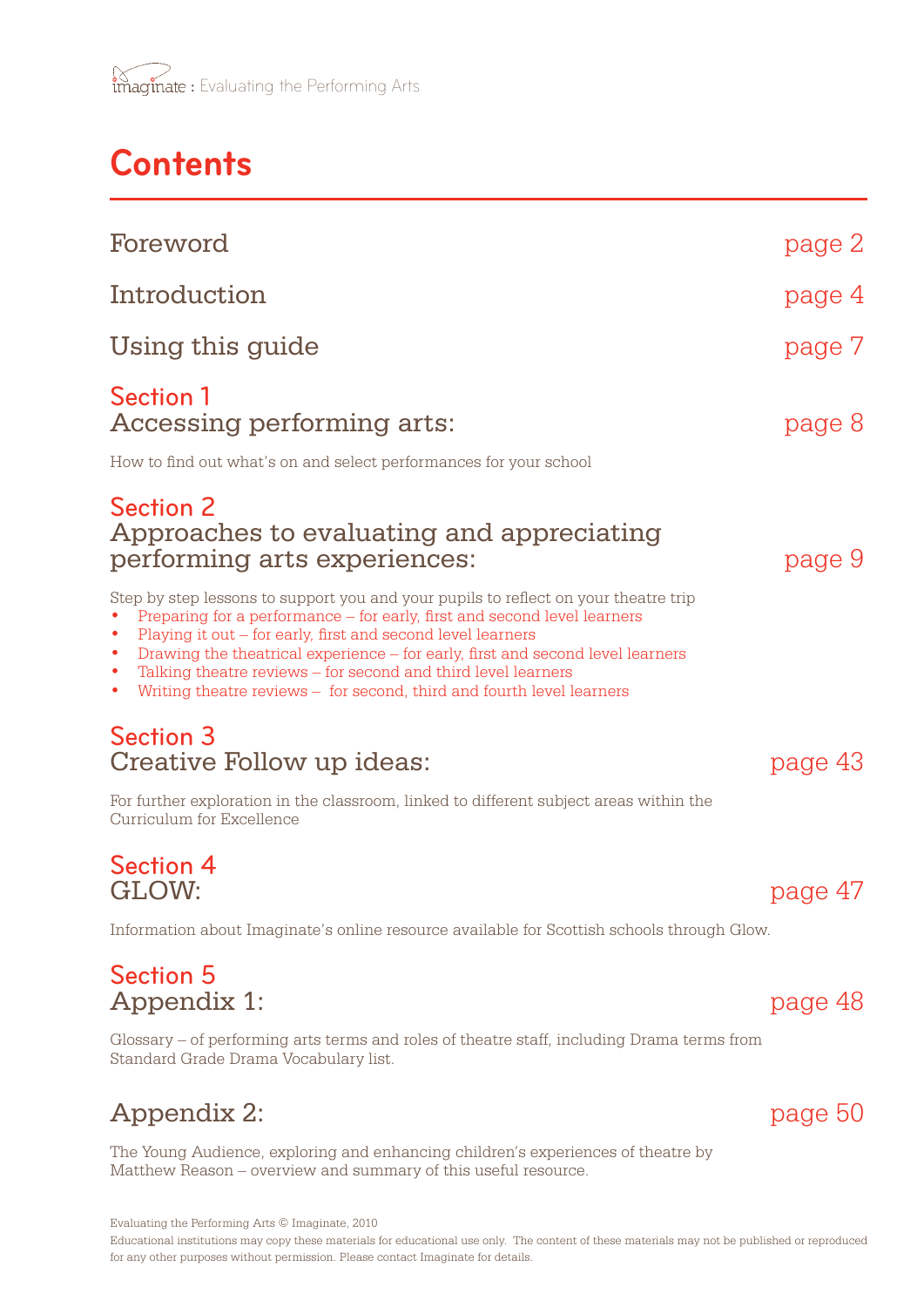# <span id="page-2-0"></span>**Foreword**

In theory he was an English teacher….in practice, a thwarted thespian. Up and down the classroom he'd march being Shylock, being Romeo, even – leap of imagination needed here….Lady Macbeth. Then he hauled us off to the Citizens theatre to watch the real thing. We were 14. We were entranced. Most of us were hooked on the theatre habit for the rest of our lives.

It's even better than that now, since pupils have become participants rather than spectators. Now it's not just about bumping up the enthusiasm quotient, but about pupils using the expressive arts in an individual way, exploring their own creativity and growing in confidence all the while.

In this sense Imaginate and the Curriculum for Excellence are a marriage made in educational heaven. The former with a much lauded track record in connecting Scotland's school children to the best of Scottish performing arts, the latter, a curricular development with creativity and self expression at its heart.

The best teachers have always known that successful learning depends on involvement; on finding ways which make the process as enjoyable as it does the impact lasting. All of us, if we're lucky, can remember teachers who have made the classroom experience a voyage of personal discovery.

Now we're learning through myriad examples how much that experience can be enhanced by using the arts in a way which cross fertilises subjects which once languished in curricular silos. Using the arts too, to build up the inter personal skills, team work, and original thought which are the necessary tools for the contemporary market place in addition to the pleasure they bring to living private lives as rounded citizens. Given all of which, this publication could hardly be more timely.

# **Ruth Wishart**

*September 2010* Board member Creative Scotland. Chair Expressive Arts Excellence Group.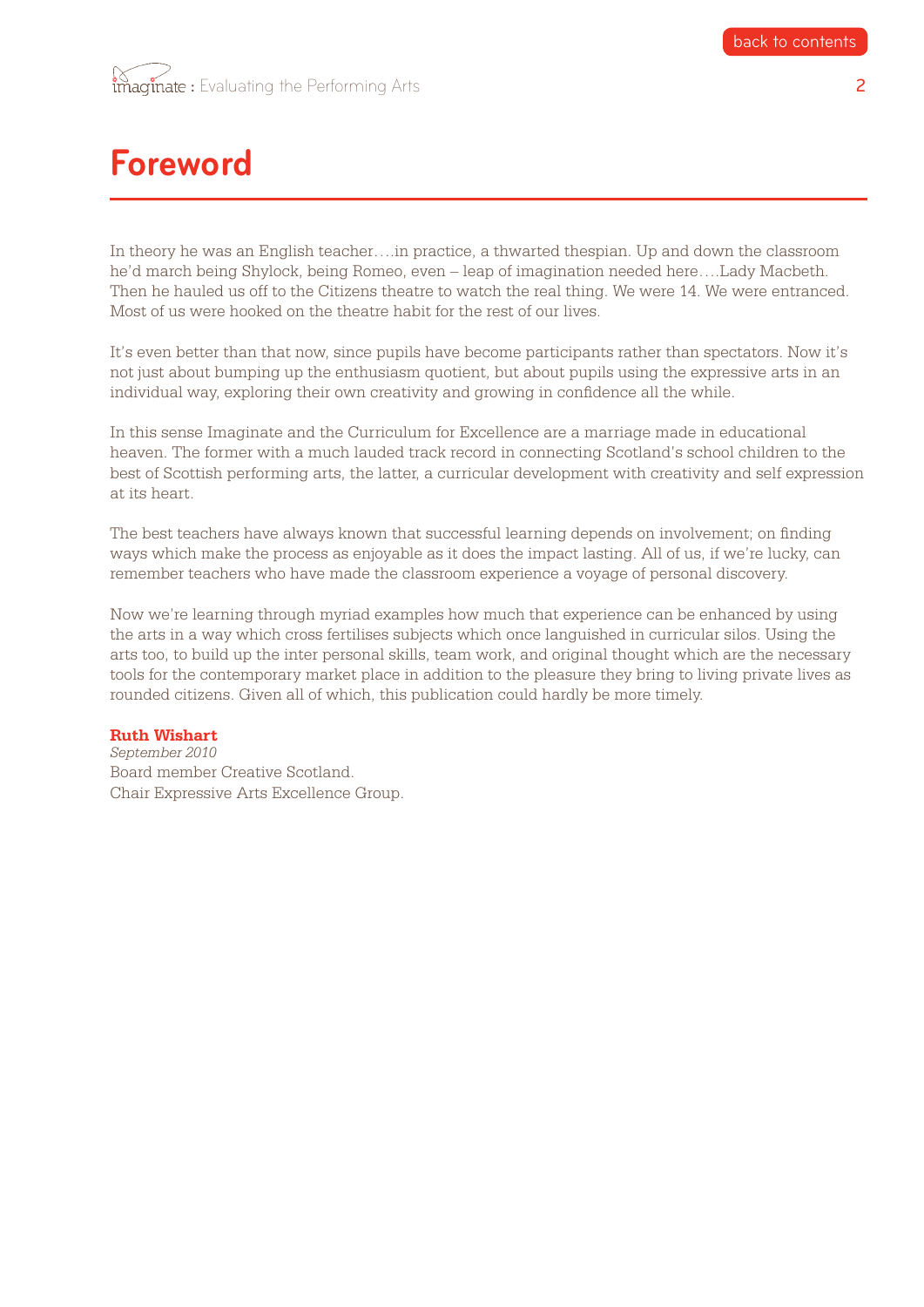# **Being an active audience**

Picture an audience. Imagine row upon row of silent, transfixed faces. All gazing in the same direction, sitting in darkness, their expressions lit by the light coming from stage or cinema screen. This perception of the audience as there to be entertained, doing little else but sitting still, is most familiar to us in the slouch-backed, coach potato imagery of passive consumption association with television or video games – part of a wider social concern that watching is replacing doing; seeing replacing experiencing. It might be argued, however, that the theatre audience is just as inactive and submissive.

It is possible to suggest that the concept of theatre or art *for* children situates young people as exactly this kind of audience: passive and disempowered; watchers rather than actors; observers rather than participants; spoken to, rather than speaking.

However, while the transfixed gaze of the audience might suggest passivity, it might alternatively be taken as a supreme level of engagement. The transfixed audience is one that may be passive externally, but internally in the mind the imagination is very active – at work in interpreting, engaging, analysing and responding to what is going on in front of them.

An audience, therefore, is active in multiple processes, pleasures and engagements as they respond to performance, unravelling the layers between illusion and reality; decoding the staging, technique and craft of what they see; engaging empathetically through the imagination and kinesthetically through the body.

Often, however, this doing of the audience stops after the performances has ended. The audience empties out of the darkness of the theatre into the business of everyday life and all too often the process of thinking, feeling and responding to the performance ends abruptly.

There is nothing inherently wrong with this. If the audience are entertained for the duration of the performance, that is fabulous. But perhaps we should ask for this and more – for enjoyment and engagement in the moment of watching and a post-performance afterlife when the experience reverberates in our engaged imaginations.

It is this kind of extended encounter that this resource is designed to encourage. Providing tools to enhance the experience and to make it last for longer. A work of art is not just the art object, the painting, the performance, the book, but also what that thing does with and in the minds, imagination and memory of the watching audience. Our ambitions for young audiences should be for them to be active and empowered audiences.

# **Matthew Reason**

Senior Lecture in Theatre, York St John University Author of *The Young Audience: Exploring and Enhancing Children's Experience of Theatre*  (published by Trentham Books 2010)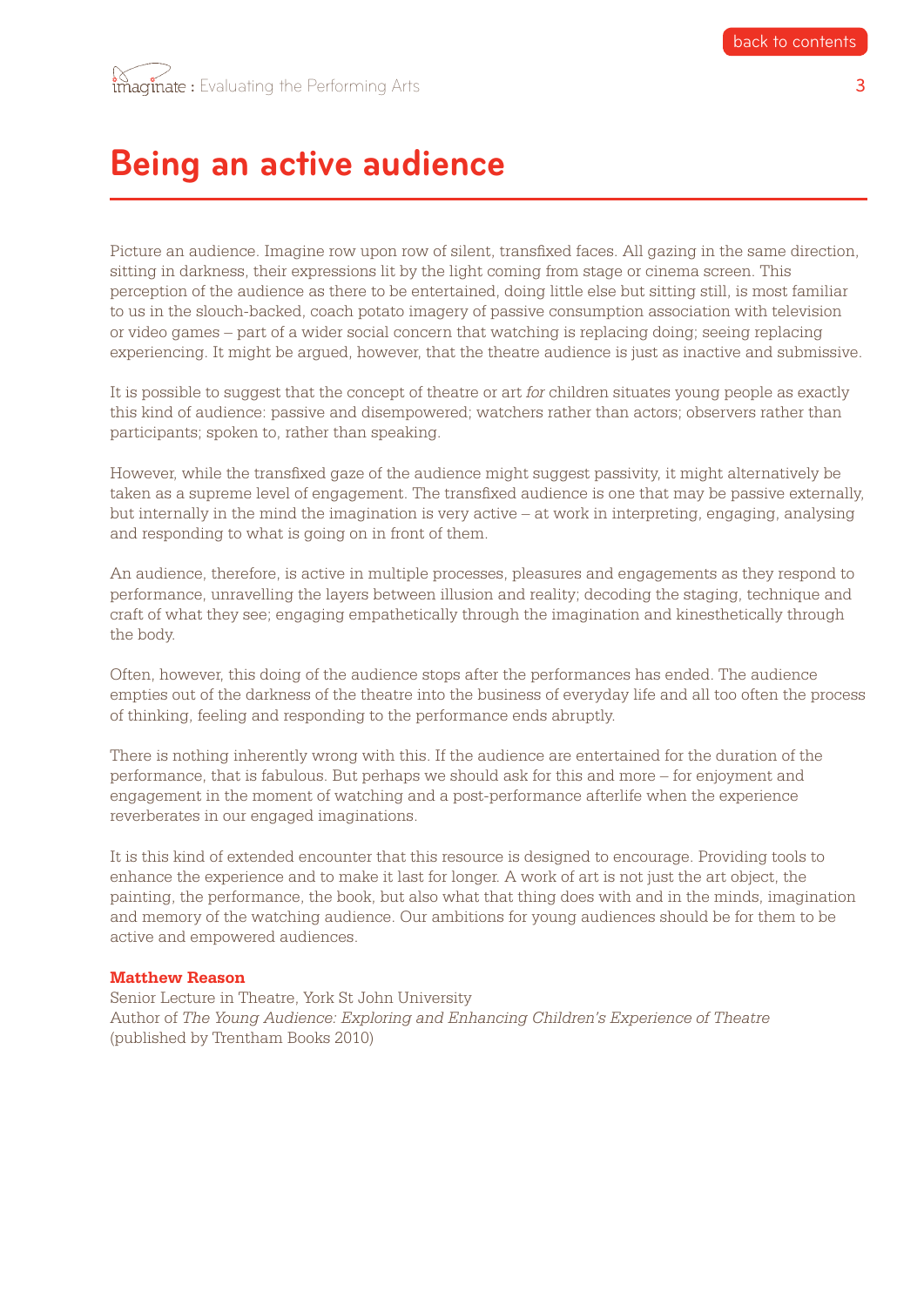# <span id="page-4-0"></span>**Introduction**

# *'Informed engagement with the arts is the most likely mode of releasing our*   $899$ *students' (or any person's) imaginative capacity and giving it play. However this does not happen automatically or naturally. There must be a conscious participation in a work, an ability to notice…'* Maxine Greene, *Releasing the Imagination,* 1995

A few years ago I was supported by the Scottish Arts Council to attend a training programme on Aesthetic Education\* at the Lincoln Centre Institute in New York. The philosophy of this teaching and my own experience of working with artists, teachers and, most importantly children, around the issues of engaging with the performing arts has been the inspiration for the creation of this pack.

*Evaluating the Performing Arts* is about supporting teachers and pupils to appreciate and extend their engagement with a theatre experience. It has been developed over a number of years in collaboration with artists, teachers, children and academics. It provides practical lessons that support teachers in meeting the outcomes of the Curriculum for Excellence and pupils in developing their art criticism skills. It aims to facilitate discussion and debate, explore the creative process behind a performance and empower teachers and pupils to express their opinions confidently through a variety of means. Most importantly though we hope that through extending engagement with a performance, teachers' and pupils' imaginations are sparked and they feel open to exploring new possibilities.

\*Aesthetic education is *'the deliberate efforts to foster informed and involved encounters with art'*  Lincoln Centre Institute's Philosopher in Residence, Maxine Greene.

# **Acknowledgements**

I am indebted to the many people who have shared in the development of *Evaluating the Performing Arts*. In particular I would like to thank the following: Dr Matthew Reason for his insights, questions, collaboration and the invaluable creation of his own book The Young Audience, which compliments this resource; Mary Brennan, Brian Hartley, Sacha Kyle, Lissa Lorenzo, Paul Gorman and Cerin Richardson for their contributions; Imaginate's Teachers Advisory Group and the many teachers who have attended our CPD events and given us critical feedback; and Creative Scotland and Learning Teaching Scotland for their advice and financial support. Special thanks are also due to the many children in primary and secondary schools across Scotland and my own children Cormac and Niamh, who have allowed us to try out our ideas and lessons with them and who have given the best and most honest feedback.

# **Alice McGrath**

Development Director Imaginate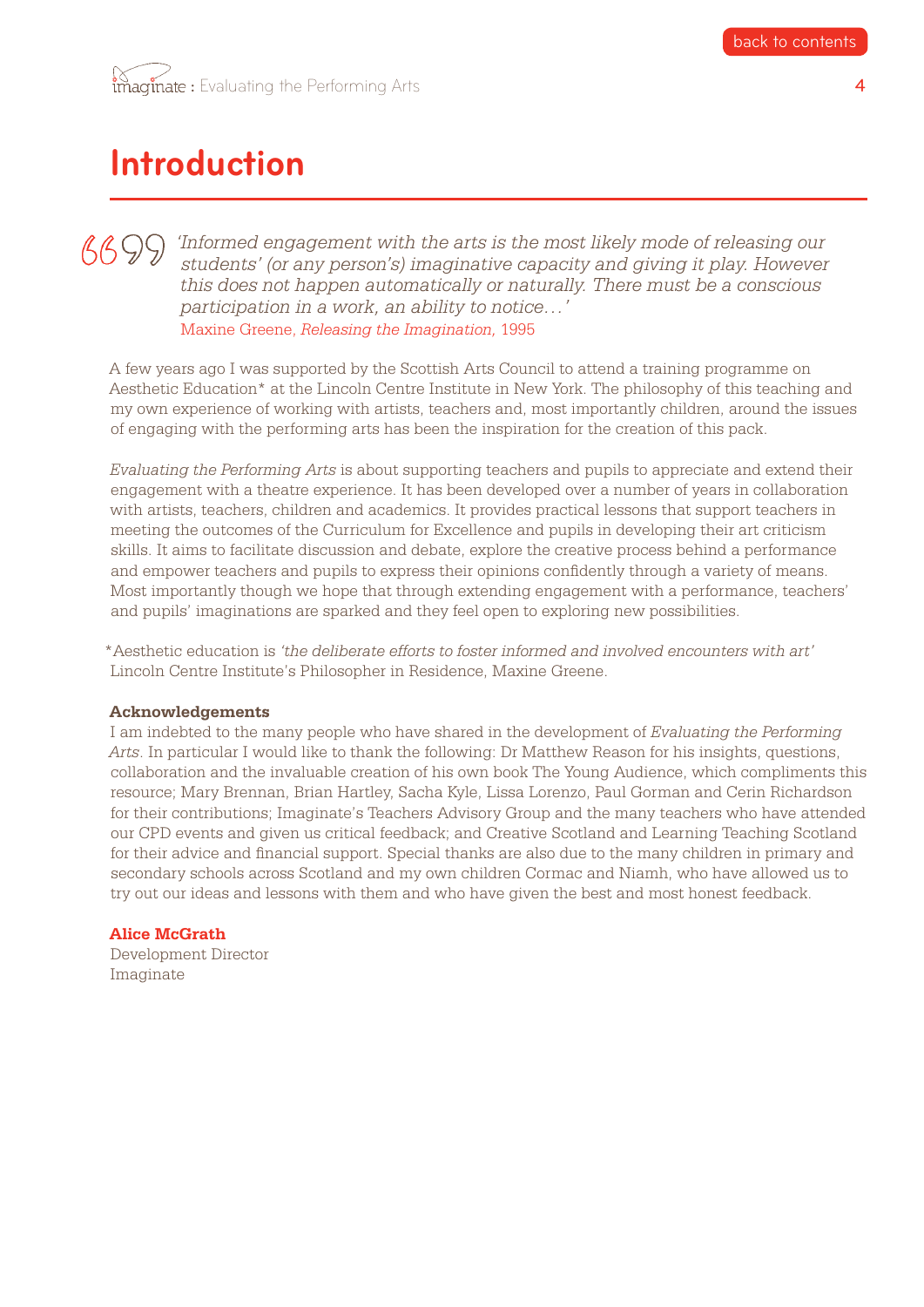# **About Imaginate**

**Imaginate** is a unique organisation in Scotland that promotes and develops performing arts for children and young people through an annual programme of events and initiatives.

**Imaginate's** mission is to ensure that all children and young people in Scotland have regular access to a diverse range of performing arts experiences that contributes to their social, cultural and developmental needs.

We achieve this through the following projects and activities:

#### **Bank of Scotland Imaginate Festival & Tour**

The Festival is the UK's largest and most successful performing arts event for children and young people in Scotland. The annual Festival presents some of the most exciting performances from around the world in venues and schools in and around Edinburgh and on tour throughout Scotland.

For more information on the Bank of Scotland Imaginate Festival and to join the mailing list for advance information on next year's event, please visit us at<www.imaginate.org.uk>

# **Learning Partnerships Programme**

Imaginate supports teachers and other educators to use the performing arts as an inspiring resource and as a starting point for reflection, inquiry, discussion and exploration with the children they work with. Imaginate runs a range of learning programmes throughout the year, examples of past and future activities include the Drawing on the Theatrical Experience research project, Talking About Theatre resource and training programme, Glow project and training for teachers.

# **Art Form Development Programme**

Imaginate believes that a high quality skills development programme is the key to unlocking creativity and supporting artistic excellence. This programme creates regular opportunities for artists at every stage in their career to develop their skills and craft. Examples of art form development activities include master classes, artist residencies and mentoring programmes, the Ideas Fund to support early stage ideas and the International Exchange programme.

#### **Audience and Strategic Development**

Imaginate works with a number of partners in the areas of research, advocacy and audience development with the aim of increasing access and participation and enhancing the experience of attending a performing arts event for children and young people.

#### **• Starcatchers**

The Starcatchers project specialises in the creation and exploration of theatre performances for very young children aged from birth to 4 years. The project has been awarded funding from the Scottish Arts Council National Lottery Inspire Fund for two years development to help fill an identified gap in provision in quality arts experiences for Scotland's youngest children. Visit the website for further details <www.starcatchers.org.uk>

#### **Further information**

To find out more, please visit our website or contact us: Imaginate, 45a George Street, Edinburgh, Scotland, EH2 2HT Telephone 0131 225 8050 Fax 0131 225 6440 Email learning@imaginate.org.uk Web <www.imaginate.org.uk>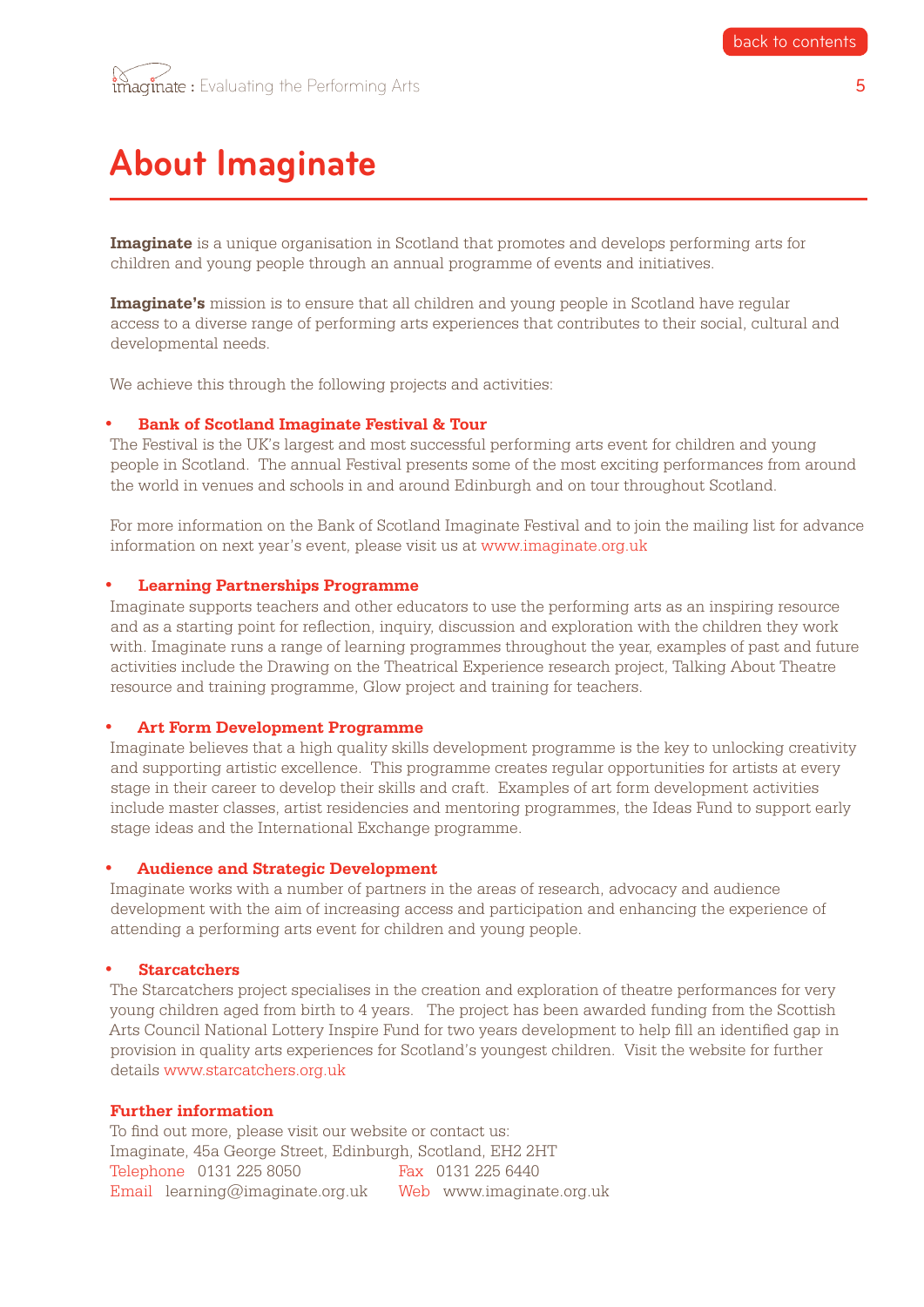# **Evaluating the Performing Arts and The Curriculum for Excellence**

# $R699$

*Evaluating and appreciating (the expressive arts) are used to enhance enjoyment and develop knowledge and understanding. Curriculum for Excellence, Expressive arts, Experiences and outcomes*

# . *Evaluating the Performing Arts* **aims to:**

- nurture teachers' and pupils' imagination through extended engagement with a performing arts experience
- empower teachers and pupils to express their opinions confidently and develop their skills in art criticism
- • enhance teachers' and pupils' enjoyment and develop their knowledge and understanding of the performing arts
- • support teachers in achieving Curriculum for Excellence Outcomes in Expressive Arts, Health and Wellbeing and Literacy and English

The launch of the new Curriculum for Excellence (CfE) provides a great opportunity for arts organisations and teachers to work more together for the benefit of children and young people.

The CfE outcomes for Expressive Arts, across all curriculum levels, encourage children and young people to discuss their thoughts and feelings in response to art with the objective of developing the ability of making informed judgement and considered opinions. Evaluating The Performing Arts aims to support teachers in achieving these outcomes.

The resource pack seeks to facilitate discussion and debate, giving learners an opportunity to reflect, not just on their own experience, but on the ideas and opinions brought forward by their peers, both in their own class, or via the wider GLOW network. By working with others in this way pupils will learn to have confidence in their own opinions, whilst also valuing, and potentially learning from the view and opinions of other people.

The lessons in the pack encourage pupils to be active audience members, observing and processing all aspects of a performance or live art event. This active engagement can help develop their aesthetic appreciation, their understanding of the impact of creative choices, support them to make informed judgements and constructive comments. Through the reflection and analysis of performance learners can also develop their own creative material, for example writing a story about a particular character, or creating a piece of drama featuring a character from a performance they have seen. Through analysing their own response to a performance pupils will build up an understanding of how best to communicate ideas, feelings or points of view through expressive art forms and this will help them to make more informed decisions in their own creative work.

Fundamentally the process of discussing thoughts, feelings and emotional responses to performance will help develop pupils' personal confidence, their ability to engage in debate with others and their understanding of and skills in reflecting on art and culture, all of which lie at the heart of the four capacities of Curriculum for Excellence.

Links to the Curriculum for Excellence Outcomes and Experiences are provided throughout the resource.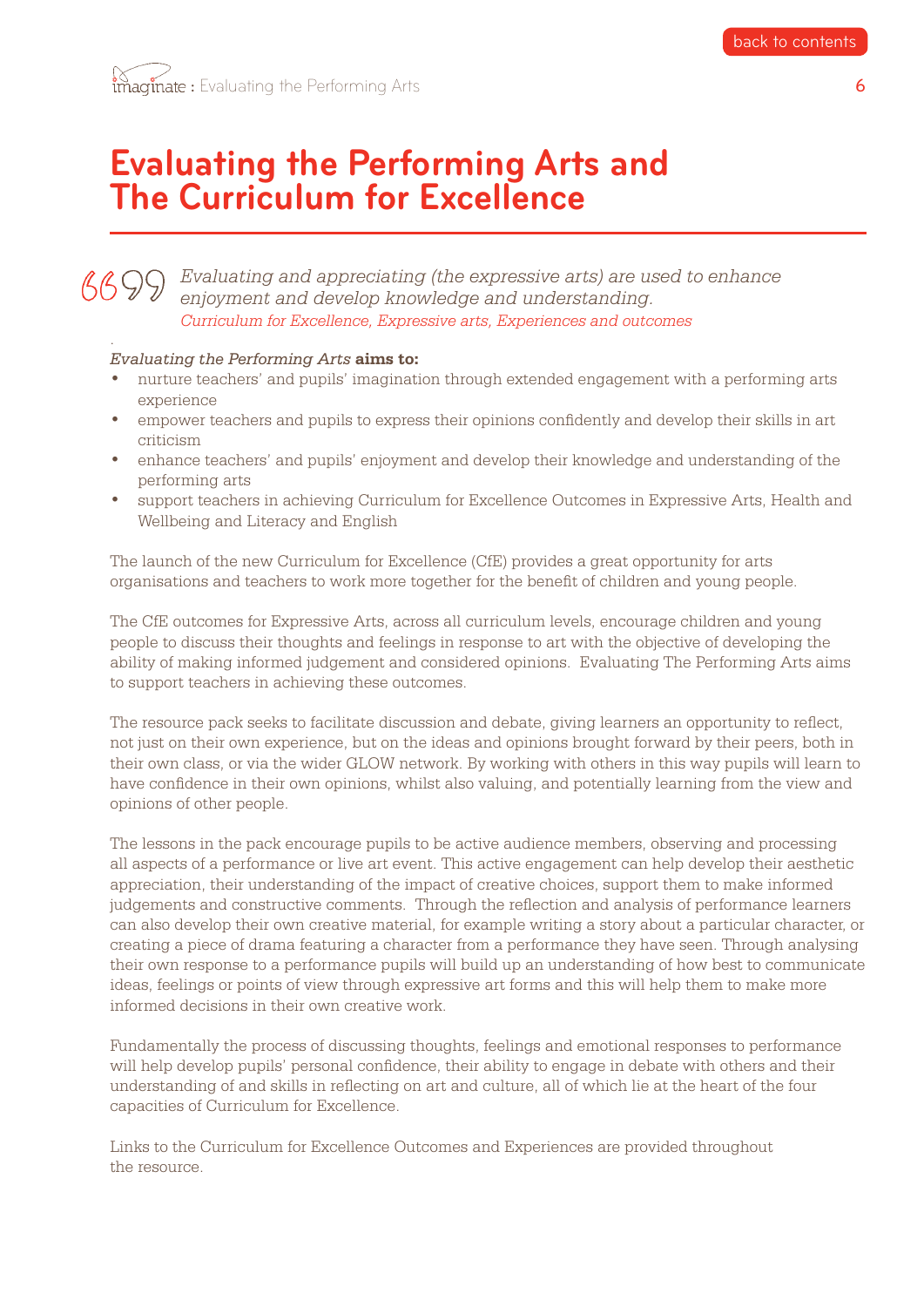# <span id="page-7-0"></span>**Using this guide**

# Evaluating the performing arts provides six key lessons. Each lesson includes the following:

- The Curriculum for Excellence level the lesson is appropriate for
- **Key learning outcomes**
- **Lesson length**
- Resource list
- Lesson overview
- Detailed lesson plan, with timed activities and some pupils prompt sheets for photocopying
- Teacher notes
- Lists of the CfE Experiences and Outcomes covered in the lesson

While you can choose which activities you wish to explore with your class we would recommend that you do the activities sequentially. We have included some notes pages for you to add your own comments on what worked for you and your class, if you wish to.

There is a further section in the resource which offers many more creative follow up ideas, including those for dance, dip in and use anything that you feel like exploring.

# The six key lessons are:

# **Lesson 1 – Preparing for a performance**

This lesson gives practical tips for teachers and a pupils resource sheet to help get the best from a performance before attending. It encourages pupils to be active audience members by having a greater understanding of what they are going to see before they go.

# **Lesson 2 – Playing it out**

This lesson engages children in creative play and drama games as a way of responding to and making sense of a performance.

# **Lesson 3 – Drawing the theatrical experience**

In this lesson pupils reflect on their experience of a performance using drawing and creating exercises to prompt discussion

# **Lesson 4 – Talking theatre reviews**

This lesson takes the class through a structured process whereby pupils discussion a performance in detail and learn to provide reasons for their own personal judgment on it. Pupils discussion prompt sheets are included as part of the lesson.

# **Lesson 5 – Writing theatre reviews**

In this lesson pupils will go through a process for writing a review of a performance they have seen. A pupil guide sheet is included as part of the lesson.

# **Creative follow up ideas**

Lesson plans and ideas are included at the end of the pack to further extend the experience and for pupils to develop their own creative responses to a performance they have seen.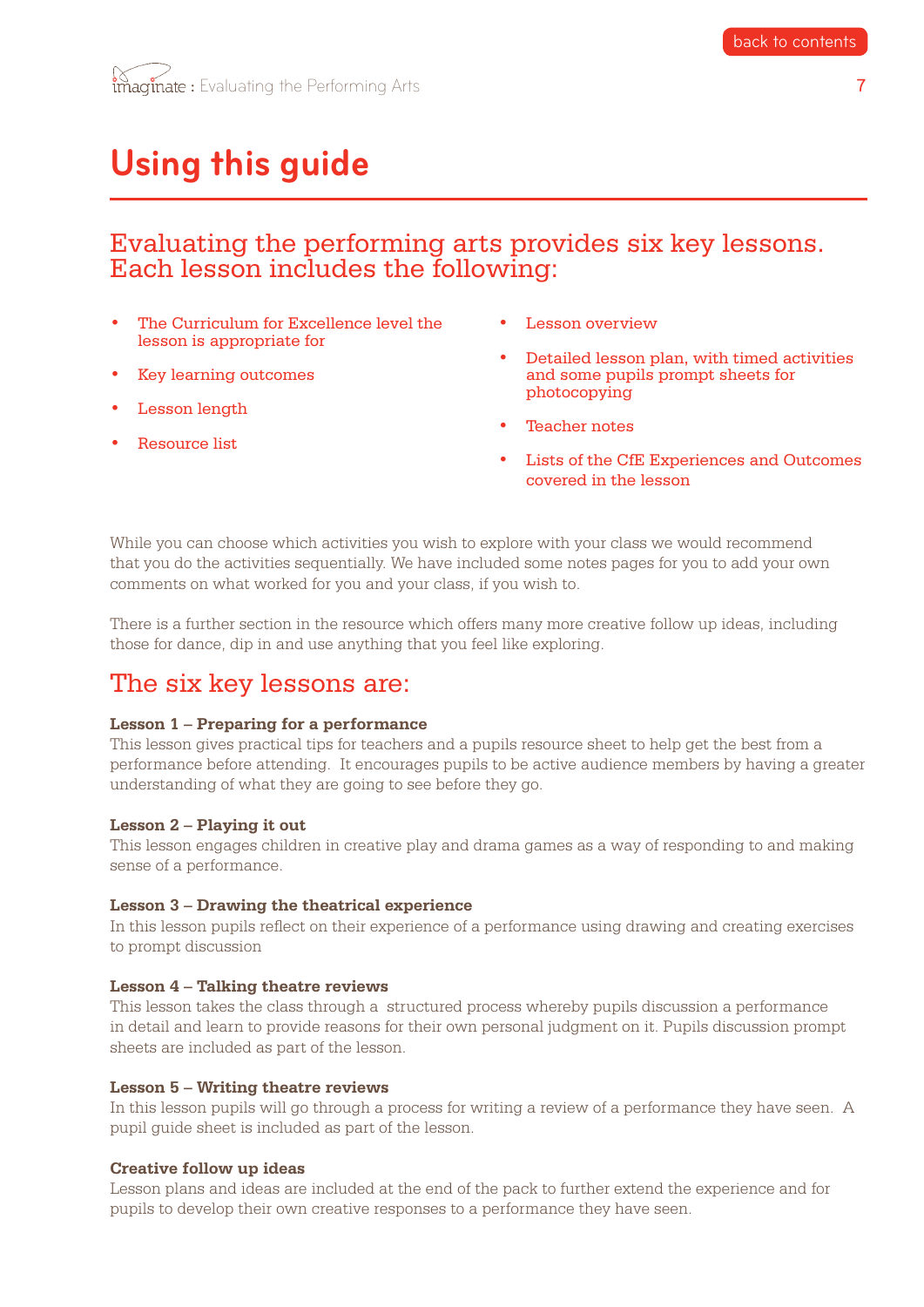# ccessing<br>erforming<br>rts<br>**1** Accessing performing arts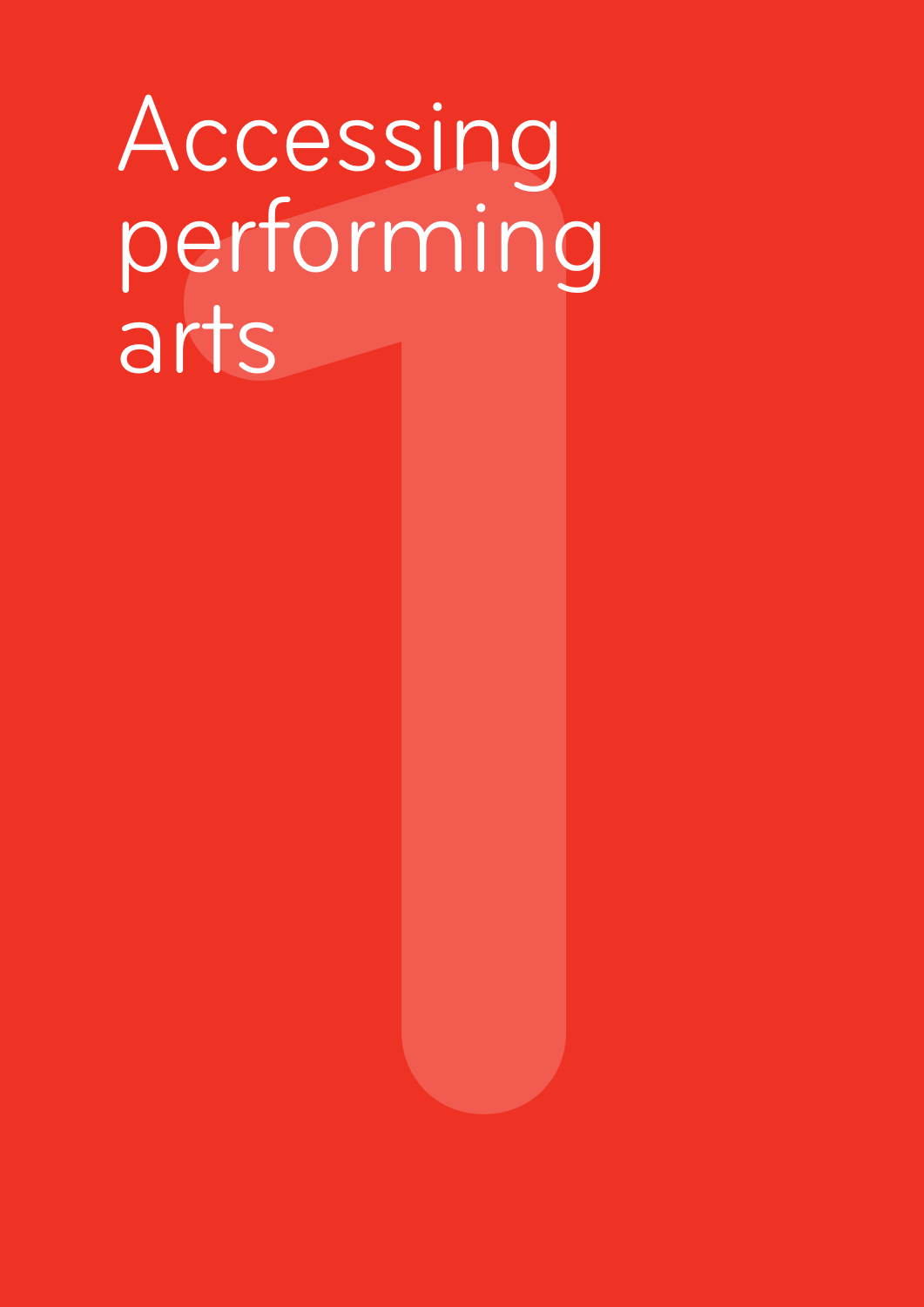<span id="page-9-0"></span>

# **Accessing performing arts**

*Learning in, through and about the expressive arts is enhanced and enriched*   $\beta$ BS *through partnerships with professional arts companies, creative adults and cultural organisations. Curriculum for Excellence, Expressive Arts Experiences and Outcomes*

# Checklist for choosing a performance for your class

# About the performing arts company:

If you have not worked with or seen the Company before, try to find out as much about them as you can.

- Ask your local authority arts education service for recommendations and information about the company
	- Contact Creative Scotland Education team for up to date lists of arts officers. <www.creativescotland.com>
- Look up creativity on the Learning and Teaching Scotland and Glow websites <www.ltscotland.org.uk>/ <www.creativityportal.org.uk>
- Look at the Imaginate website<www.imaginate.org.uk>
- Take up references from other schools they have visited.
- Ask why and when the company was formed to give you an idea of their experience and objectives
- Ask for materials in advance (many companies produce good teacher's packs to accompany the show. These may well be on line on the company's website )
- Ask for copies of videos of their work. Be aware though that video gives a poor representation of the real effects of a live show
	- Ask about their experience in performing to and working with children

# About the performance:

Discuss the show fully with the Company, ask about:

| Appropriate age range                                                                                                                           |
|-------------------------------------------------------------------------------------------------------------------------------------------------|
| Themes involved                                                                                                                                 |
| Costs involved                                                                                                                                  |
| If the performance is in school, the space and time required                                                                                    |
| Why they are doing this production $-$ to get an understanding of their objectives                                                              |
| How the show links to the Curriculum for Excellence                                                                                             |
| Risk assessments that have been carried out for the theatre/performance space – you could save<br>yourself some time if they already have these |
|                                                                                                                                                 |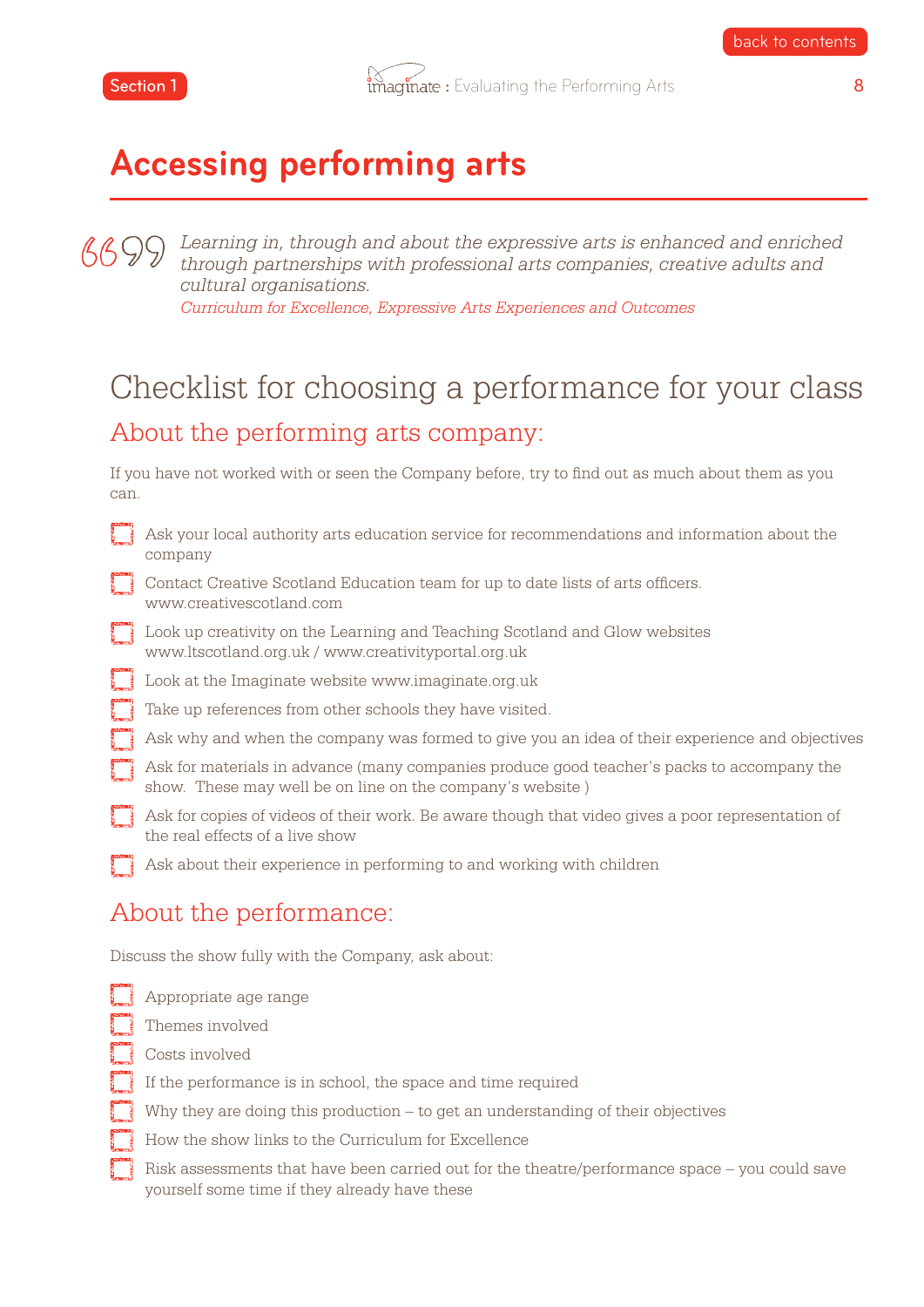Approaches to<br>evaluating and<br>appreciating<br>performing arts<br>experiences:<br>Lesson Plans Approaches to evaluating and appreciating performing arts experiences: Lesson Plans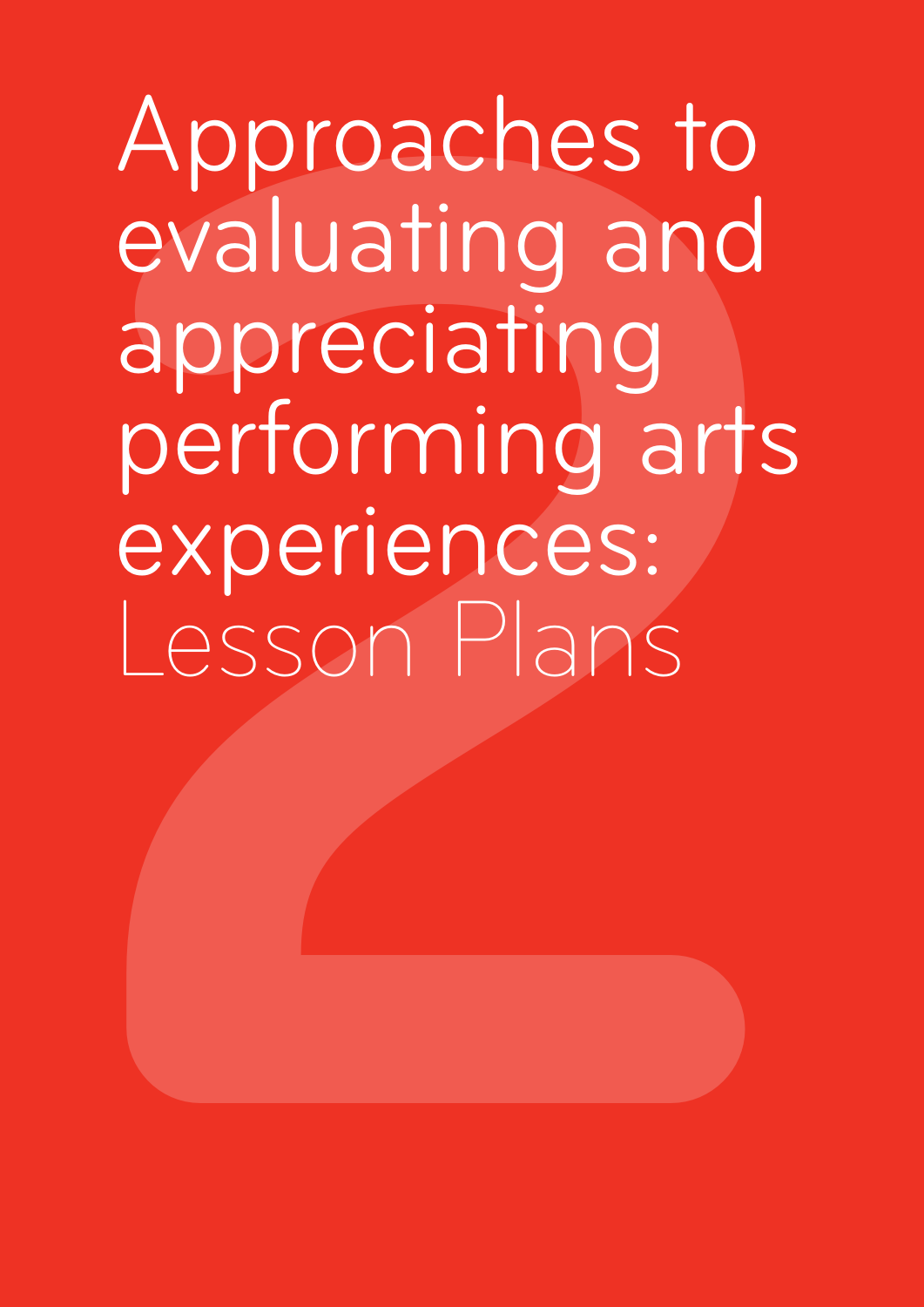<span id="page-11-0"></span>

# **Lesson 1: Preparing for a performance**

This lesson provides important pre-performance activities for you and your class and will help lay the foundations for a positive experience of live performance

# **Lesson Plan**

# Activity 1 Get to know the story **Discussion – 15 minutes**

- Talk to the pupils about what they are going to see.
- It is important that they know the name of the performance and have a general idea what it is about. Read them the synopsis or storyline, this will usually be available in your theatre brochure. Also check the company website for an education pack.

# Activity 2 Get to know the company performing **Research – 20 minutes**

- Share what you have learned about the company/show you are going to see.
- Having used the internet for research and any information available in the company education pack (if your pupils are able to use search tools on the internet get them to do this research themselves) share what you have all found out.
- This knowledge will help pupils begin to develop their expectations of the performance.

# Activity 3 Defining expectations; Think, pair, share **Group work – 25 minutes**

- Use the pupil worksheet in this section to help them think about what they know about the show and the company.
- What do they expect to see? They should discuss their thoughts in pairs and then share their expectations with the rest of the class.

#### **Lesson length**

1 hour

#### **Resource list**

- • Space to sit in a discussion circle
- • Copies of pupil worksheet
- Research on company and synopsis of storyline

# **Curriculum for Excellence**

#### **Level**

Suitable for all learners

#### **Key Outcomes**

- • When listening and talking with others for different purposes, I can exchange information, experiences, explanations, ideas and opinions, and clarify points by asking questions or by asking others to say more. [Literacy; listening and talking]
- Learning in, through and about the expressive arts is enhanced and enriched through partnerships with professional arts companies, creative adults and cultural organisations. [Expressive Arts]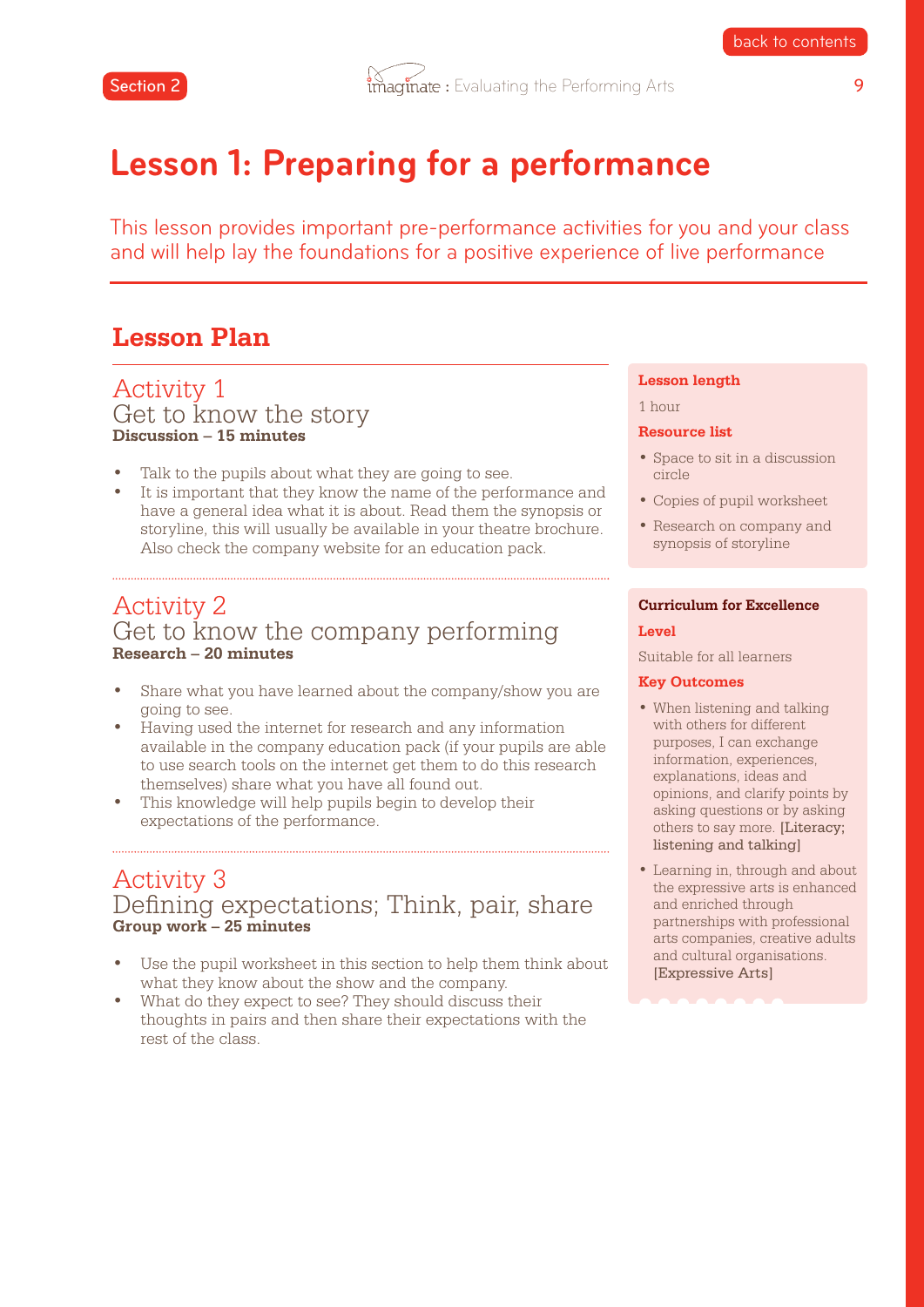# **Lesson 1 : Preparing for a performance**

# Additional preparation for teachers

# **International performances**

- • While all performances are translated into English, international companies may have strong accents and it could be worthwhile preparing the children for this.
- Discuss the nationality of the performing company. What do you know about the country? What language do they speak? Do they have any traditions, folk tales or special delicacies that you could investigate before the performance?

# **Theatre Experience – for early and first learners and pupils with additional support needs**

Taking children and young people to a performance in a theatre allows them to see a performance at its best, with full theatre lighting and sound. This can sometimes be a frightening experience for some children. It might be worthwhile trying some activities to prepare the children for the dark theatre, bright lights and loud noises they may experience during the performance. An exercise where pupils have their eyes covered and are given objects to touch, smell, listen to etc may help. Also playing music at different volumes and experimenting with making both vocal and other sounds might help.

# Notes: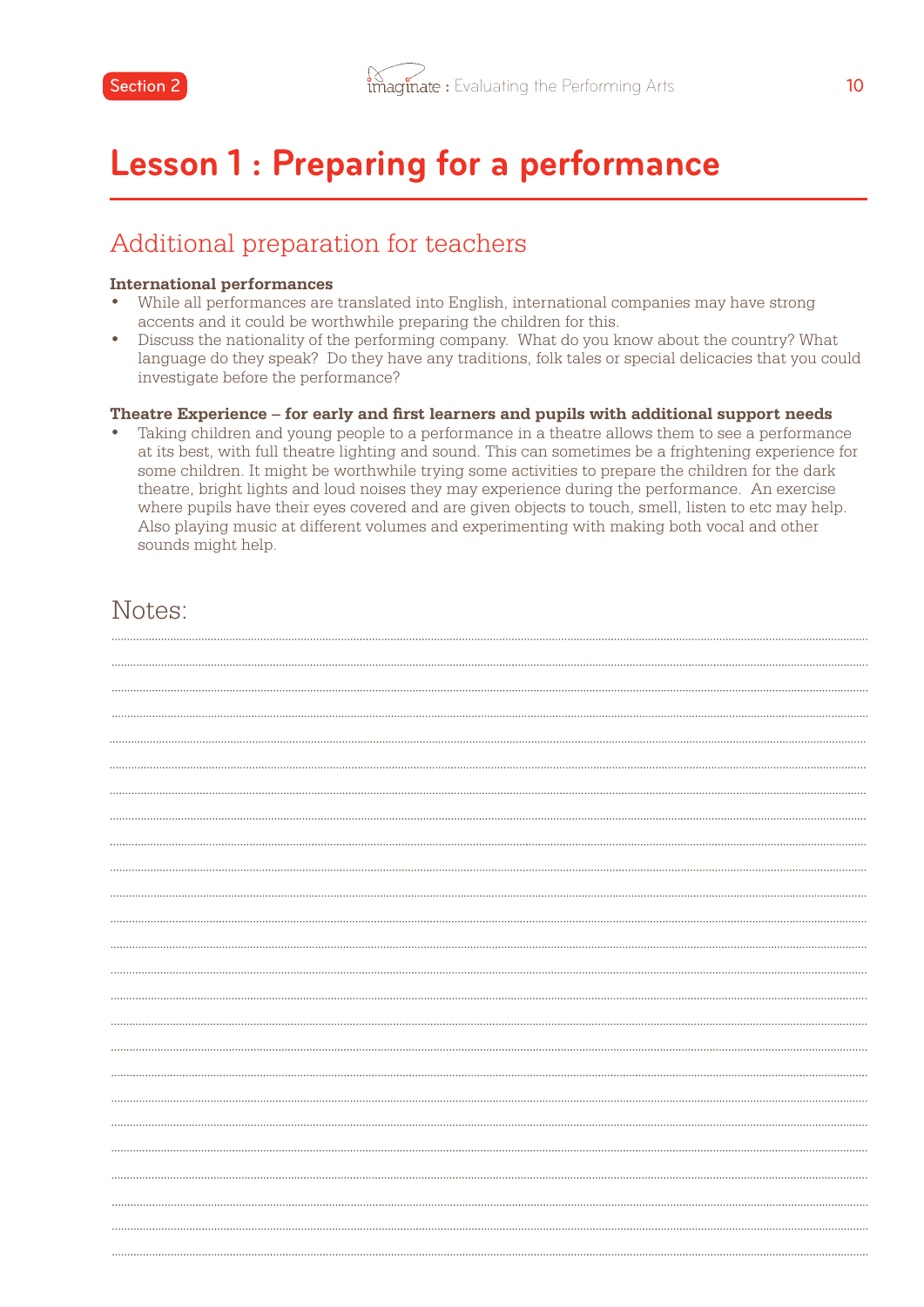

# **Pupil work sheet**

Defining Expectations (Lesson 1, Activity 3)

# Pre-performance pupil work sheet – to be completed individually/in pairs/or in small groups

*What is the name of the show?*

*What is it about?*

*What is the name of the company who are presenting it?*

*Where are they from?*

*What do we think the show is going to:*

*LOOK like?*

*SOUND like?*

*What are you feeling about going to see the show?*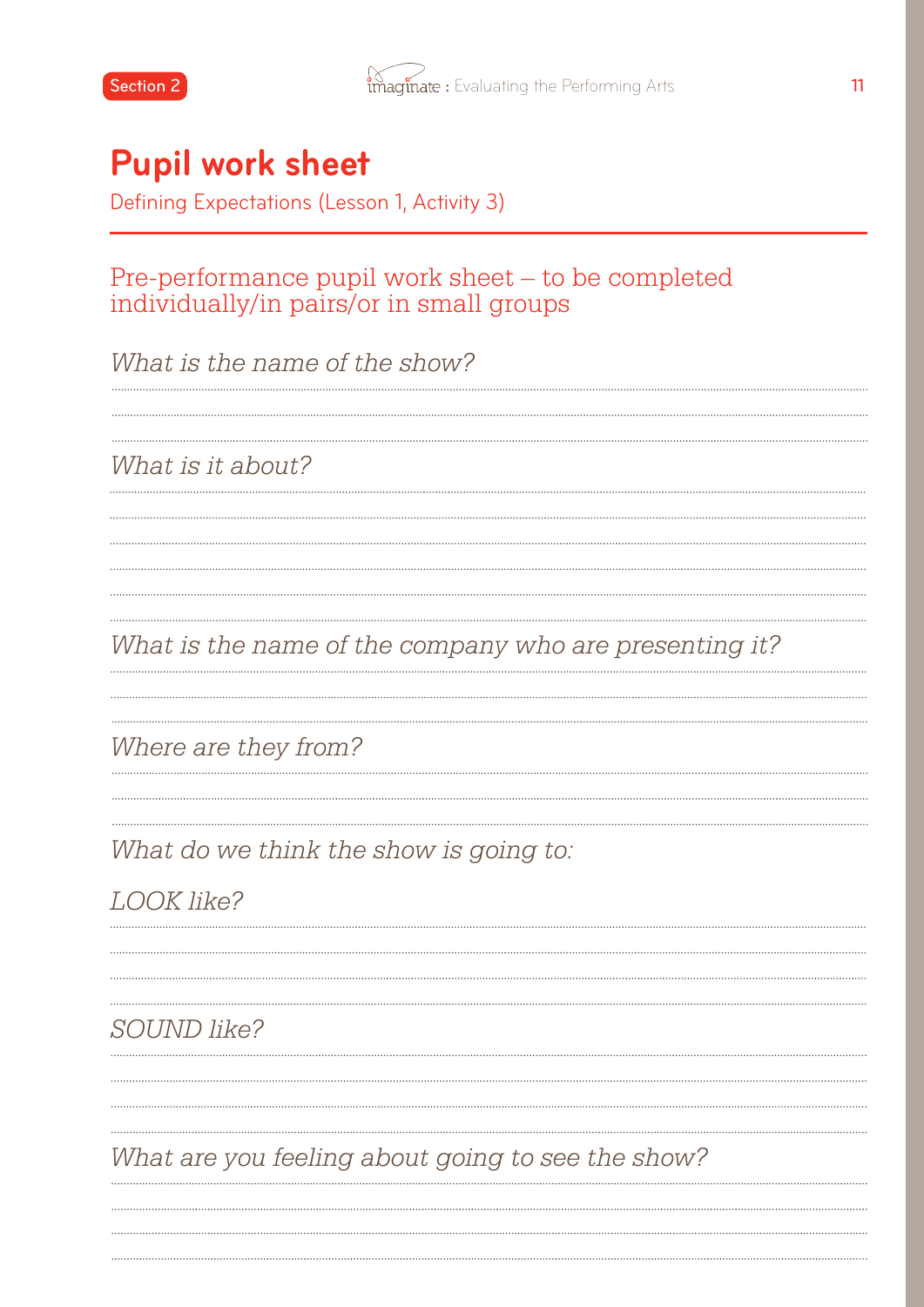

# **Lesson 2: Playing it out**

Using creative play and drama games to respond to and make sense of a performance. This lesson encourages children's creative responses to a performance through practical activities.

# **Lesson Plan**

# Activity 1 Intro/Warm up exercises **20 minutes (or less depending on age and ability)**

# **Warm up 1 – Remember the performance**

It can be useful to start your session by asking pupils what they remember about the performance that they saw. To give this process some structure, separate the performance into different strands:

- **Characters**
- • Places
- **Events**
- **Emotions**

When it comes to discussing what pupils remember we have suggested two processes – depending on the age and ability of your class.

# **1) Circle time recall (early / first stage learners)**

In a circle simply ask children to tell you the things they remember under each of the headings suggested. You can record their responses on sugar paper.

# **2) Walkie-Talkie (second stage learners)**

If your pupils are able to record their thoughts independently arrange four large sheets of sugar paper around the space, each with one of the headings given. In groups ask them to make their way round writing down everything that they remember under each heading, adding to each sheet if they feel other groups have missed bits out.

#### **Lesson length**

This active lesson has many components, timings for each activity are detailed.

# **Resource list**

Creative play requires very little, but to allow for reflection and recollection we would suggest the following:

- • A large empty classroom, hall or general practice spacealthough your own classroom free of tables and chairs will be fine
- • Sugar paper sheets
- • Marker pens
- A camera to record work

# **Curriculum for Excellence Level**

Early, first and second

# **Key Outcome**

- Inspired by live performance I can express and explore my thoughts, feelings and opinions through drama [Expressive Arts, Drama]
- • More detailed references to other experiences and outcomes that this lesson specifically meets can be found at the end of this section.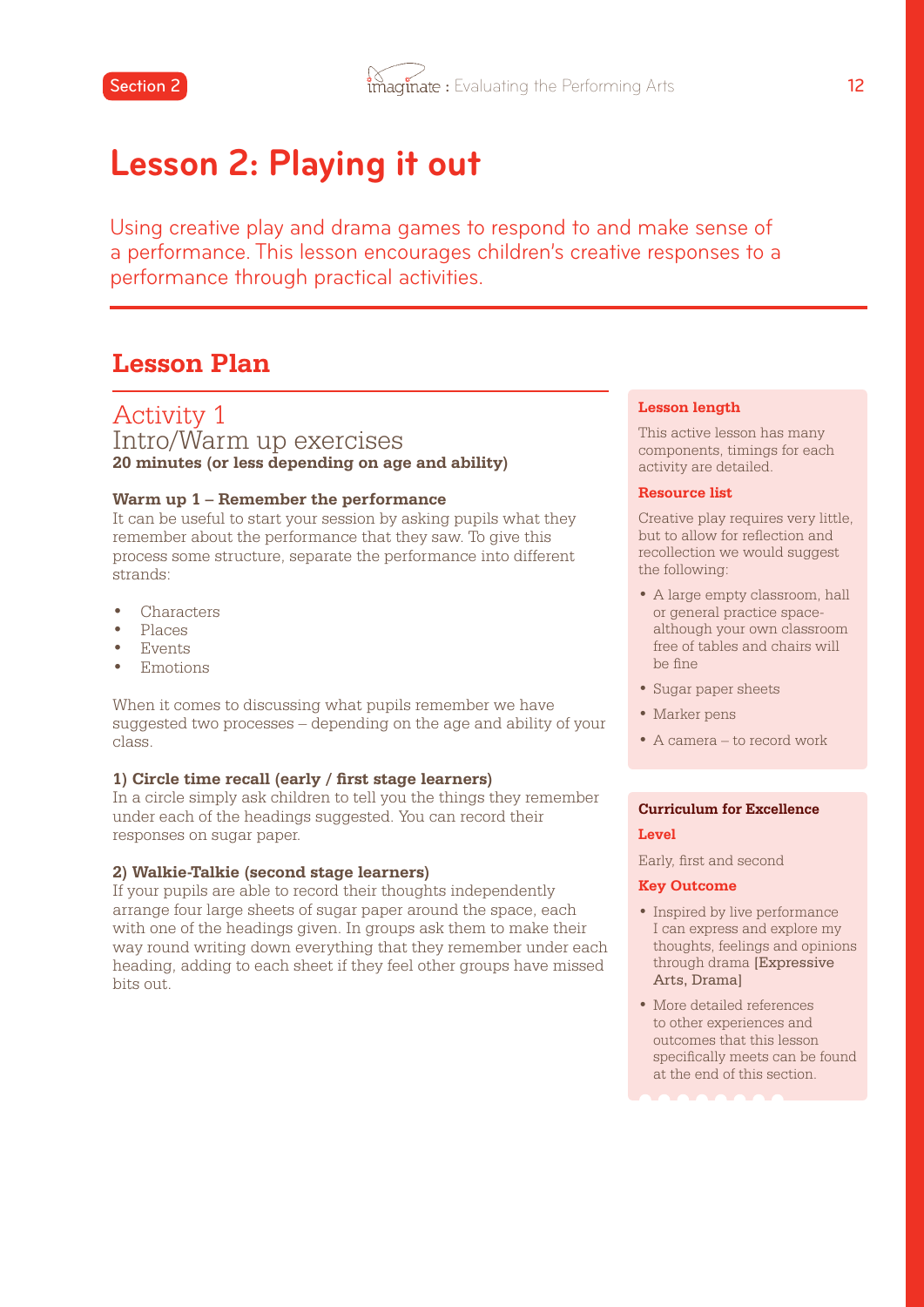# **Lesson 2: Playing it out**

# **Warm up 2 – Pass the Prop**

(this is a useful activity if the performance that you have seen had inventive use of props) **Creative mime – 10 minutes**

- • Sit the class in a circle and pass an everyday object round. Each person must show a short mime where they make the object into something completely different. The class guess what each one is.
- Encourage the children to be more and more creative and wacky with their ideas!

# **Warm up 3 – Exploring characters and places 10 minutes**

This short game gives pupils a chance to bring elements of the story to life using the headings of Characters and Places. This is a twist on the popular game Port-Starboard or Captain's Coming

- For each character agree on a movement or gesture which represents that character (e.g. if we imagine there was a character called Mrs Muffin the baker's wife we might agree a gesture of kneading bread)
- For each place agree on a different part of the room and decide as a group what you will do when you get there (e.g. if there was haunted forest we might all spread out and make the shapes of spooky trees)
- Recall up to 5 characters and places from the performance.
- As teacher you call out different character names and places from the story and get pupils to respond accordingly.

# Activity 2 Playing it out **Frozen pictures and scenes from the production - 40 minutes**

Now that you have warmed up, recalled elements of the production and brought certain aspects to life it is time to begin creative play.

- Split your class into small groups, perhaps fours or fives.
- Tell the class that they have to think about the performance and agree, as a group, on their favourite or most memorable moment.
- Remind them that it might be something that they saw on stage, or it might be something that they didn't see, but some characters that were talked about.
- In their group they have simply to act that scene out.
- One at a time groups should show each other frozen pictures from their scene or with younger children the acted out scene. Allow classmates to look at the frozen picture or scene and discuss which part of the play they think has been recreated.

# **Teacher note: Sharing and reflecting on each other's work**

- Don't let pupils play out a whole scene for their classmates, as there is a tendency for scenes to run on without any natural conclusion.
- For older learners ask them to think about the scene they have been recreating and select one, or two significant moments from the scene and create a frozen picture of that moment.
- The frozen picture has to capture what they think is the most important part of their scene. The rest of the class will need to recognise what scene or bit of the story they are acting out.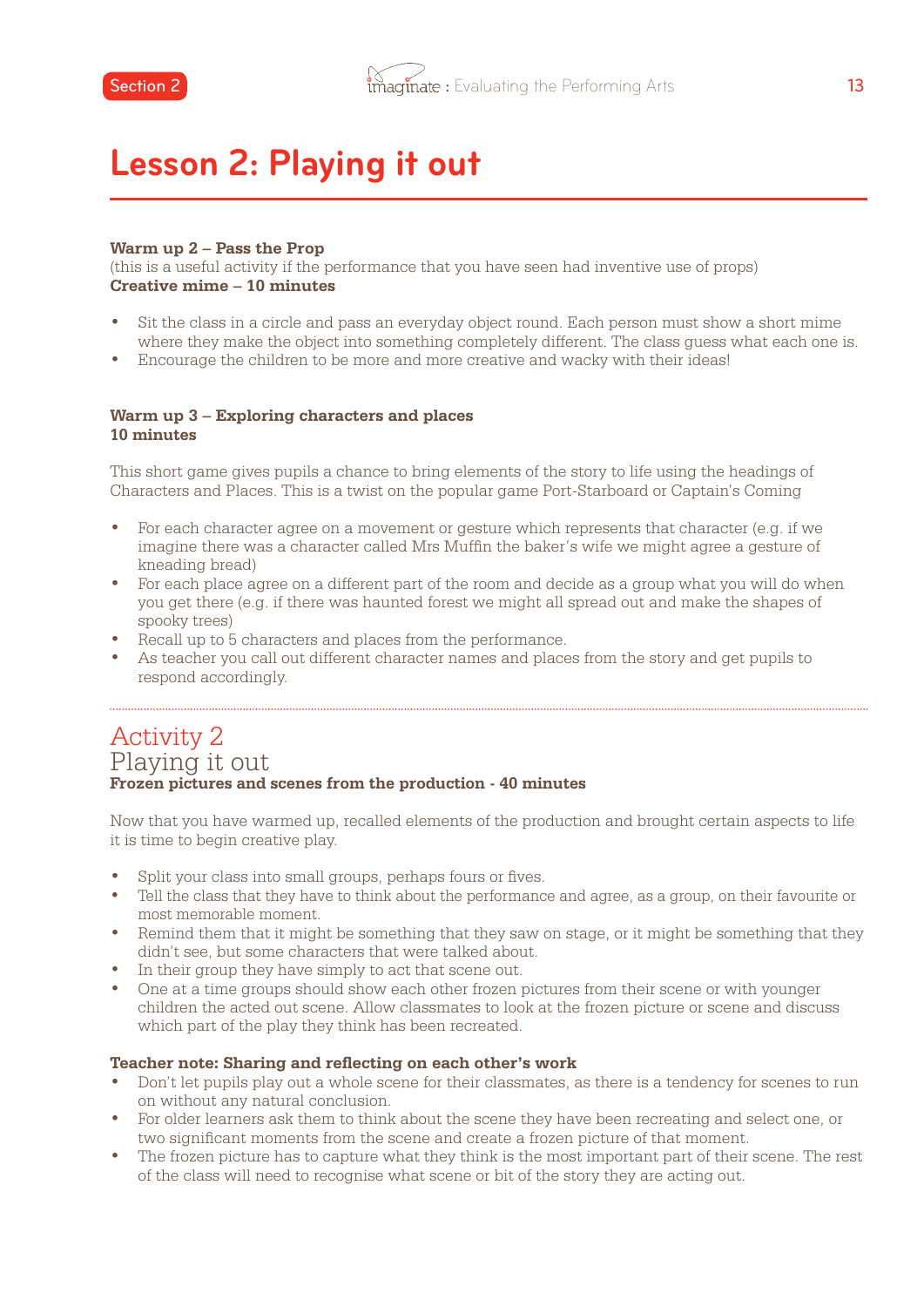# **Lesson 2: Playing it out**

# Activity 3 Voicing the character **15 minutes**

- Ask onlookers to voice the thoughts of particular "characters" in the picture or scene.
- Do this by asking an onlooker to move to the "character" or classmate whose thoughts they wish to voice, place a hand on their shoulder and simply state the thoughts in their head.

# Activity 4 Reflection time **discussion and evaluation – 10 minutes**

Ask each group to comment on the scene they chose and created. Useful questions can include:

- • Tell us what made you decide to act out that particular scene?
- What was it like when classmates were voicing the thoughts in your head?
- Did anything surprise you about what your classmates were saying?

# The following are additional extension exercises you may choose to take further:

Let your pupils take hold of the story and take it on their own imaginative journey.

# **What happened next?**

Split the class into groups and ask them to think about what happened next, perhaps to one character in particular, or with one element of the story. Create a scene then share them.

# **Welcome to my world**

Encourage pupils to think about a character and what they would be like in their own homes. Pupils can work in groups or individually to bring these characters to life in some way.

# **Character letters – creative writing**

Ask pupils to write a letter to a character – either as themselves, or from the point of view of one of the other characters from the story.

# **Story writing**

Ask pupils to create new stories using characters from the play or write about what happens in 10 years time to the characters they have seen.

# **Re-playing the performance**

Ask pupils to create a 2-minute version of the entire piece (this activity is more suitable for older/more experienced children and will require some creative thinking and problem solving)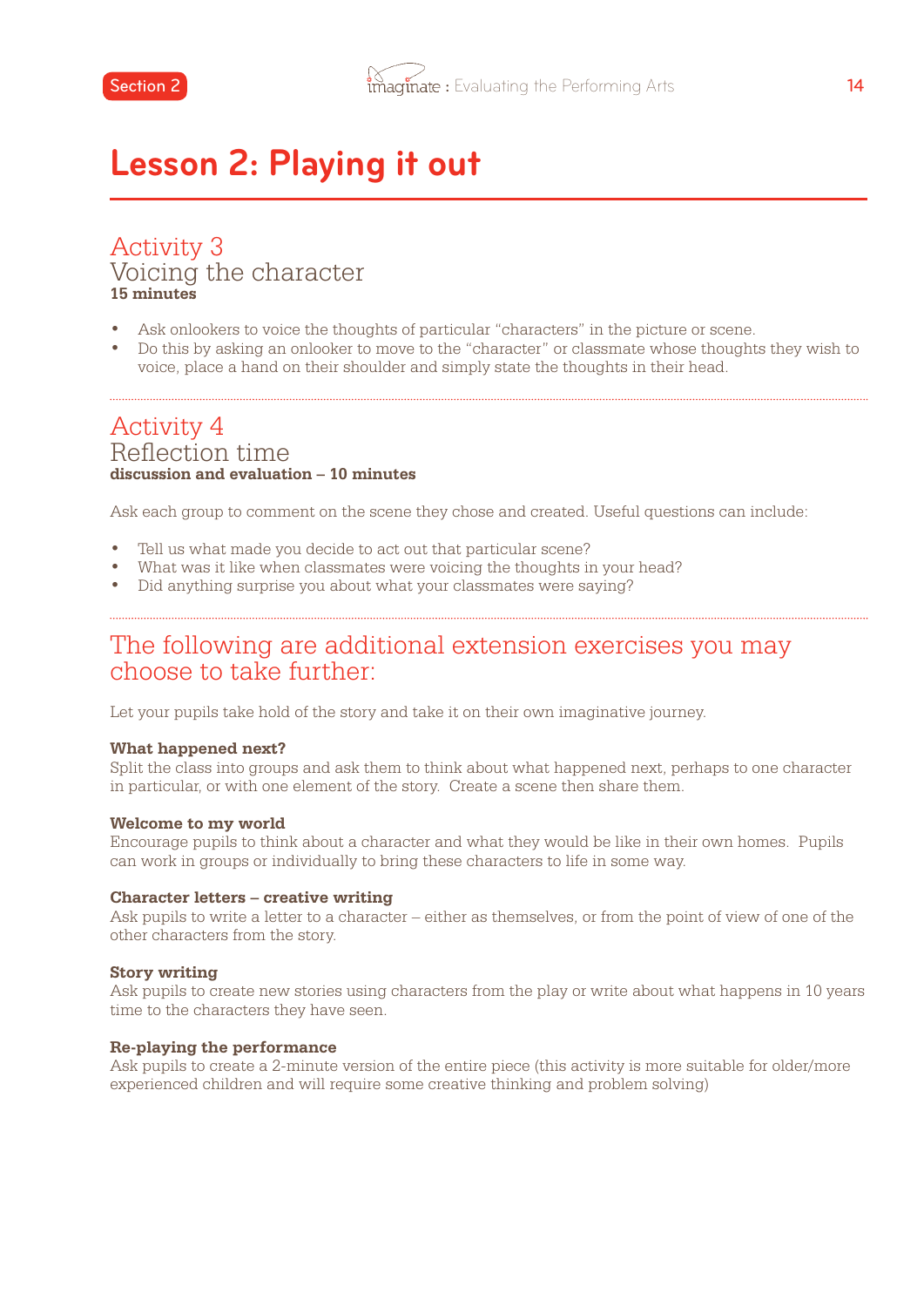# Teachers Notes for **Lesson 2: Playing it out**

# **Why play?**

1) All children play, it is a natural and age appropriate way of processing new experiences

2) Play is empowering for children, it allows them to take ownership of the world which is presented to them in performance

3) Playing is a safe and familiar way for children to explore emotions, sensations ideas or feelings about a performance

4) By assuming roles and reliving situations through creative play children can come to a deeper more developed understanding of the themes, messages, characters and experiences in a theatre production

# **The above lesson will have:**

1) Engaged children, post-performance, through a familiar activity which they enjoy, allowing them to open up and discuss their experiences without feeling under pressure or "tested".

2) Encouraged and empowered children to think beyond the presented world of the performance, giving free reign to their own imaginations to discover or create new elements of the story.

3) Given children space and creative freedom to interpret their experience, giving them ownership of their feelings and allowing them to react creatively to the imaginary world of the performance.

4) Given teachers an opportunity to discover new things about their pupils learning or thinking by exploring the extent to which they have been absorbed by or entered into the imaginary world of the performance.

5) Given pupils and teachers a chance to respond to each other's ideas and learn from what each other has taken from the performance.

# Curriculum for Excellence

Through this lesson and the activities within it children will be able to have met the following experiences and outcomes:

| Curriculum Area                                                                            | <b>Experiences &amp; Outcomes</b>                                                                                                                                                                                             | <b>Notes</b> |
|--------------------------------------------------------------------------------------------|-------------------------------------------------------------------------------------------------------------------------------------------------------------------------------------------------------------------------------|--------------|
| <b>Expressive Arts</b><br>Drama                                                            | Inspired by live performance I can express and explore my thoughts, feelings<br>and opinions through drama. EXA 0-13a, 1-13a, 2-13a                                                                                           |              |
|                                                                                            | I enjoy using elements of drama such as movement, expression and voice to<br>re-create parts of a performance I have seen or create new moments from the<br>story using my imagination. EXA 0-12a, 1-12a, 2-12a, 3-12a, 4-12a |              |
| <b>Expressive Arts</b><br>Participation in<br>performance and<br>presentations             | I have experienced the energy and excitement of presenting work for my peers.<br>EXA 0-01a, 1-01a, 2-01a, 3-01a, 4-01a                                                                                                        |              |
|                                                                                            | I can give and accept feedback and criticism on my own and others' drama<br>presentations. EXA 0-15a, 1-15a, 2-15a                                                                                                            |              |
| Health & Wellbeing<br>Relationships                                                        | When working with others during creative play I am aware of the need to<br>respect personal space and boundaries, learning to respond to verbal and non-<br>verbal communication. HWB0-45b, 1-45b, 2-45b                      |              |
| Extension activities<br>- creating a piece of<br>imaginative writing<br>Literacy – Writing | I enjoy exploring characters and events in the performance I have seen and<br>use what I learn to create new stories to share with others in imaginative<br>ways. LIT 0-09b/0-31a                                             |              |
| (creating texts)                                                                           |                                                                                                                                                                                                                               |              |
|                                                                                            | Having explored elements of play texts and performances I am inspired to<br>create my own work with interesting structures, characters and events.<br>ENG 1-31a, 2-31a                                                        |              |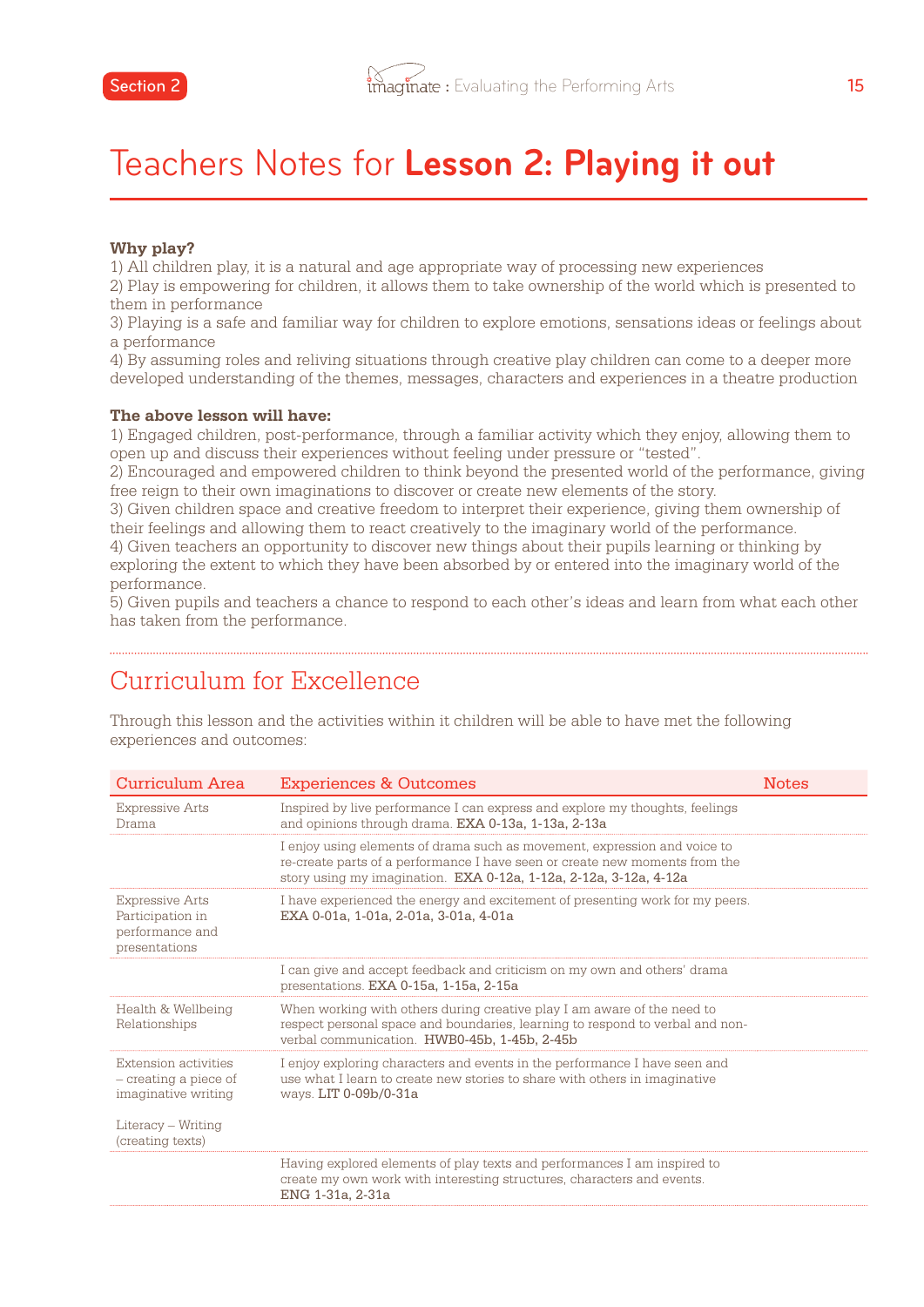# **Lesson 3: Drawing the theatrical experience**

In this lesson pupils will reflect on their experience of the performance using drawing and creating exercises to prompt discussion

# **Lesson Plan**

# Activity 1 Intro/Warm up exercises **20 minutes**

Start your workshop with some exercises to make sure that children understand that the important thing is not how well you can draw, but how much fun you can have and how creative you can be when making marks on the paper.

# **Warm up 1 - Taking your pen for a walk**

Ask pupils to draw a self-portrait without taking their pen off the paper.

# **Warm up 2 - Drawing blind**

An alternative to this is to ask pupils to draw a self-portrait with their eyes closed.

# **Warm up 3 - Draw what you hear**

Split pupils into groups and ask one person in each group to choose a picture from a newspaper, or selection of images which you have provided. This person must describe the picture to their classmates who must draw what they hear being described.

# **Warm up 4 - The wrong tools**

Attach pencils or pens onto chopsticks or long canes and ask children to draw a self-portrait by holding on to the end of the cane / chopstick only.

# Activity 2 Drawing and talking **45 minutes**

# **Step 1**

Ask the children to draw something they remember from the performance.

# **Step 2**

Discuss the drawings using open ended questions to allow the opportunity for sharing. Start with " Tell me about…..

# **Step 3**

Create a drawing gallery, memory book or memory wall for displaying work, encouraging feedback from the class on each other's work

#### **Lesson length**

This active lesson has many components and if you were to do all of them with your class, in depth, you could spend at least half a day on the activities.

#### **Resource list**

Any basic art materials but the more exciting a range of medium you can offer your pupils the better.

- A1, A2 and A3 white (hint: use a cheap roll of lining paper from a DIY store and cut it up for pupils to use), coloured and black card
- • A range of felt tipped pens, crayons, pastels, coloured pencils, charcoal, white and coloured chalk
- Scissors, glue, sticky tape
- • Newspapers or images for warm up exercises if desired
- • Long canes or chopsticks for warm up exercises if desired

# **Curriculum for Excellence**

# **Level**

Early, first and second

#### **Key Outcomes**

- Inspired by live performance I can express and explore my thoughts, feelings and opinions through drama [Expressive Arts, Drama]
- • More detailed references to other experiences and outcomes that this lesson specifically meets can be found at the end of this section.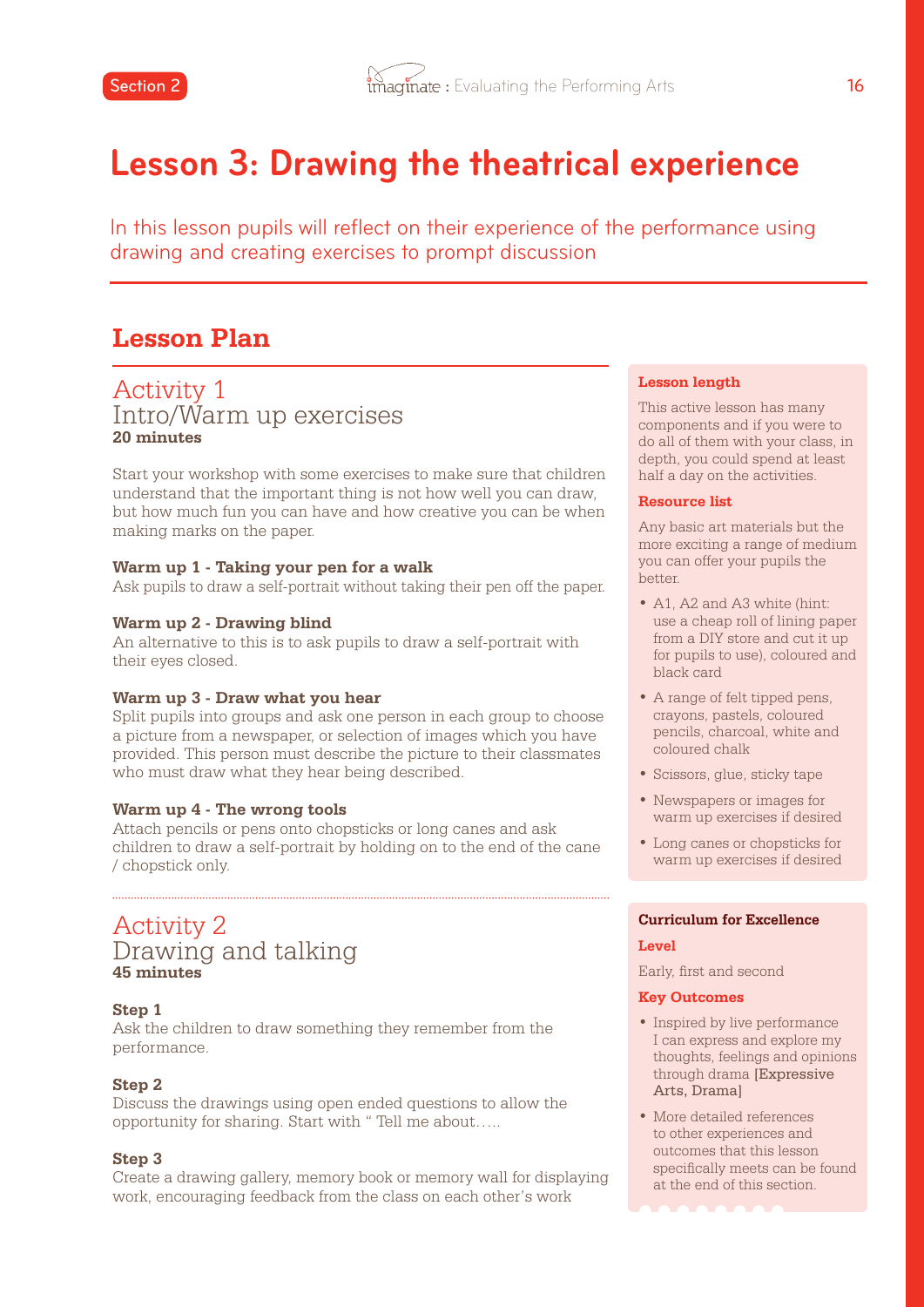# **Lesson 3: Drawing the theatrical experience**

# Activity 3 Circle time **evaluating our experience - 15 minutes**

At the end of this workshop lesson give pupils a chance to reflect on their own and others work. Ask them to look at each other's drawings and see if they notice anything interesting?

- Are there any similarities between the drawings?
- What do they notice about the colours people have used?
- Has anyone drawn anything surprising or unexpected, or anything they don't remember from the performance?
- What do the drawings tell us about the performance?
- Think of some titles for the drawings.

# The following are additional extension exercises you may choose to take further:

# **Consolidation exercise – presenting your work**

Ask pupils to write about their work with a short descriptive paragraph explaining the drawing they have created and how this relates to the performance they saw.

Display images and explanations in the classroom or corridors in school.

If you have the facilities create short video interviews or vox-pops of each pupil explaining their picture and post these along with each pupil's drawing on GLOW where other schools and pupils can feedback on their work.

# **Creative extension – stealing the story**

Ask pupils to draw something that they did not see in the performance, but which they imagined might have happened. They could also write a story based on this illustration.

# Notes: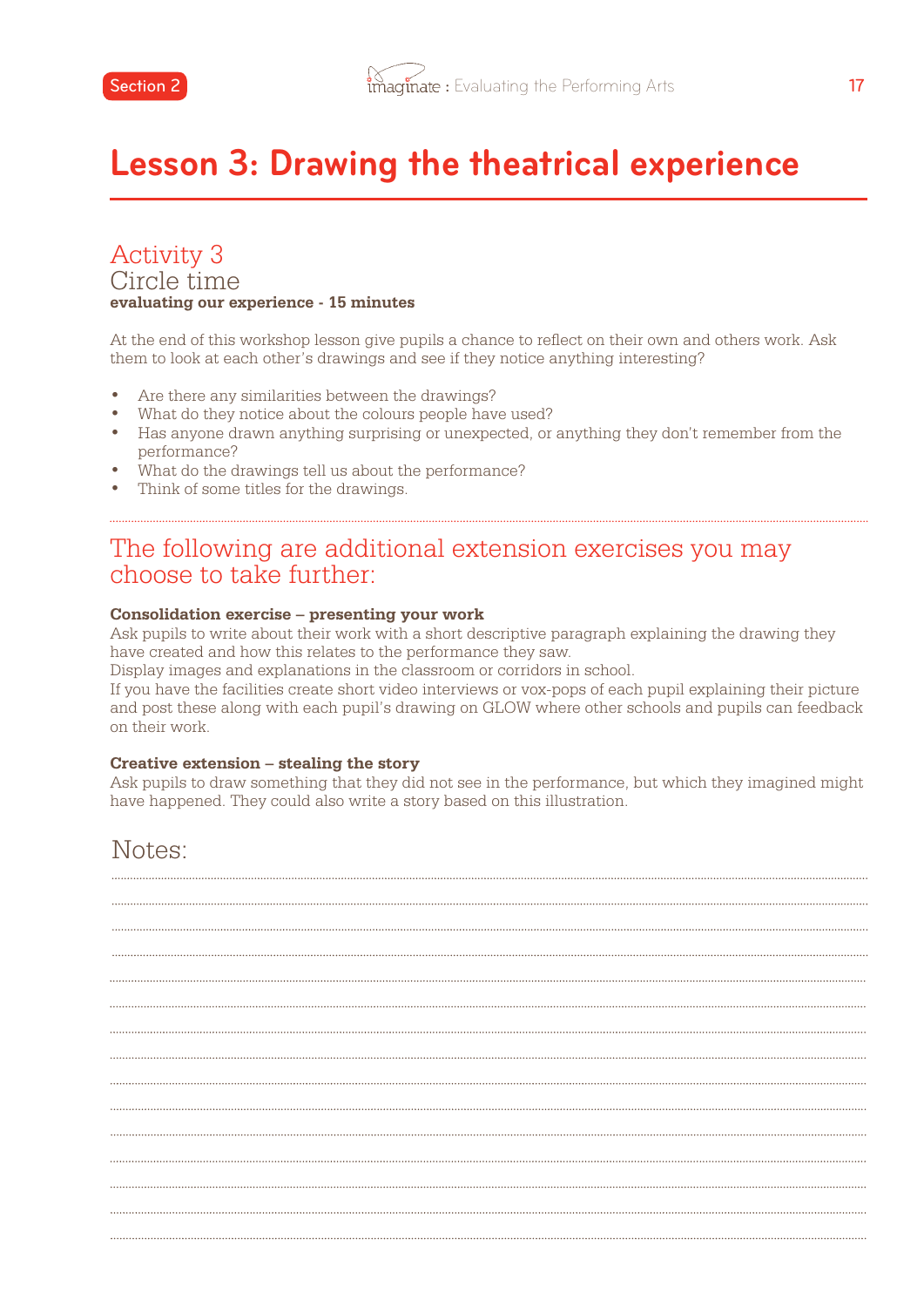# Teachers Notes for **Lesson 3: Drawing the theatrical experience**

*Drawing 'can be used as a tool of enquiry, comprehension and communication. It enables young people to order and understand their experiences, to shape ideas and to communicate their thinking and feeling to others.'* Eileen Adams, *Campaign for Drawing*

# **Why drawing?**

1) Drawing is an age appropriate way of working with young children. This workshop approach will be particularly effective for early, first and second level learners.

2) Drawing is immediate, yet it also allows time for reflection. The time and effort required to finish a picture provides scope for new insights to emerge.

3) A drawing is a trace of an experience and assists in the ordering of sensations, feelings, ideas and memory.

4) Drawing requires that we really think about what we have seen and aids observation and interpretation.

5) Drawing develops ideas, from embryonic stage to form. Through drawing we have the power to change and own our experience.

# **The above lesson will have:**

1) Engaged children post-performance through a familiar activity which they enjoy, allowing them to open up and discuss their experiences without feeling under pressure or "tested".

2) Encouraged and empowered children to think beyond the presented world of the performance, giving free reign to their own imaginations to discover or create new elements of the story.

3) Given children space and creative freedom to interpret their experience, giving them ownership of their feelings and allowing them to react creatively to the imaginary world of the performance.

4) Given teachers an opportunity to discover new things about their pupils learning or thinking by exploring the extent to which they have been absorbed by or entered into the imaginary world of the performance

5) Given pupils and teachers a chance to respond to each other's ideas and learn from what each other has taken from the performance.

# Curriculum for Excellence

Through this lesson and the activities within it children will be able to have met the following experiences and outcomes:

| Curriculum Area                                                                          | <b>Experiences &amp; Outcomes</b>                                                                                                                                                      | <b>Notes</b> |
|------------------------------------------------------------------------------------------|----------------------------------------------------------------------------------------------------------------------------------------------------------------------------------------|--------------|
| <b>Expressive Arts</b><br>Visual Art                                                     | Inspired by a live performance I can express and communicate my ideas,<br>thoughts and feelings through activities within art and design<br>EXA 0-05a, 1-05a, 2-05a                    |              |
| Extension activities -<br>creating a gallery of<br>pupils' work (online or in<br>school) | I have experienced the energy and excitement of presenting for audiences and<br>being part of an exhibition of an audience for other peoples presentations.<br>EXA 0-01a, 1-01a, 2-01a |              |
| <b>Expressive Arts</b><br>Participation in<br>performances and<br>presentations          |                                                                                                                                                                                        |              |
| Literacy and English                                                                     | As I listen and talk in different situations, I am learning to take turns and I am<br>developing my awareness of when to talk and when to listen.<br>Lit 0-02a/ENG 0-03a               |              |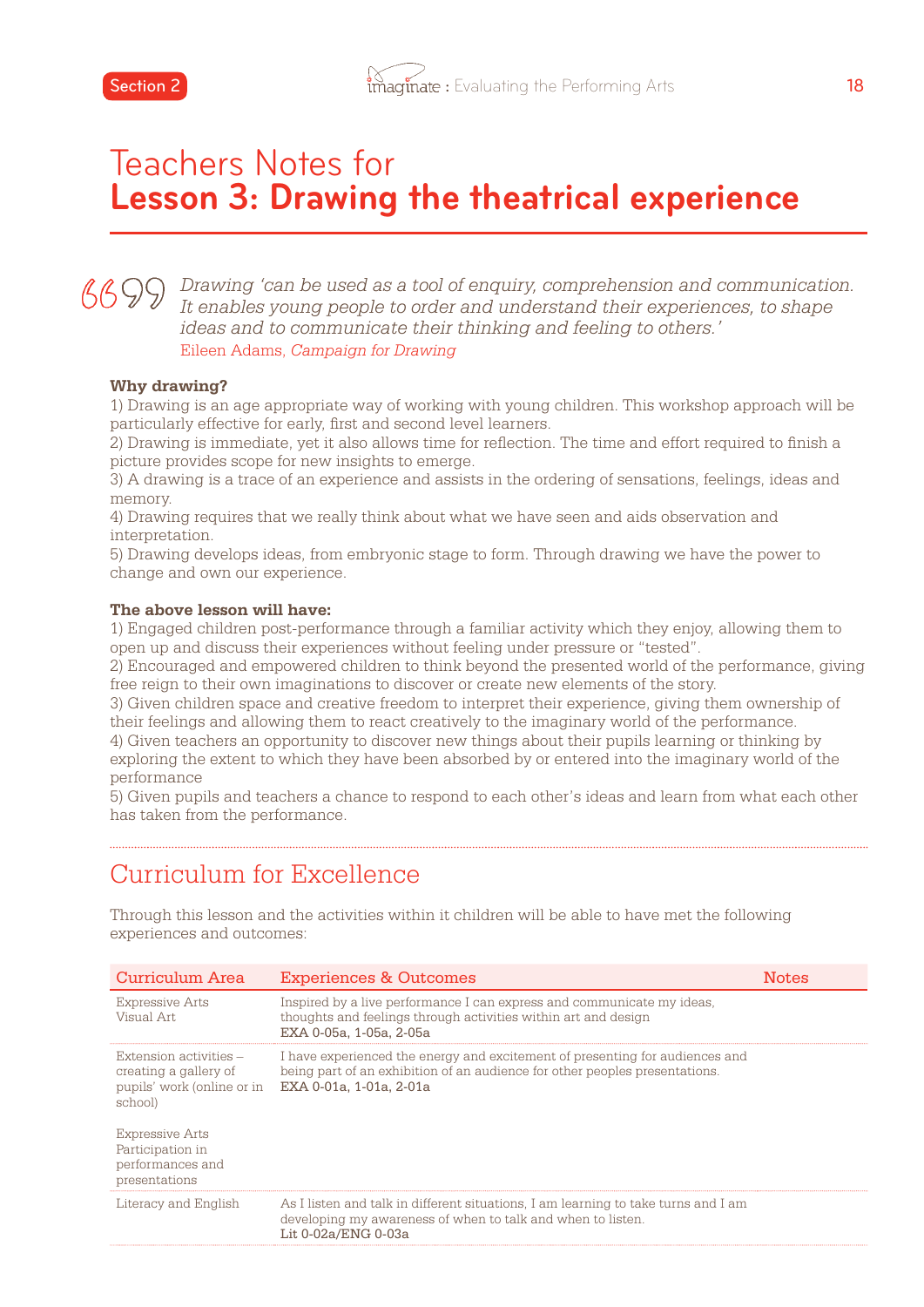

# **Lesson 4: Talking theatre reviews**

In this lesson you will take the class through 3 steps to support discussion about their thoughts, feelings and judgements on a performance they have seen. The process is adapted from a well-known approach used for critical analysis of visual arts.

# **Lesson Plan**

# Step 1 Remembering a performance **Circle Time activity – 20 minutes**

1. Each person takes at least one turn to answer the following question: *Tell us something you remember from the performance* 

2. Go round the group two or three times to get as many detailed memories as possible.

# **Prompts for discussion:**

You might find it useful to give the pupils some prompts to help their memories and the discussion:

- Try to have a couple of memories ready to share
- Think of your own memory and a different one from what has already been said
- • Try to describe memories in detail using facts
- • Take your time and try to remember small details
- Remember to think about all the aspects of the performance. What do you remember about the story, the performers, the set, the costumes, the props, the lighting, the special effects, the music, the sounds.

3. When you have gathered all your memories move on to Step 2 exploring a performance

#### **Lesson length**

Main lesson – up to 1 hour Extension activities times vary

#### **Resource list**

- • Analysis prompt cards for pupil discussions (photocopy enough for each small group to have one or two categories to discuss)
- • Classroom clear of furniture or general purpose area
- • This lesson plan is also available on Glow as an interactive classroom activity. Log on to Imaginate's Glow page to launch the resource.

#### **Curriculum for Excellence**

**Level**

Early, first and second

# **Key Outcomes**

- • I can respond to the experience of drama by discussing my thoughts and feelings [Expressive Arts, Drama]
- • More detailed references to other experiences and outcomes that this lesson specifically meets can be found at the end of this section.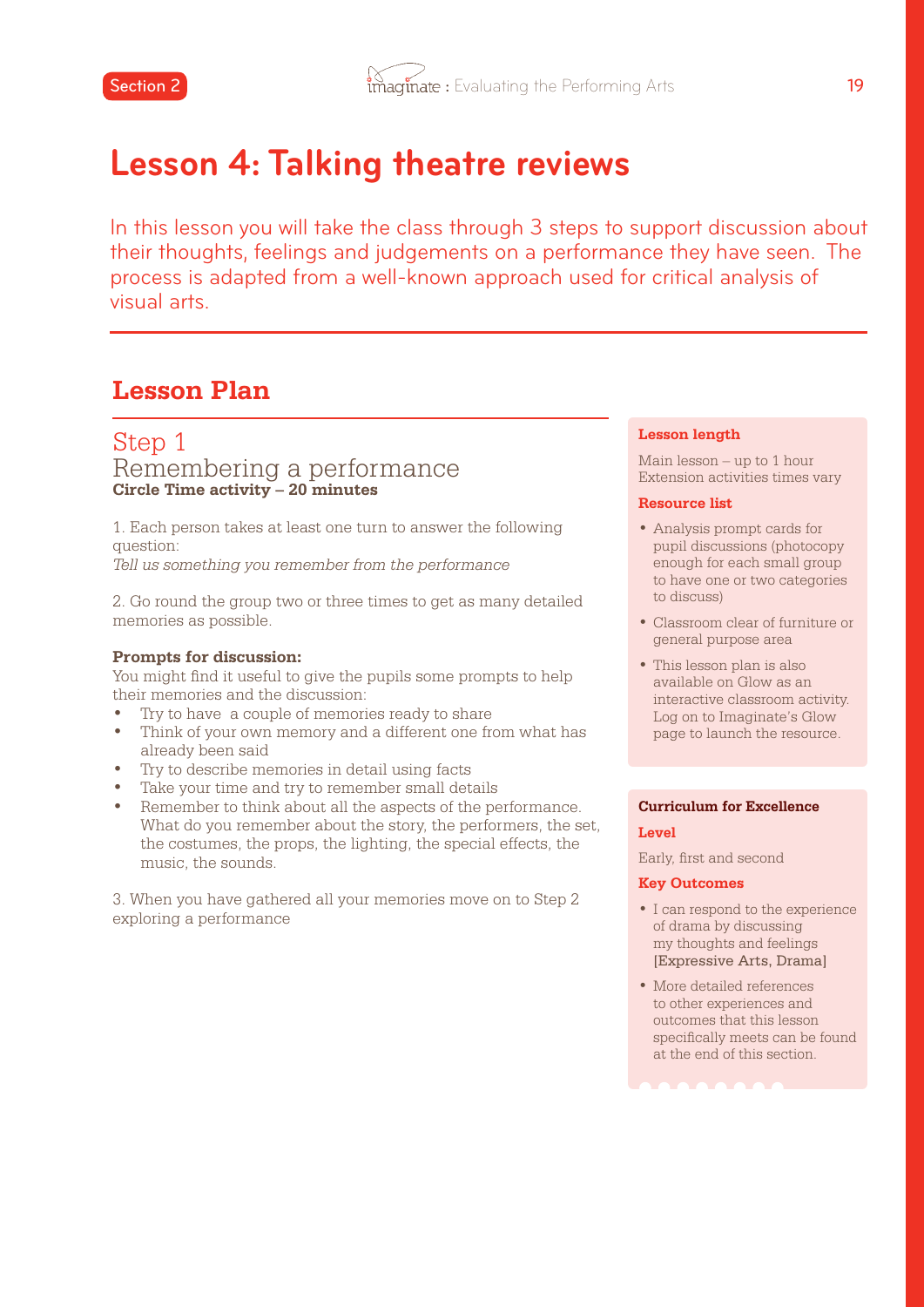# **Lesson 4: Talking theatre reviews**

# Step 2 Exploring a performance **20 minutes**

In exploring a performance you will explore everything that the artists have used to put the performance together.

1. To help with the analysis start by identifying the different elements that make a theatre performance. Do this activity as one group.

We have made a list to help you get started - you can also make your own categories. Use the glossary in this resource to help you.

- Story plot, action, style
- • Actors and characters dialogue, language, movement
- Design set, costumes, lighting, props, music
- • Technology sound, lighting, special effects

2. Discuss what elements of a performance were important in the show that you saw

3. Split into small groups and choose one or two elements of a performance for each group to discuss in detail. Use the question prompt sheets to help with your discussions (There are 2 sets of prompt questions - one for level 2 learners and more detailed questions and categories for level 3 learners)

4. At the end of the small group discussions ask each group to feed back to the main group on the last 2 questions on their sheets:

- What did you find most interesting about (the story, the characters, the design, the technology)?
- If you were the (director / designer etc) what would you change and why?

5. When you have heard back from each group move on to Step 3 Judging a performance.

#### **Resource List**

- For this stage you will need photocopies of the prompt questions (one or two topic discussions for each group depending on size and stage of class)
- \* Level 2 Learners questions pages 22 - 25
- \* Level 3 Learners questions pages 26 - 33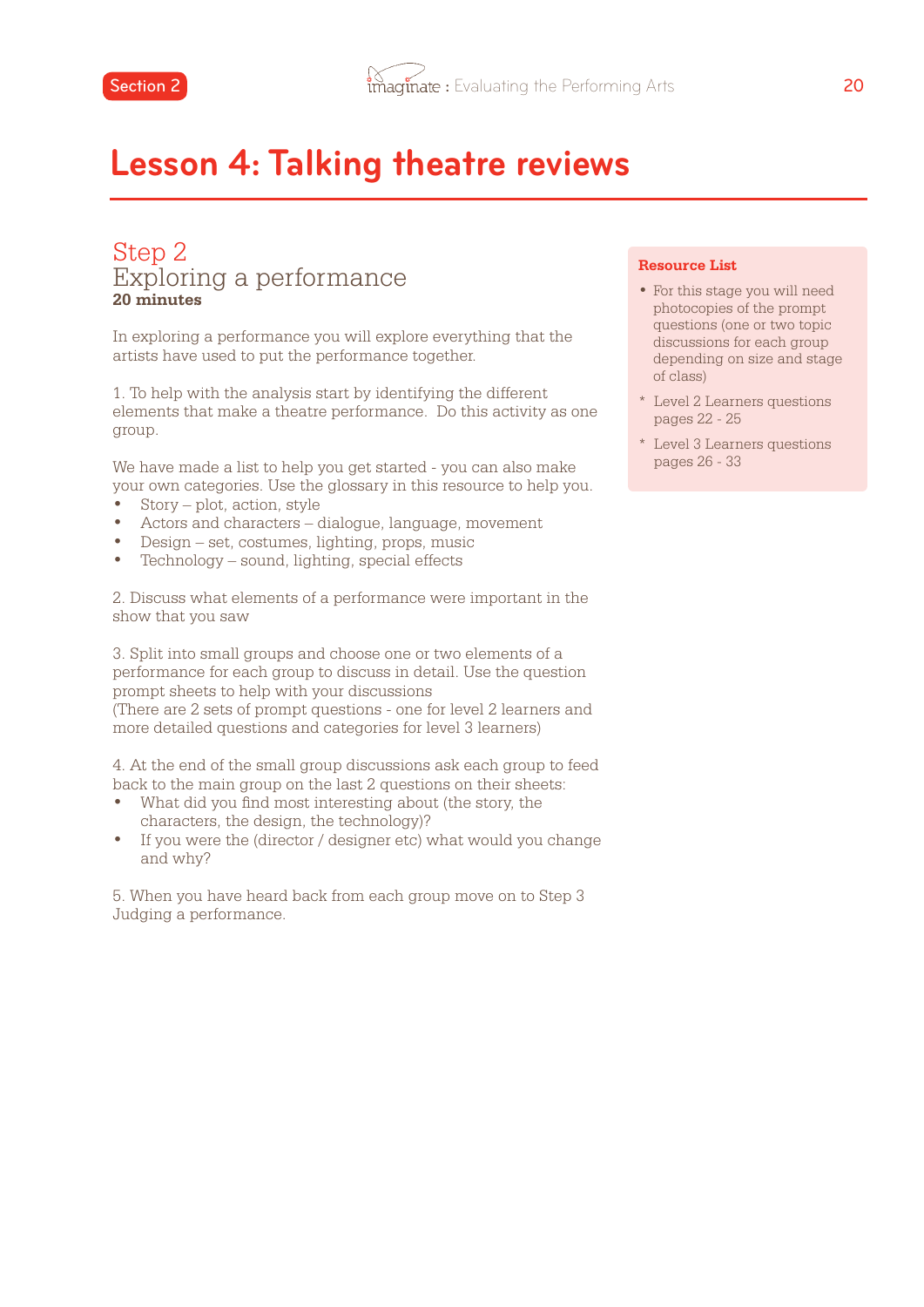# **Lesson 4: Talking theatre reviews**

# Step 3 Judging a performance **20 minutes**

In this step pupils will express their own opinions on the performance.

1. Form a large group again and ask people to comment on the following question: *What did you like or dislike about this performance and why?* 

# **Prompts for discussion:**

- Remember there is no right or wrong answer about whether you like or dislike a piece of art. You should make up your own mind.
- The information you gathered in steps 1 and 2 should help you express what you particularly liked and what worked well or not so well in your opinion.

# 2. Expressing opinions and judgements

You can express your judgements about a performance in a variety of ways:

- Talk it through take turns in your group to talk about and listen to everyone's opinions what did they like or dislike about the performance and why.
- Pupils can write up their own thoughts about the performance in a thinking book.
- Rate the performance and explain why you give it this rating. This can be done initially as a group exercise followed by an individual activity (newspapers and art critics use a star rating – where 5 stars is excellent and 1 star is very poor).
- Log your ratings of the performance on the Imaginate Glow page.

# Extension activities:

- Log on to the Imaginate Glow page and launch the interactive resource to take you through the stages above and record your class review online.
- Keep a review book for all the performances and other art that you see and books that you read over a year.
- Write a review of a performance following the discussion  $-$  for guidelines see lesson 5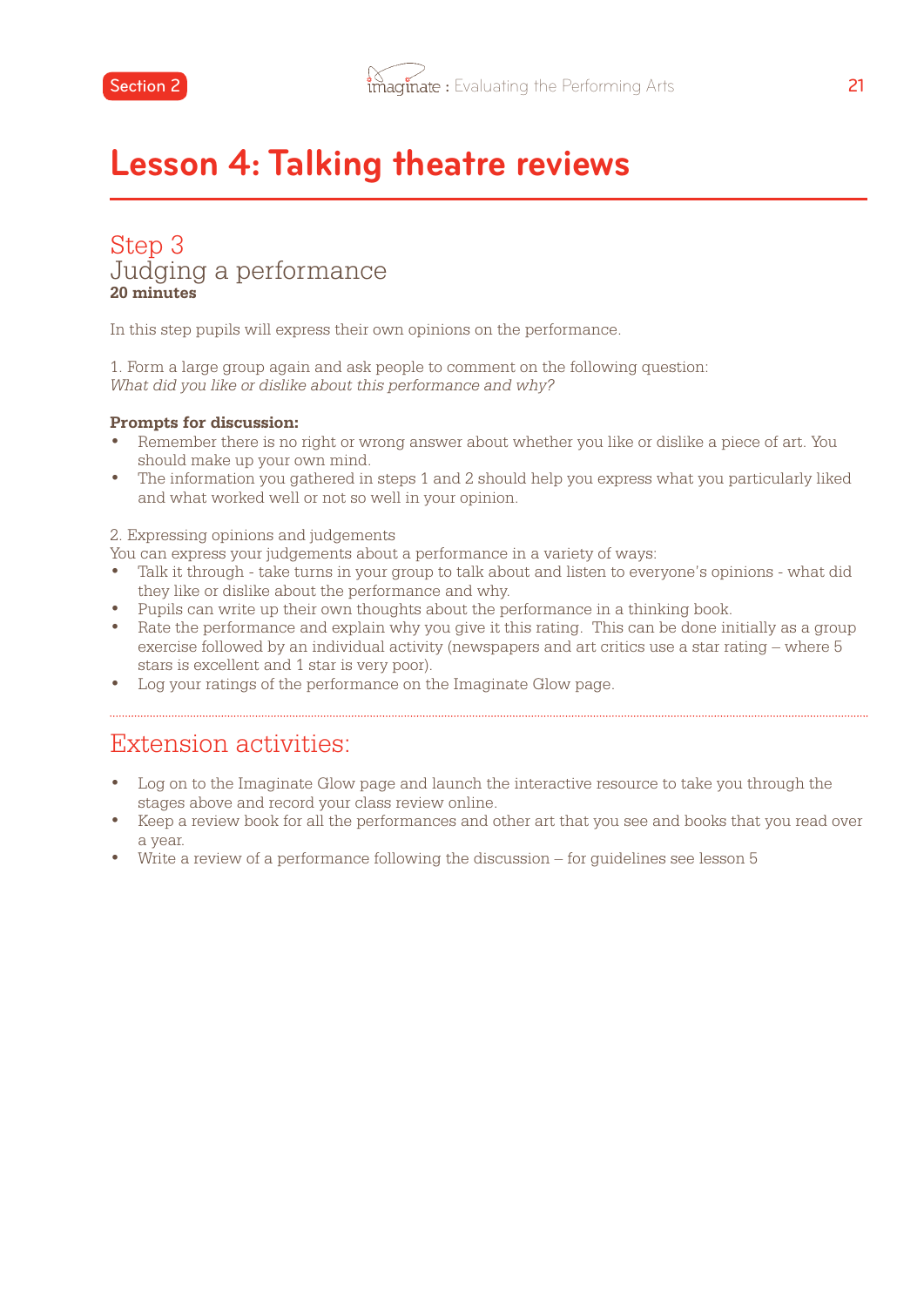# Pupils prompt question sheets

# **The story**

- *• Was there an obvious story? If there was no obvious story what do you think the performance was about?*
- *• Was the story believable?*
- *Was there anything about the story/performance that surprised you or you did not expect? Why did it surprise you?*
- *• Was there anything about the story/performance that you thought was clever, funny, exciting, sad or scary?*
- Was there anything about the story/performance that confused you? Why did *these things confuse you?*
- *• What did you think of the ending? Did it surprise you or was it expected?*

# **Feedback to the class:**

- *• What did you find the most interesting part of the story/performance and why?*
- *• If you were the writer what would you change about the story/performance and why?*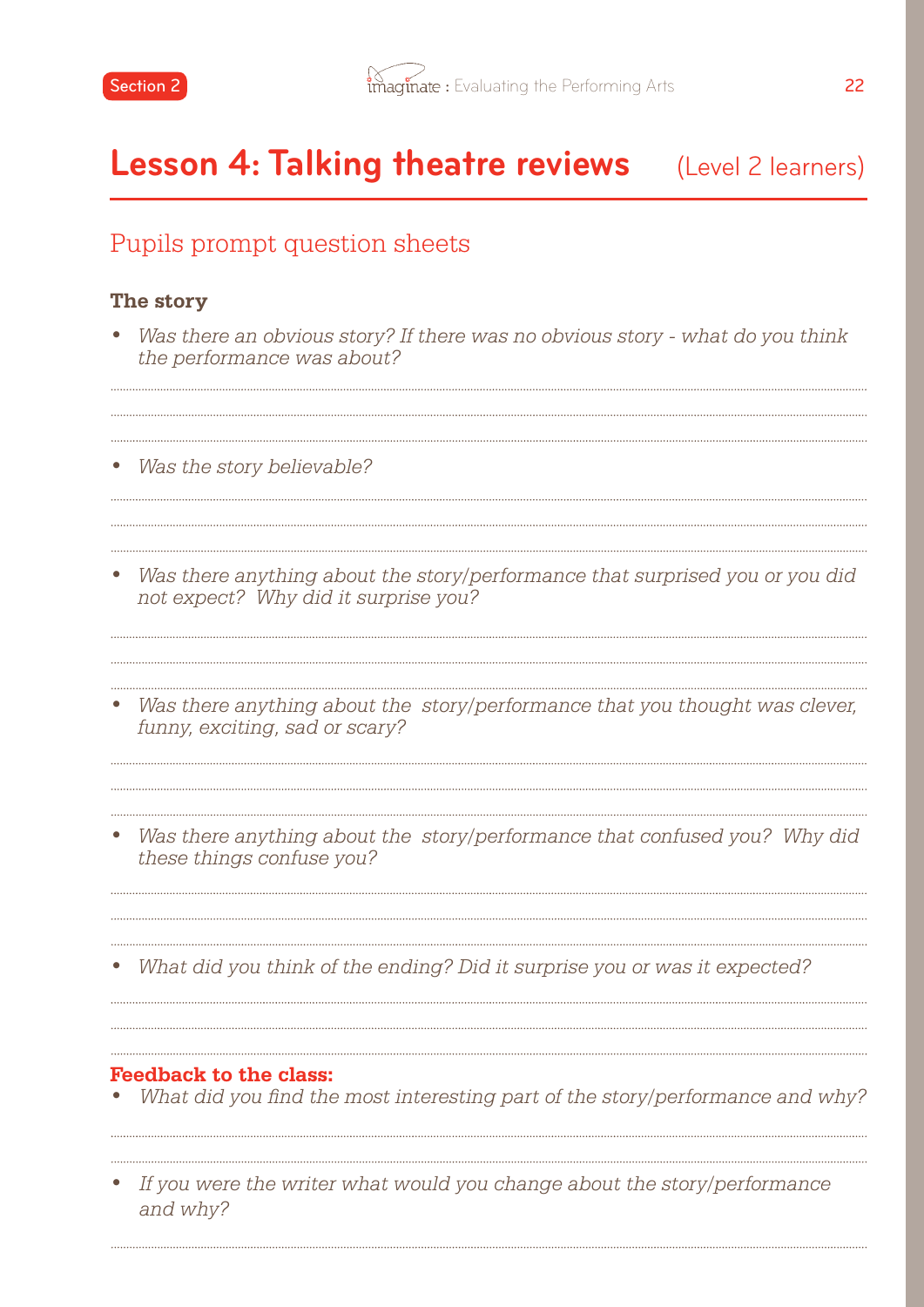

# Pupils prompt question sheets

# **The performances / characters**

*• What different characters were there?* 

*• How would you describe the different characters' personalities?* 

- *• Did the performers play more than one character? What did they do to change characters?*
- *• Did the characters speak to you (the audience) directly or only to each other?*
- *• Which character/s do you think were well acted? What makes you think this?*

# **Feedback to the class:**

- *• Which character did you find most interesting and why?*
- *• If you were the writer or director what would you change about the characters or performers and why?*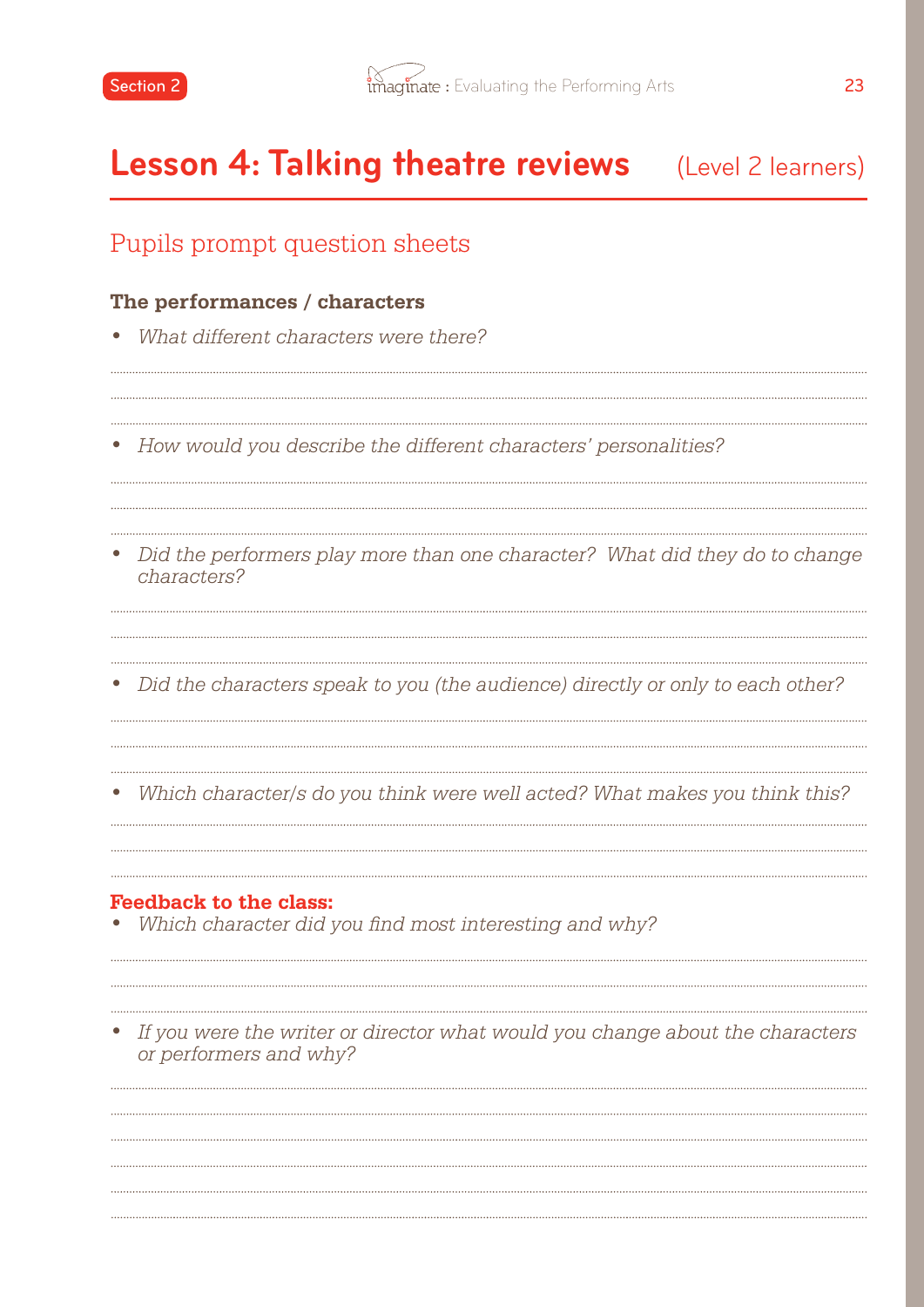

# Pupils prompt question sheets

# **The design**

The design includes the set, the props, the costumes and make-up that are used to enhance the performance.

- *• Where does the performance take place?*
- *• Was the set and costume design modern or old fashioned? In what ways?*
- *Did the set and costume design remind you of anything, anyone or somewhere you have been?*
- Did the set and costumes change during the production? How did it change? *Why do you think it changed?*
- *• What props objects of any sort can you remember from the production?*

*• Were any props used in unusual ways? Did they become something different?*

# **Feedback to the class:**

- *• What did you find most interesting about the set, costume and prop design and why?*
- *• If you were the director or designer what would you change about the set, costumes or props and why?*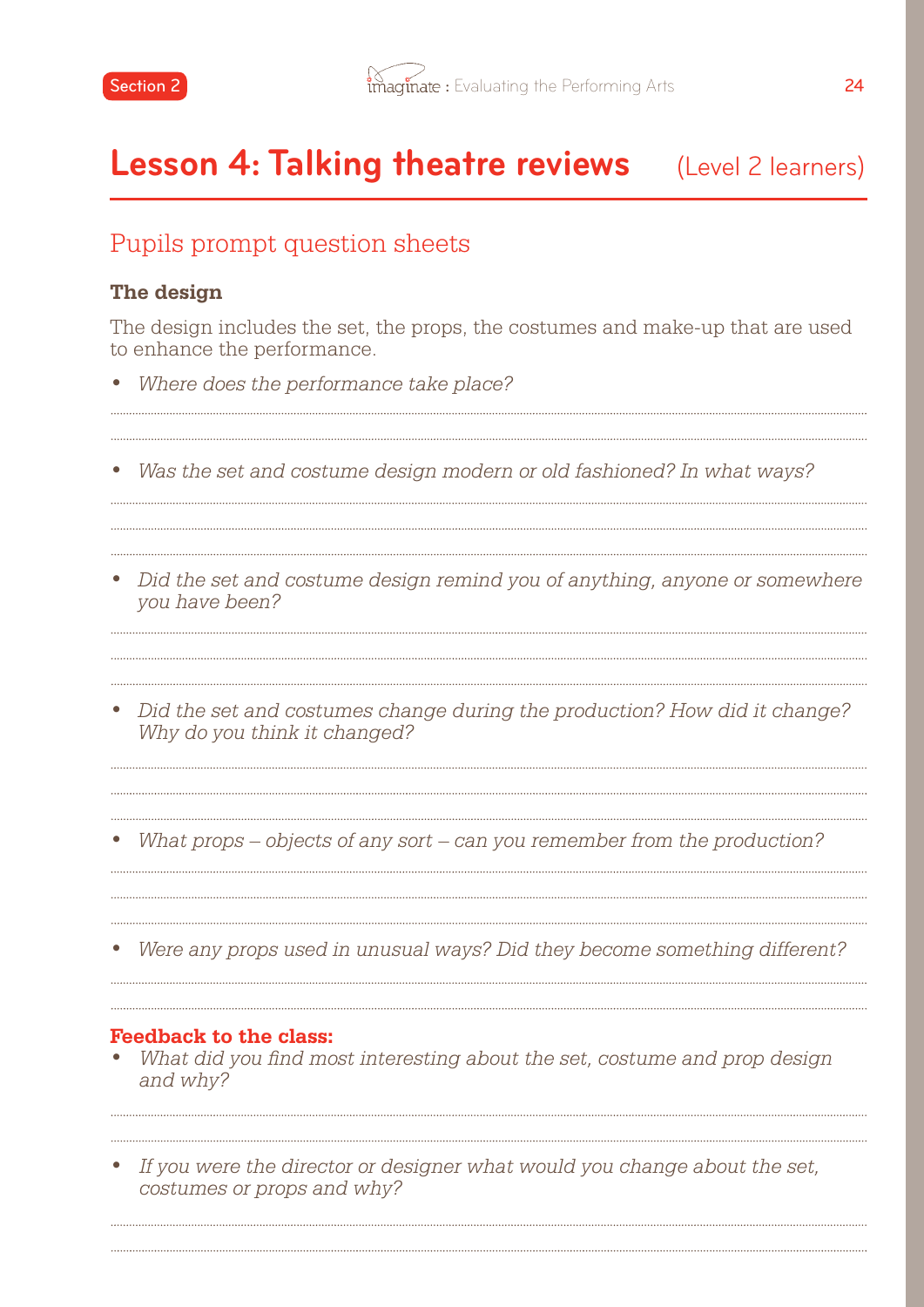

# Pupils prompt question sheets

# **Theatre technology**

Theatre technology includes lighting, music, sounds and special effects used to enhance a performance

- *• How would you describe the lighting? For example, was it bright, dark, spot lights, coloured, everyday or special?*
- *• Did the lighting change during the production? How did it change?*
- *• What music or sounds can you remember from the production? Were they realistic?*
- *• How were the music and sounds made?*
- What atmosphere or moods did the lighting, music and sounds create in the *performance?*
- Were any special effects used like smoke, wind, flying harness, magic? Did *they work well?*

# **Feedback to the class:**

- *• What did you find most interesting about the lighting, music or special effects and why?*
- *• If you were the director or designer what would you change about the lighting, music or special effects and why?*

End of Level 2 Learners questions.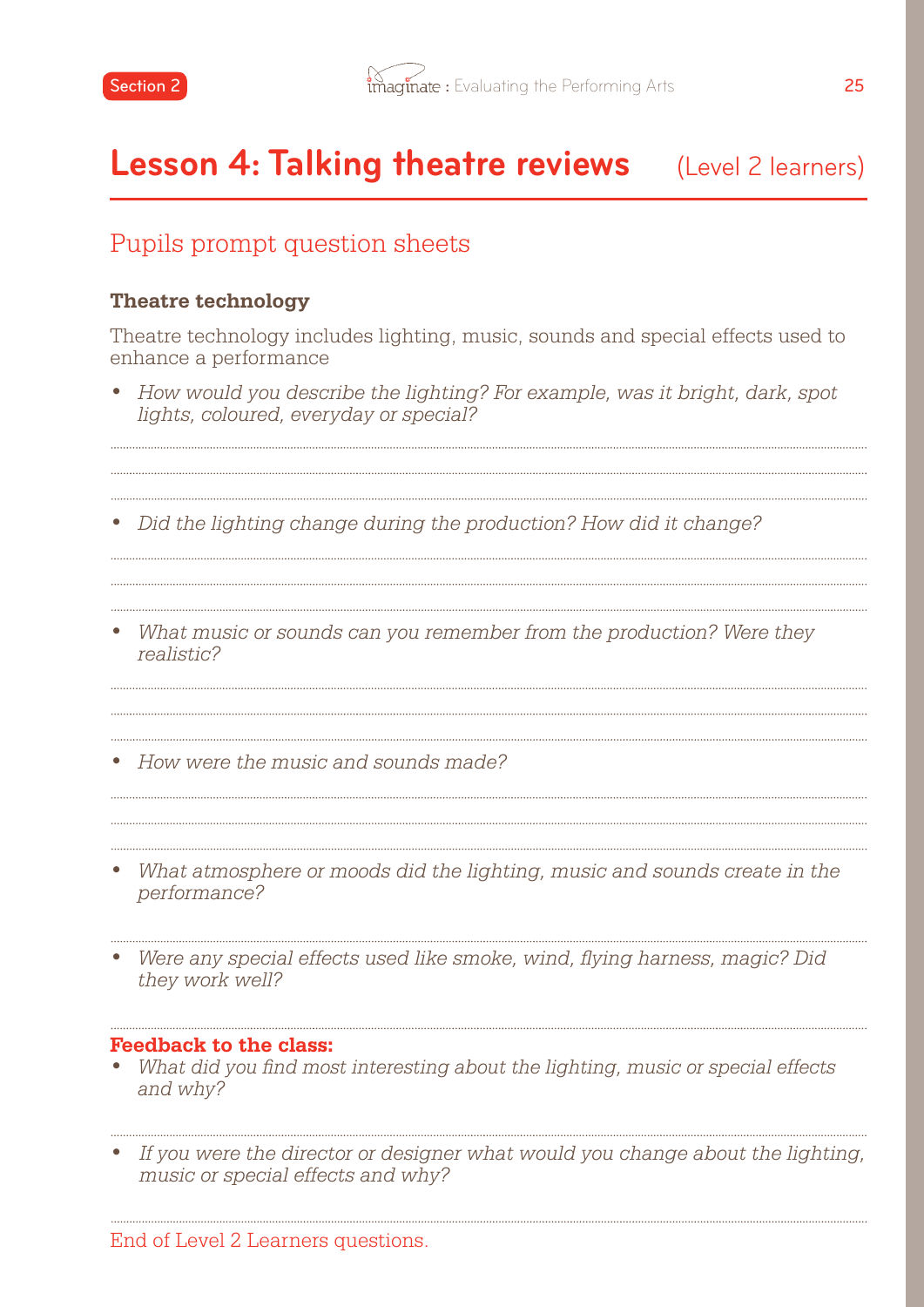

# Pupils prompt question sheets

# **The performances and characters**

- *• What different characters were there?*
- *• Did the performers play more than one character? What did they do to change characters?*
- *• How would you describe the different characters' personalities?*
- What can you remember about the different characters? Did they move or talk in *any special way? Did they have a catchphrase or habit? Were they young or old?*
- Did the characters change during the story? Were the changes believable?
- *• Did the characters speak to you (the audience) directly or only to each other?*
- *• Do you think the performers were speaking rehearsed lines or making it up as they went along?*
- *• Which character/s do you think were well acted? What makes you think this?*

- *• Which characters did you find most interesting and why?*
- *• Do you think the characters were effective for the performance – why or why not?*
- *• If you were the writer or director what would you change about the characters or performers and why?*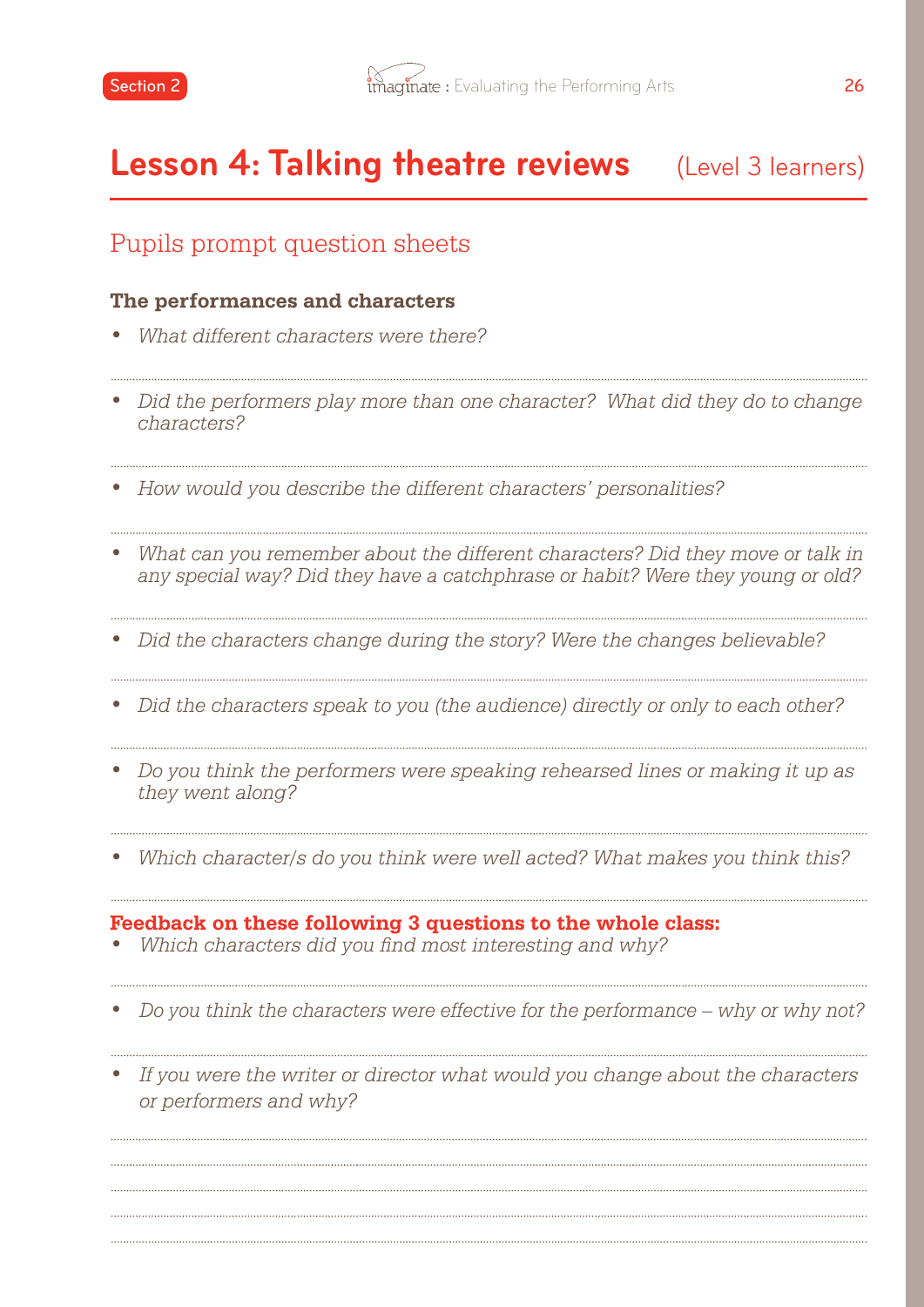

# Pupils prompt question sheets

# **Story or meaning**

*• How would you summarise the story?* 

- *• What were the major themes in the story?*
- *• Did anything surprise you in the story?*
- *• Was the story moving? Did you laugh, cry or sympathise with the characters?*
- *• Was the story true to life and believable?*
- *Did the story have a powerful scene or turning point? What was the turning point? What effect did it have on the rest of the story and the characters?*
- *• Did the production have an underlying meaning (moral, message, theme)? How was this communicated?*
- What did you think of the ending? Did it surprise you or was it expected?

- *• What did you find most interesting about the story?*
- *• Do you think the story was effective – why or why not?*
- *• If you were the writer what would you change about the story and why?*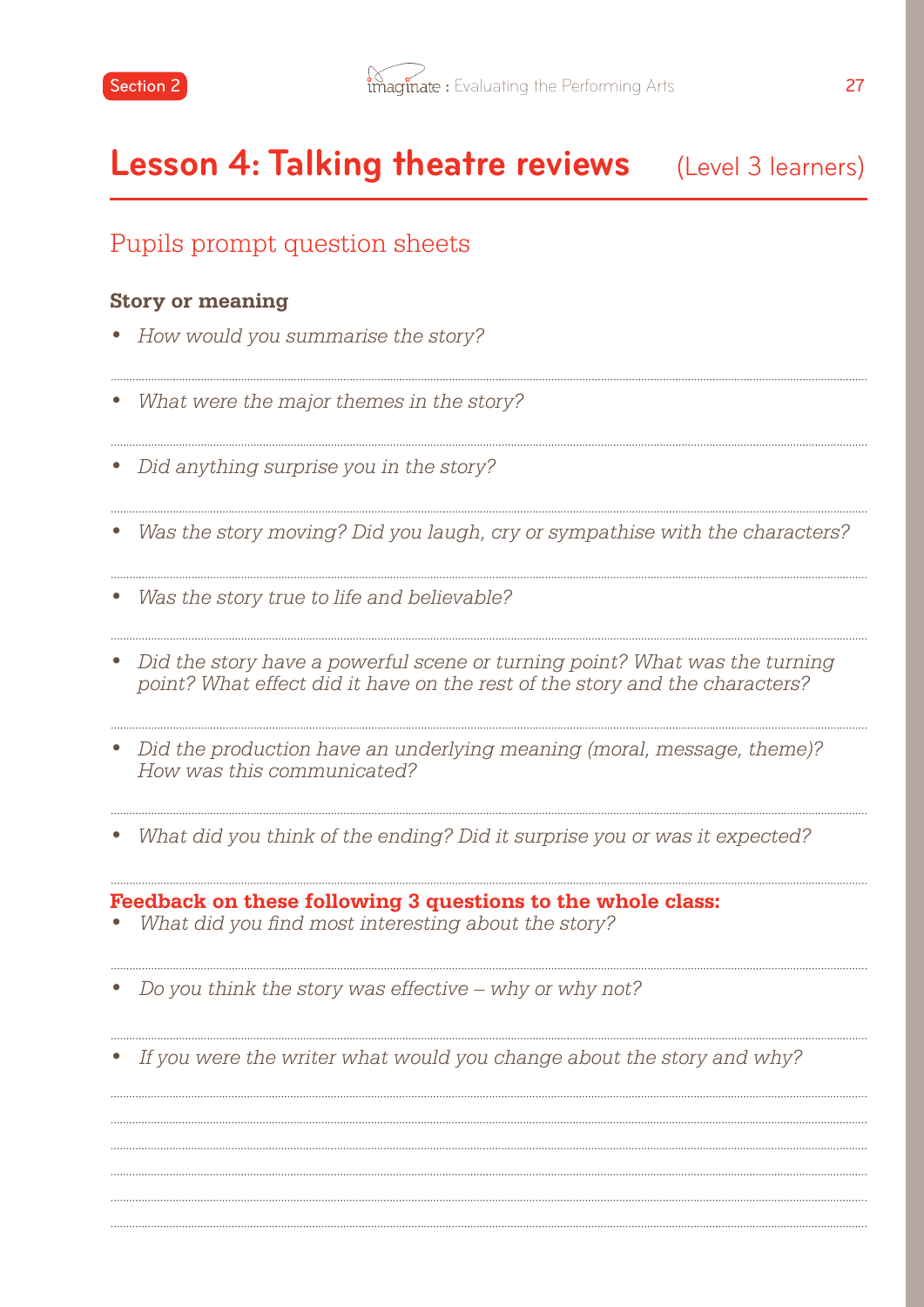

# Pupils prompt question sheets

# **Direction**

- *• Did all the elements of the production (set, lighting, music, costume, performances etc) work together? Why/why not?*
- *• Was there anything surprising about the production? Is so, what?*
- *• How would you describe the overall style of the production?*
- *• How would you describe the overall pace of the production?*
- *• Were there times when the action was slowed down or speeded up? Why do you think the director did this? What was the effect?*
- *• What did the direction suggest was most important in the production?*

- *• What did you find most interesting about the production?*
- *• Do you think the directing was effective – why or why not?*
- *• If you were the director what would you change about the performance and why?*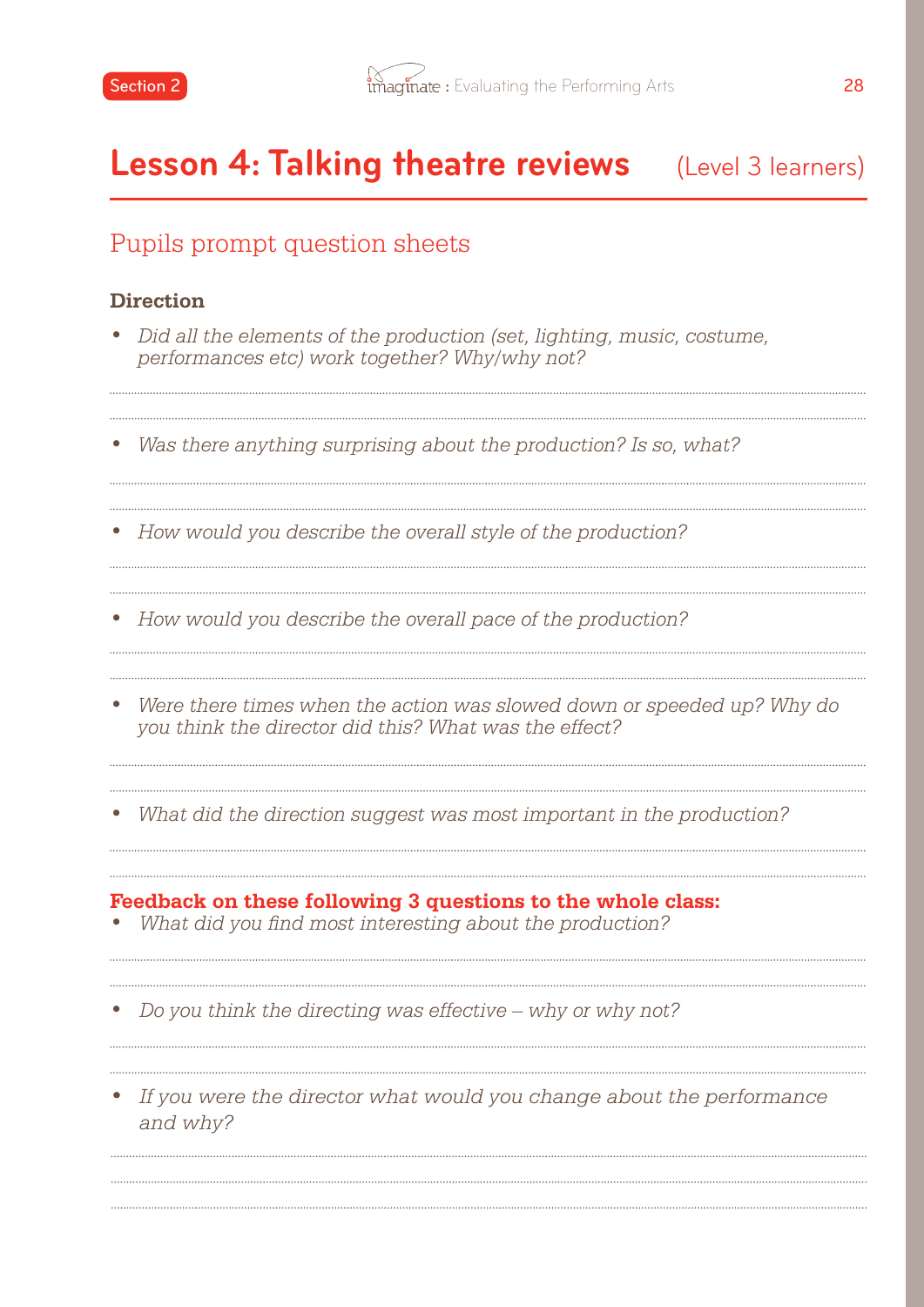

# Pupils prompt question sheets

# **Set**

*• Where does the action of the performance take place?*

- *• Did the set look like something from real life? In what ways?*
- *• Was the set modern or old fashioned? In what ways?*

- *• What colours do you remember in the set?*
- *• Did anything look out of place, odd or surprising?*
- Did the set remind you of anything or somewhere you have been?
- Did the set change during the production? How did it change? Why do you *think it changed?*
- What impact did the set have on the plot/the characters/or the mood of the *performance?*

- *• What did you find most interesting about the set?*
- *• Do you think the set was effective for the performance – why or why not?*
- *• If you were the director or designer what would you change about the set and why?*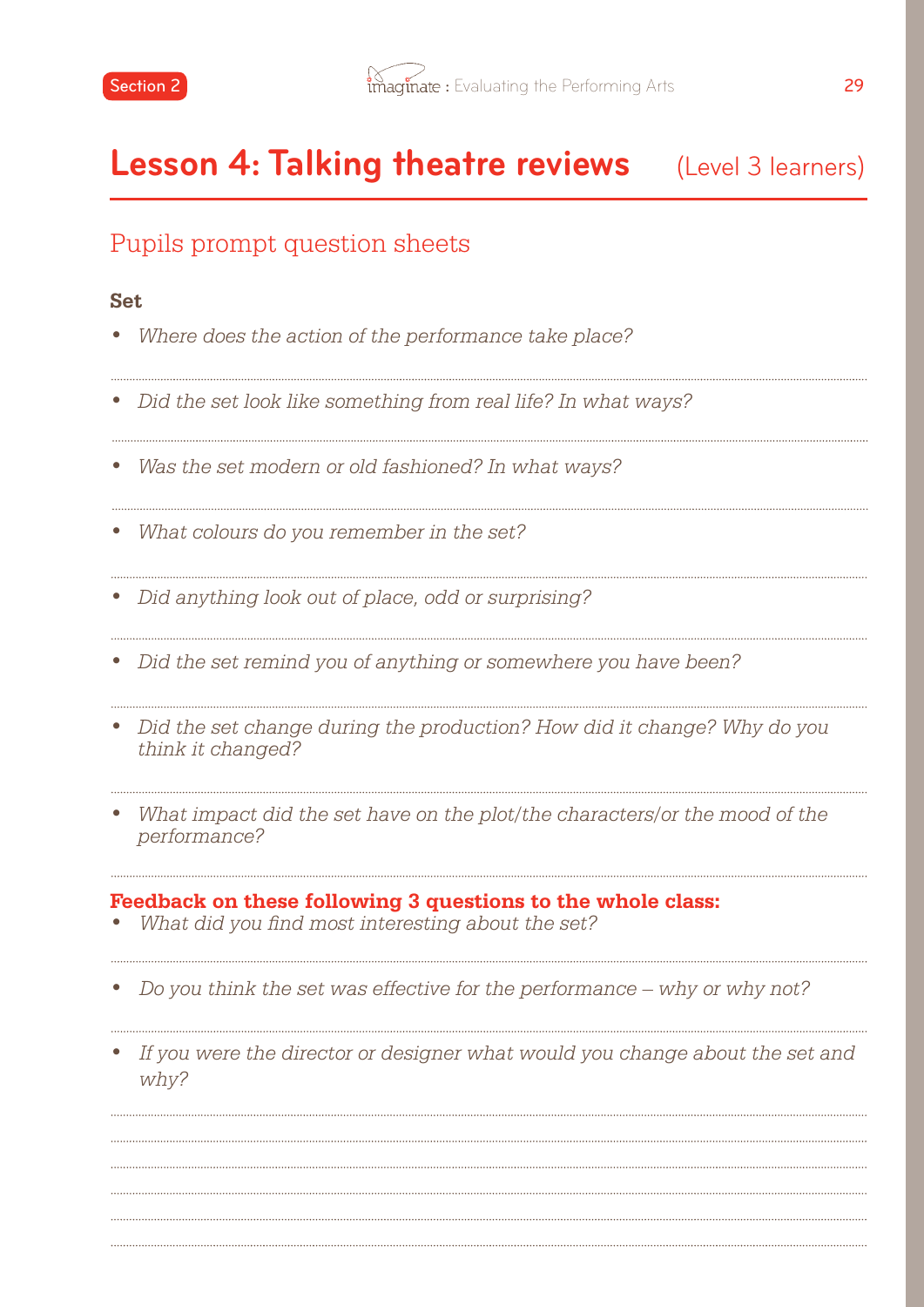# Pupils prompt question sheets

# **Props**

- What props things, objects of any sort can you remember from the *production?*
- *• Did the props look like the real things or were they stylised?*
- *• Did any props look out of place or odd? In what ways?*
- *• Were any of the props used in unusual ways? Did they become something different?*
- Were any of the props special to any particular character? In what ways?
- *Were any of the props symbolic in any way? Did they represent a feeling or a mood or something else? In what way? (Symbolic means were the props used to represent something else. For example a dove could represent peace)*
- What impact did the props have on the plot/the characters/or the mood of the *performance?*

- *• What did you find most interesting about the props?*
- *• Do you think the props were effective for the performance – why or why not?*
- *• If you were the director or designer what would you change about the set and why?*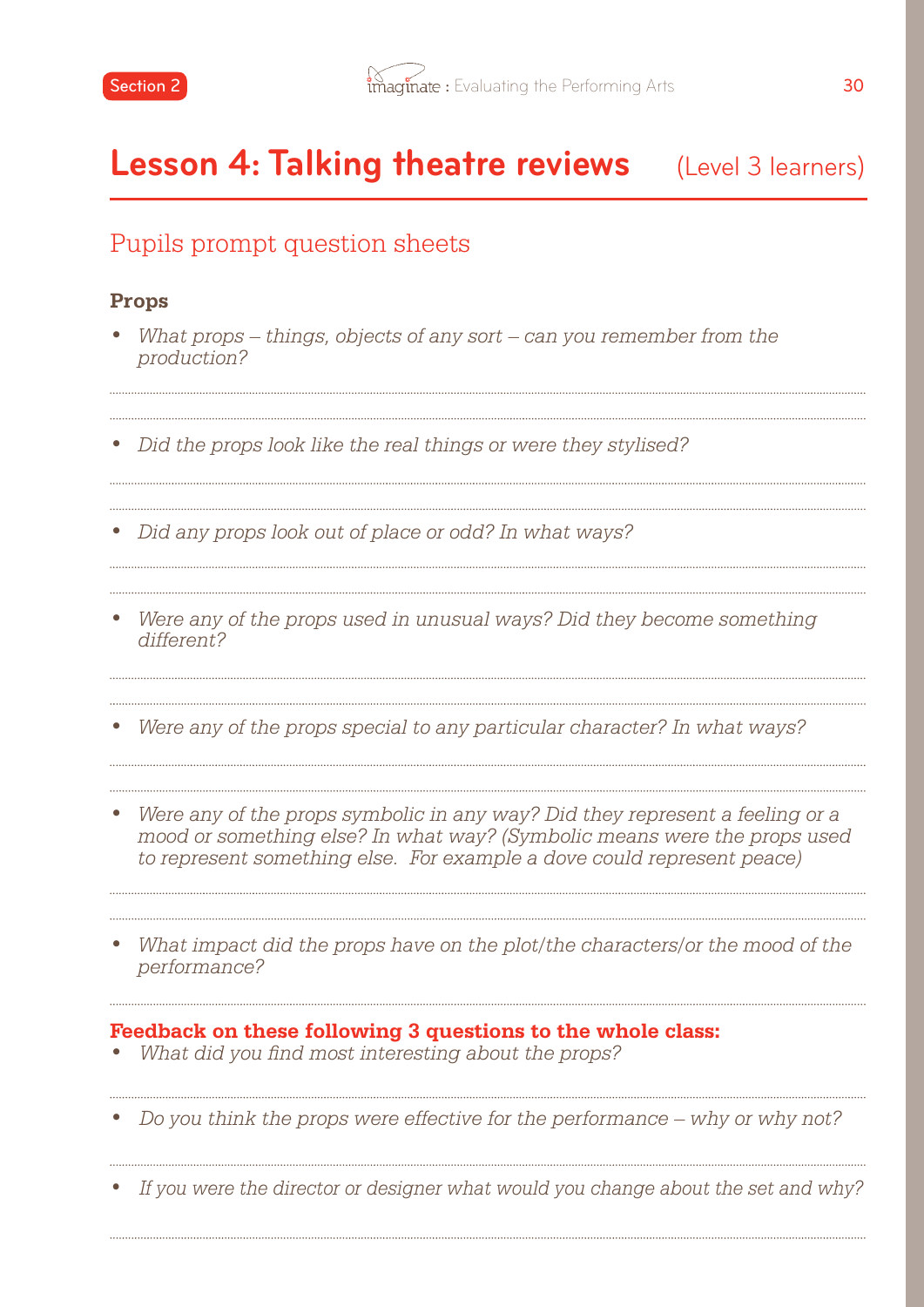

# Pupils prompt question sheets

# **Costume**

- *• Can you describe the costumes the characters were wearing? Remember as much as you can about colour, style, texture.*
- *• Did the costumes look specially made or like everyday clothes?*
- *• Did the costumes look modern or old fashioned?*
- *Did the costumes give you any clues about the characters' lifestyle, age, personality or interests?*
- What impact did the costumes have on how the performers moved or talked?
- *• What do you think the costumes were telling you about the time or place when the performance was set?*
- What impact did the costumes have on the plot/the characters/or the mood of *the performance?*

- *• What did you find most interesting about the costumes?*
- *• Do you think the costumes were effective for the performance why or why not?*
- *• If you were the designer what would you change about the costumes and why?*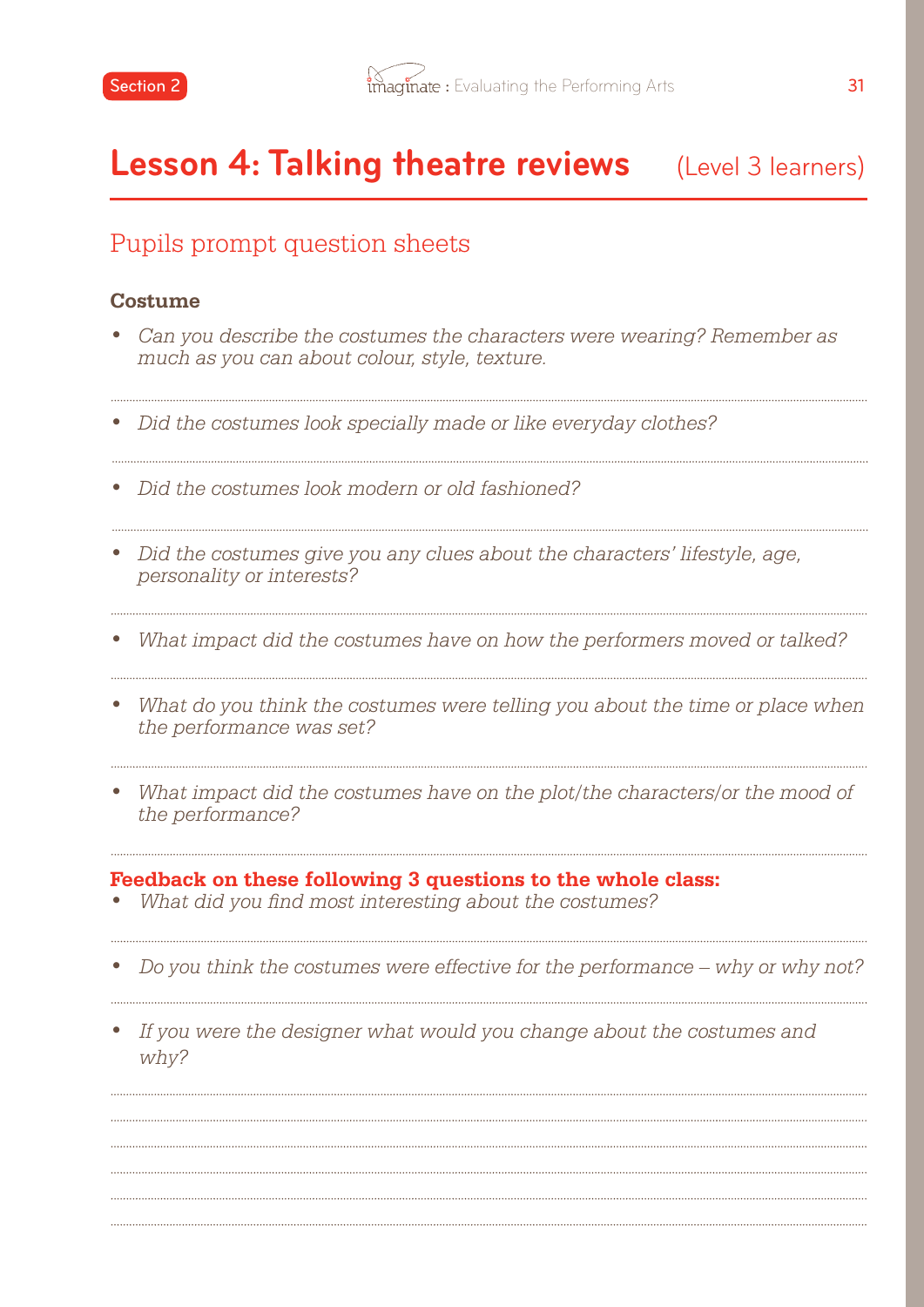

# Pupils prompt question sheets

# **Lighting**

- *• How would you describe the lighting? For example, was it bright, dark, spot lights, coloured, everyday or special?*
- *• Did the lighting change during the production? How did it change?*
- *• What atmosphere or moods did the lighting create?*
- *• Was lighting used to divide up the space? To create illusions of things that weren't there? To create shapes? To change where we were or the time of day?*
- What impact did the lighting have on the plot/the characters/or the mood of *the performance?*

- *• What did you find most interesting about the lighting?*
- *• Do you think the lighting was effective for the performance – why or why not?*
- *• If you were the director or designer what would you change about the lighting and why?*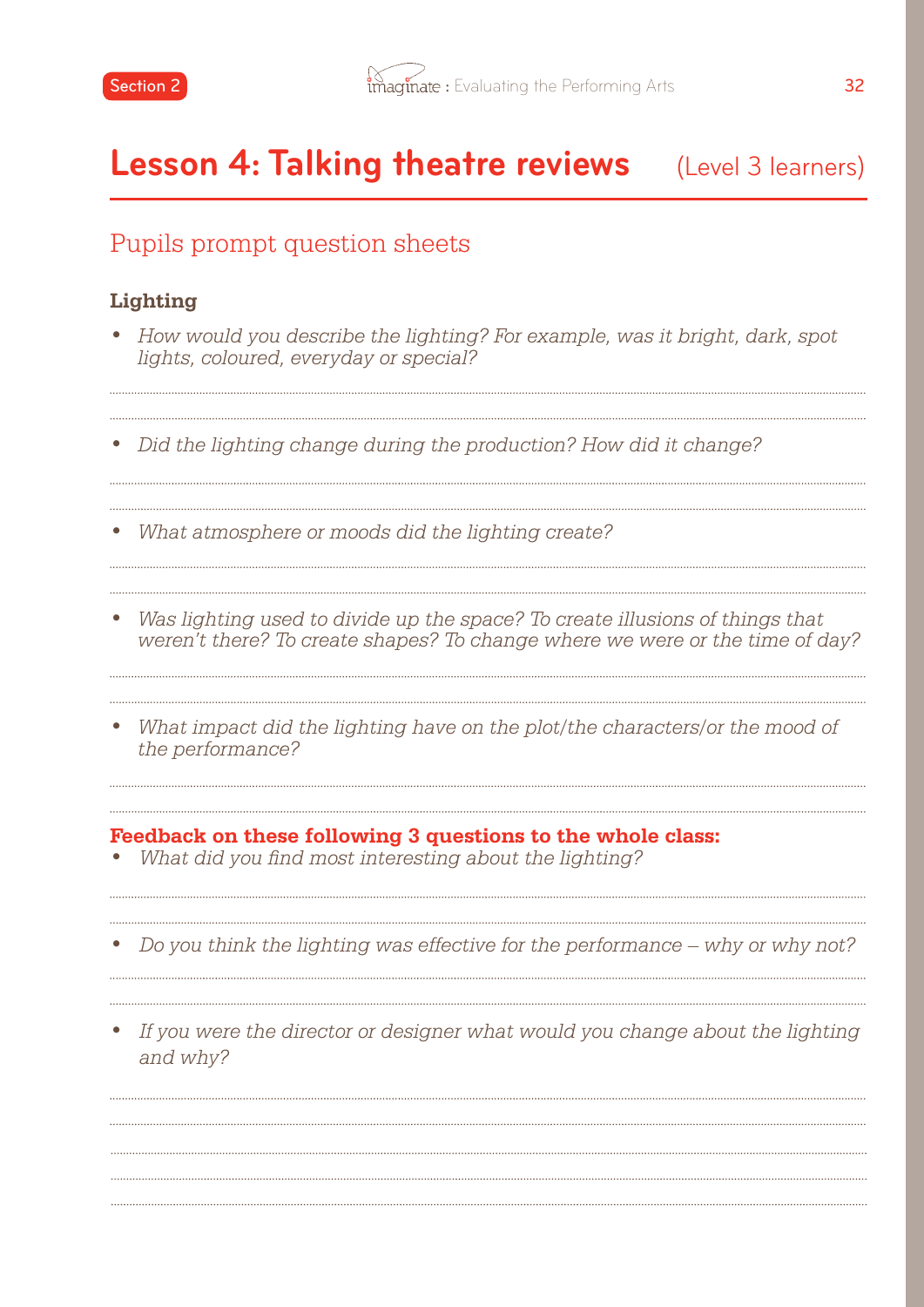# Pupils prompt question sheets

# **Music and sounds**

- What music can you remember from the production?
- What non-musical sounds were there in the production? How were these *sounds made? Were the sounds realistic?*
- Were the music and sounds made by the actors or did it come from off-stage?
- Was the music part of the story or in the background to create a mood?

- *• What moods did the music or sounds create in the performance?*
- *• Was particular music linked to particular characters?*

*• What impact did the music and sounds have on the plot and the characters?*

*• At what moments did the music add impact to the performance?* 

- *• What did you find most interesting about the music and sounds?*
- *Do you think the music and sounds were effective for the performance why or why not?*
- *• If you were the director or designer what would you change about the music and sounds and why?*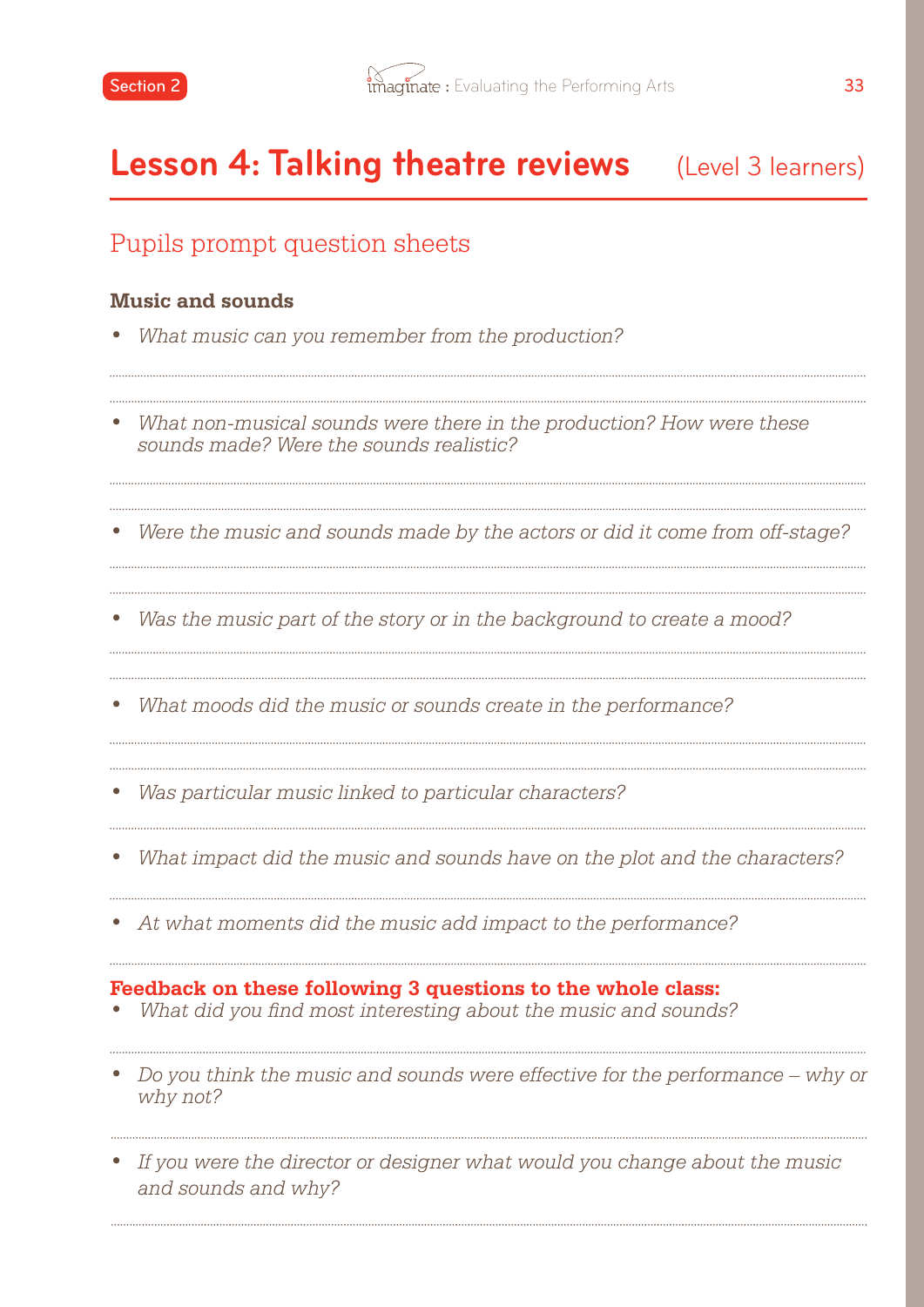# Teachers Notes for **Lesson 4: Talking theatre reviews**

# **Why talking?**

1) Supported discussion creates an environment in which individual opinion is both welcome and encouraged, as long as it can be backed up with evidence.

2) Talking about theatre gives pupils a chance to ask any questions they may have about the production or experience.

3) Detailed discussions allow time and space for the experience to settle and may lead to a change of opinion or better understanding of the art-form as a result.

4) Talking about theatre takes us beyond the surface evaluation allowing us to get to the heart of the experience, understanding not only how we were affected, but why we were affected in that way.

# **The above lesson will have:**

1) Engaged pupils in a process of reflection and critical thinking that will deepen their understanding of their particular art experience.

2) Created an atmosphere of open discussion where pupils feel equally supported and safe when sharing thoughts and opinions, or asking questions about their particular art experience.

3) Increased pupils' enjoyment of and engagement with live art experiences.

4) Developed pupils' ability to empathise and understand human emotion and experience through reflection on characters and events in a particular piece.

# Curriculum for Excellence

Through this lesson and the activities within it children will be able to have met the following experiences and outcomes:

| Curriculum Area                                           | <b>Experiences &amp; Outcomes</b>                                                                                                                                                                                                                                                                                                               | <b>Notes</b> |
|-----------------------------------------------------------|-------------------------------------------------------------------------------------------------------------------------------------------------------------------------------------------------------------------------------------------------------------------------------------------------------------------------------------------------|--------------|
| Health & Wellbeing<br>Mental and emotional<br>wellbeing   | Using my experience of attending a performance I am able to express my<br>feelings and the ability to talk about them.<br>HWB0-01a, 1-01a, 2-01a, 3-01a, 4-01a                                                                                                                                                                                  |              |
|                                                           | By exploring and discussing the actions of characters in a performance I<br>am developing my understanding of the things which affect mine and other<br>people's behaviour. I am learning that feelings and reactions can change<br>depending on what is happening within and around myself and others.<br>HWB0-04a, 1-04a, 2-04a, 3-04a, 4-04a |              |
|                                                           | When discussing my thoughts and feelings about a performance I am learning<br>to build positive relationships through respecting and believing in my own<br>opinions whilst listening to and respecting the opinions of other people.<br>HWB0-05a, 1-05a, 2-05a, 3-05a, 4-05a                                                                   |              |
| Health & Wellbeing<br>Social wellbeing                    | By respecting others I am learning to value people as individuals.<br>HWB0-10a, 1-10a, 2-10a, 3-10a, 4-10a                                                                                                                                                                                                                                      |              |
|                                                           | I make the most of the opportunity to discuss my feelings and reactions to<br>a performance I have seen as a way of managing my learning and strive to<br>support others to be confident learners too.<br>HWB0-101a, 1-11a, 2-11a, 3-11a, 4-11a                                                                                                 |              |
|                                                           | I enjoy this opportunity to work with others in a new situation.<br>HWB0-14a, 1-14a, 2-14a, 3-14a, 4-14a                                                                                                                                                                                                                                        |              |
| Health & Wellbeing<br>Planning for choices<br>and changes | By bringing my thoughts, opinions and understanding of a performance to our<br>group work I am learning what my strengths and abilities are which will help<br>me as I develop as a learner.<br>HWB0-19a, 1-19a, 2-19a, 3-19a, 4-19a                                                                                                            |              |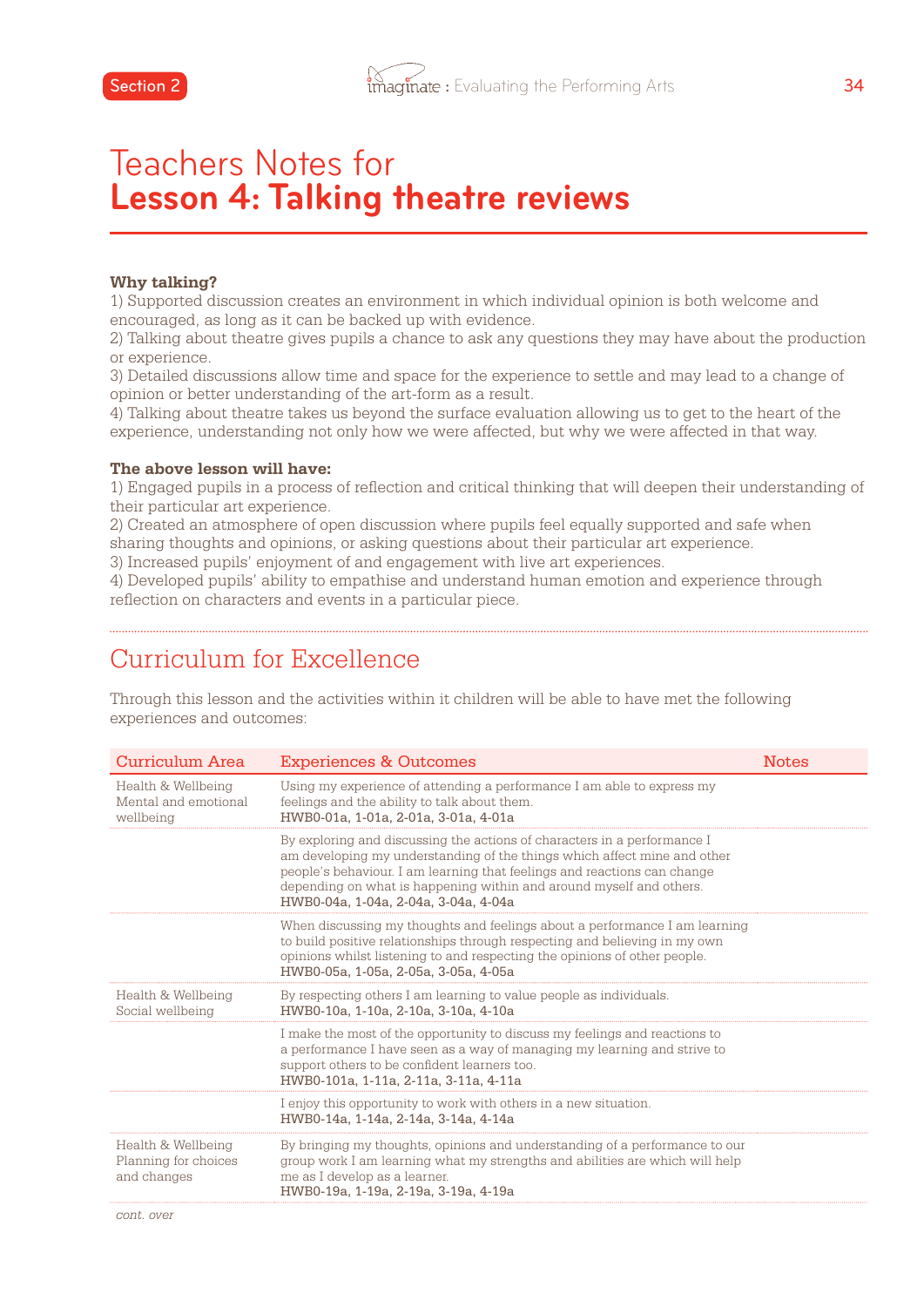# Teachers Notes for **Lesson 4: Talking theatre reviews**

| <b>Curriculum Area</b>                                                                                                                                                                                  | <b>Experiences &amp; Outcomes</b>                                                                                                                                                                                                                                                                                                                                                        | <b>Notes</b> |
|---------------------------------------------------------------------------------------------------------------------------------------------------------------------------------------------------------|------------------------------------------------------------------------------------------------------------------------------------------------------------------------------------------------------------------------------------------------------------------------------------------------------------------------------------------------------------------------------------------|--------------|
| Health & Wellbeing<br>Relationships                                                                                                                                                                     | Working with others through play and discussion I am aware of the need<br>to respect personal space and boundaries and can recognise and respond<br>appropriately to verbal and non-verbal communication.<br>HWB0-45b, 1-45b, 2-45b, 3-45b, 4-45b                                                                                                                                        |              |
| <b>Expressive Arts</b><br>Participation in<br>performances and<br>presentations                                                                                                                         | I have experience the energy and excitement of being an audience for a<br>professional performance.<br>EXA0-01a, 1-01a, 2-01a, 3-01a, 4-01a                                                                                                                                                                                                                                              |              |
| <b>Expressive Arts;</b><br>Visual Art<br>(this assumes all<br>feedback will involve<br>some discussion of the<br>visual elements of the<br>performance)                                                 | I can respond to the work of artists/designers and give constructive feedback<br>on their work.<br>EXA0-07a, 1-07a, 2-07a, 3-07a, 4-07a                                                                                                                                                                                                                                                  |              |
| <b>Expressive Arts;</b><br>Dance, Drama, Music<br>(this generic experience<br>or outcome can be<br>matched specifically<br>to the relevant art<br>form featured in the<br>performance you have<br>seen) | I can respond to the experience of watching dance/drama/music by discussing<br>my thoughts and feelings and can give constructive feedback on other<br>people's work.<br>EXA0-011a, 1-011a, 2-011a, 3-011a, 4-011a (dance)<br>EXA0-015a, 1-015a, 2-015a, 3-015a, 4-015a (drama)<br>EXA0-019a, 1-019a, 2-019a, 3-019a, 4-019a (music)                                                     |              |
| Literacy;<br>Listening & Talking<br>(enjoyment & choice)                                                                                                                                                | I can use my experience of exploring theatrical texts to develop my enjoyment<br>of exploring characters and stories and help me to identify texts which I enjoy<br>or find interesting. LITO-01b, 1-01b, 2-01b, 3-01b, 4-01b                                                                                                                                                            |              |
| Listening & Talking<br>Tools for listening &<br>talking                                                                                                                                                 | When I am working with others I am learning to take turns, listening<br>when others are expressing their opinions and responding with respect,<br>understanding that everyone has a right to their own opinion, even if it is<br>different to mine. LIT0-02a, 1-02a, 2-02a, 3-02a, 4-02a                                                                                                 |              |
|                                                                                                                                                                                                         | Through analysing and discussing the way performers tell a story I can begin<br>to understand the features of spoken language and use what I learn.<br>ENG1-03a, 2-03a, 3-03a, 4-03a                                                                                                                                                                                                     |              |
| Listening & Talking<br>Finding and using<br>information                                                                                                                                                 | When seeing a piece of theatre I am learning to be an active audience<br>member, listening and watching for clues to help me understand what is<br>happening in the story. This will let me discuss the performance afterwards<br>and may help me to learn new things.<br>LIT0-04a, 1-04a, 2-04a, 3-04a, 4-04a                                                                           |              |
| Listening & Talking<br>understanding, analysing<br>and evaluating                                                                                                                                       | After seeing a piece of theatre I will ask questions and offer opinions which<br>show my understanding of what I have seen.<br>LIT0-07a, 1-07a, 2-07a, 3-07a, 4-07a                                                                                                                                                                                                                      |              |
|                                                                                                                                                                                                         | When listening and talking with others about a performance I can exchange<br>information, ideas and opinions and clarify points by asking questions or<br>asking others to say more. At second, third and fourth level I can draw<br>conclusions and summarise findings with increasing confidence and clarity.<br>LIT1-09a, 2-09a, 3-09a, 4-09a                                         |              |
| Reading<br>Understanding,<br>analysing and evaluating                                                                                                                                                   | I enjoy exploring events and characters in stories and other texts sharing my<br>thoughts in different ways. LIT0-19a<br>At first, second, third and fourth level I can discuss my thoughts about<br>characters, structure with increasing confidence and clarity.<br>I can begin to recognise the writer's message and relate it to my own<br>experience. ENG1-19a, 2-19a, 3-19a, 4-19a |              |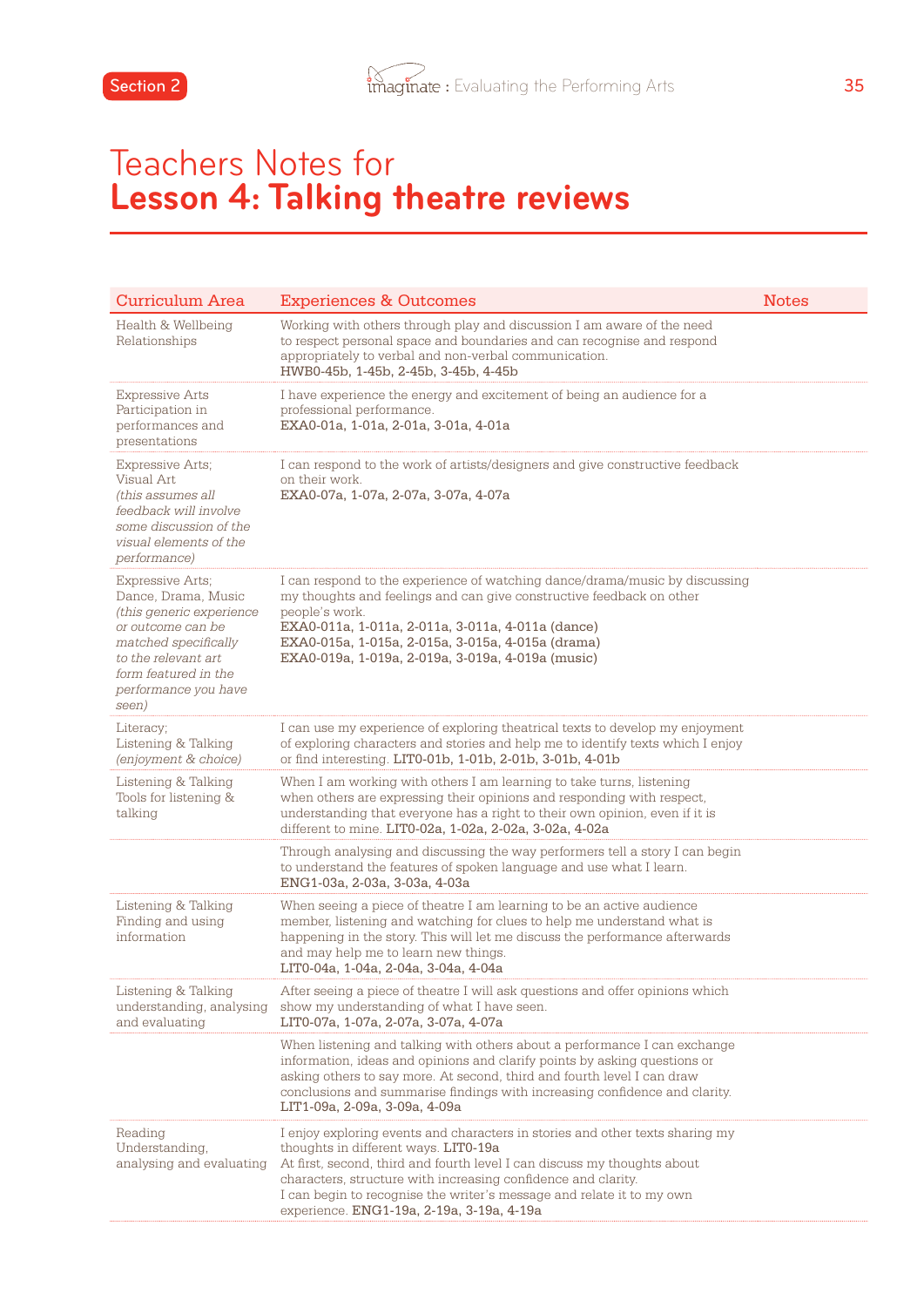In this lesson you will take the pupils through a process for writing a review of a performance they have seen. You may find it useful to do the talking reviews activity first to gather people's opinions and evidence for the written review.

# **Lesson Plan**

# Activity 1 Looking at reviews **Paired and small group activity – 20 minutes**

We have provided a sample review to help with this exercise, but it may be useful to ask your pupils to find a theatre review themselves and bring it in for this class.

Using one of the reviews provided, or the reviews your pupils bring in, begin with an exercise to analyse the style, content and overall message of the piece.

In pairs or small groups ask pupils to discuss the review and make observations under the following headings:

- **Information** what facts do we learn about the production? (what the set looks like, how many actors are in it, who was in the audience, where it was being performed etc)
- **Story** what does the review tell us about the story? (is there a synopsis, does it tell us about the characters etc)
- **Atmosphere** what does the reviewer tell us about the feel of the piece? (action packed, a romance, was it slow moving or fast, did music or lighting play a part in setting the mood?)
- **Opinion** what do you think the reviewer's opinion of the play is? Would you like to see this show as a result of reading the review?

# **Lesson length**

Main lesson – up to 2 hours Extension activities times vary

#### **Resource list**

- • Pencils/pens
- • Paper or jotters
- • Copies of sample reviews –at end of this section
- Pupils review checklist sheet at the end of this section.

# **Curriculum for Excellence**

# **Level**

Second, Third and Fourth

# **Key Outcomes**

- • I can write a review which conveys opinion and relevant information and detail to support my argument, creating a review which shares my experience of the performance and how it made me feel. [Literacy, Writing]
- • More detailed references to other experiences and outcomes that this lesson specifically meets can be found at the end of this section.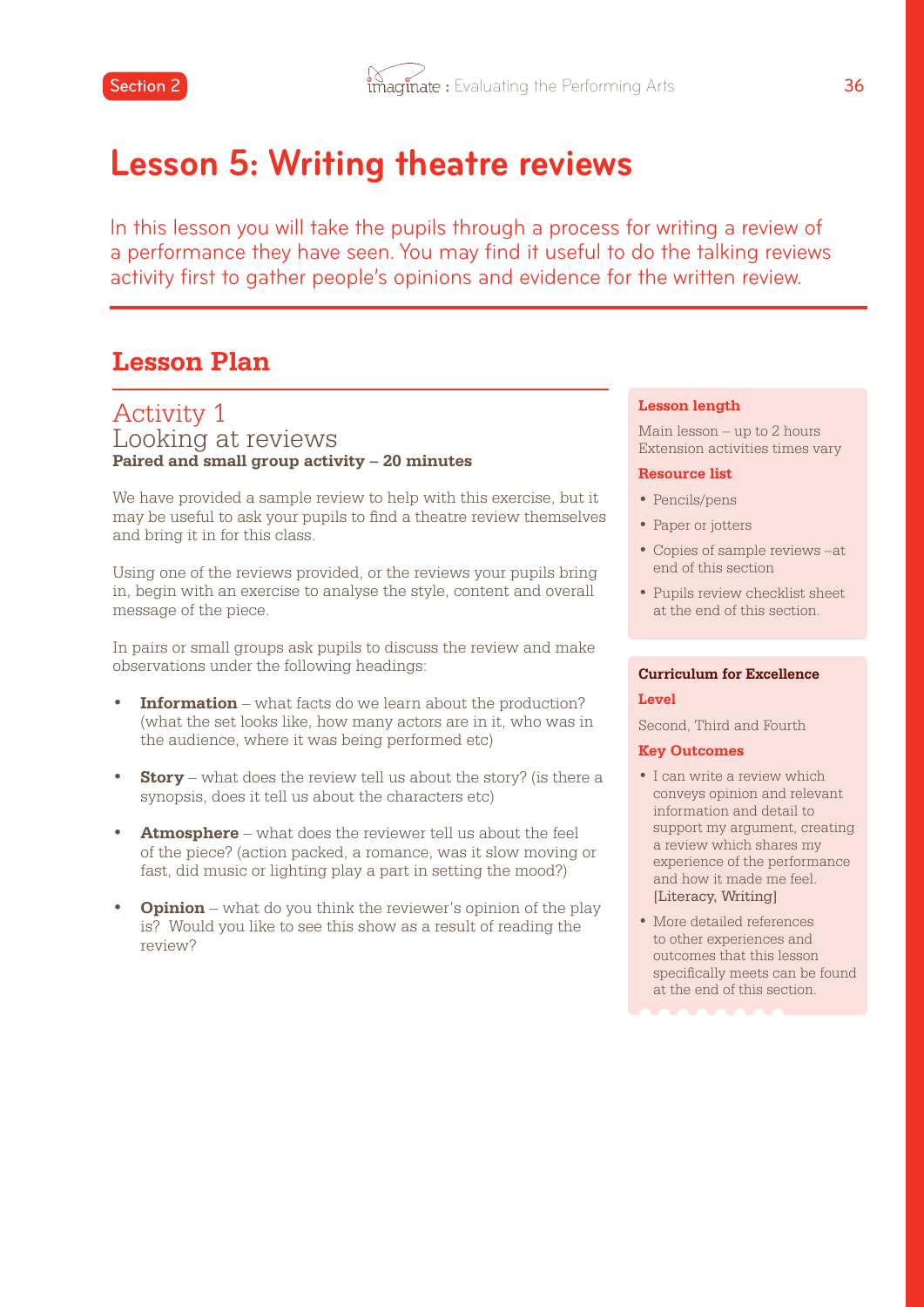# Activity 2 Writing a review **Individual work – 1 to 1.5 hours depending on level**

Professional theatre reviewer, Mary Brennan, has compiled a step by step guide to writing an effective theatre review.

# **Step 1 – Scatter sheets**

As soon as possible after seeing the production, ask pupils to create a scatter sheet. This is exactly what it sounds like – a sheet of paper with pupils' thoughts, feelings, memories and reactions to the performance scattered across it.

# **Step 2 – Add detail**

Pupils then look over what they have written and add detail in whatever way they can. For example if they mention a particular place or event they should add in details about that thing. If they mention a character they should add in details about that character, for example what they were wearing, any habits they had etc. You might find it useful to refer to the extension activities at this stage to help extend pupils vocabulary and use of words.

# **Step 3 – Making connections**

Ask pupils to look at their scatter sheet and see if they can think of any ways in which their various thoughts or reflections relate to each other. For example, if the set is full of vibrant colours and the main character is very happy and optimistic could this suggest a decision by the designer to reflect the mood in the set design?

# **Step 4 – Planning your review**

Now that pupils have their scatter sheets they must decide on what elements of the performance they want to include in their review, thinking about how they will shape their argument and build to their conclusion.

# **Step 5 – Writing the review**

With all their preparation in place pupils should now write their review. A review checklist is provided at the end of this section and may be photocopied for pupils use. Once they have written a first draft pupils might want to pair and share with a classmate before editing a final version of their review.

# **Step 6 – Publish the review**

When complete the reviews could be published in a number of ways:

- Make a display in the classroom
- Send the reviews to the company who made the show
- Publish the reviews on Imaginate's Glow page
- Select one or two of the reviews and send them to the local newspaper

# Extension activities:

# **• Class debate**

Engage the class in a debate either before or during the process of writing their reviews. Split the class into those who enjoyed the performance and those who did not enjoy it and ask them to nominate spokespeople to argue their case. At the end of the debate ask if anyone wants to change sides as a result of the arguments put forward.

# **Review TV**

If you have access to film-making equipment why not set up your own version of a review programme and allow pupils to present their theatre reviews to camera. You could then post your videos on Glow for other schools or classes to share / respond to.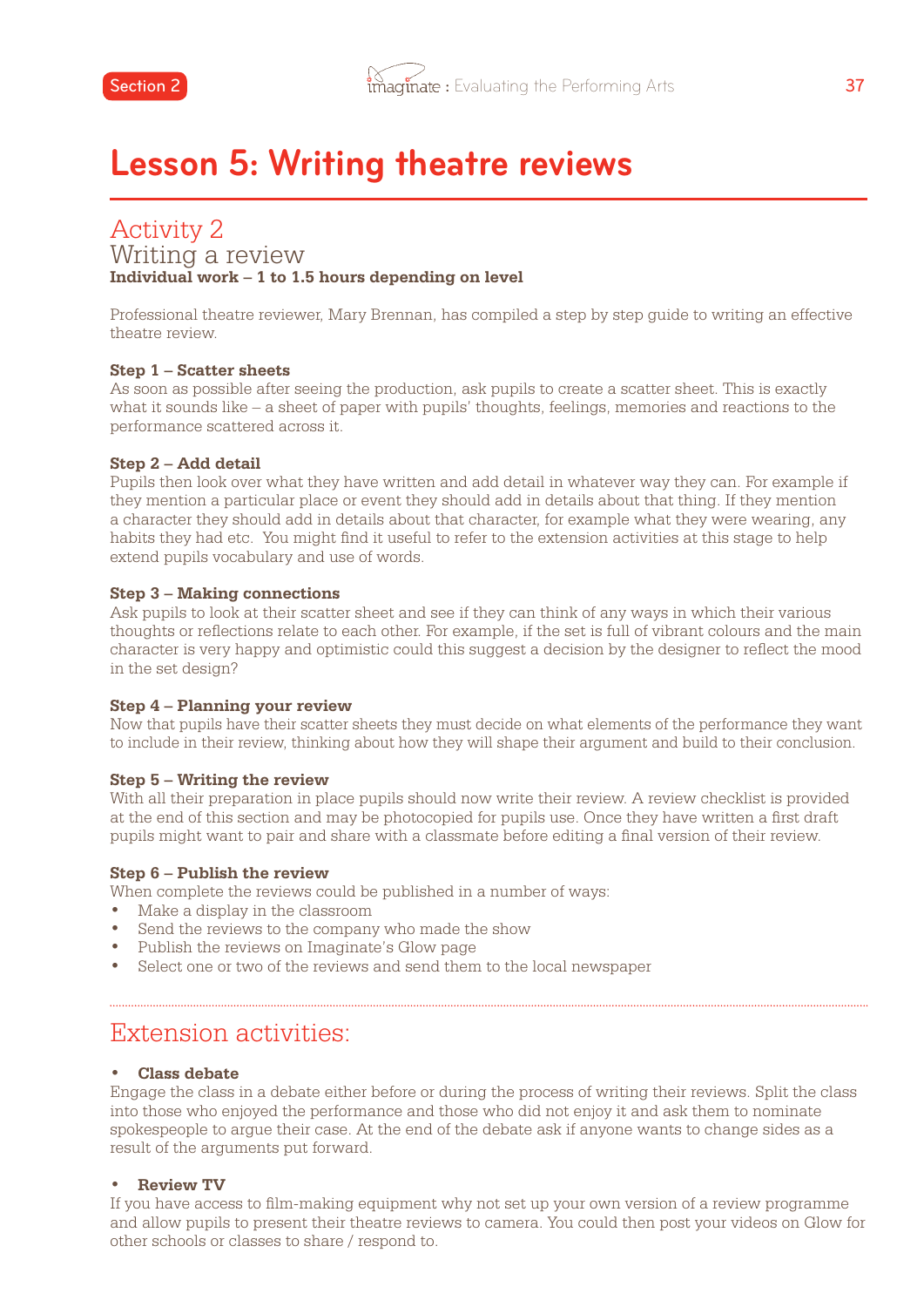

# Extension activities to extend vocabulary

# **The following activities have been adapted from a resource by Mary Brennan, theatre critic for The Herald.**

# **Stepping stones**

In this activity you will explore stepping stones of word strength (this could take in artwork, too). Choose a word – e.g. 'like'. Making it stronger could go as follows: I quite like. I really like. I'm fond of. I love. I adore…etc.

It works for negatives too, of course: I don't like. I totally dislike. I loathe. I hate etc.

# **Word chain**

The idea is to make creating and using an extended vocabulary a visual and / or active learning activity. Explore word chains, discuss how they could be illustrated or brought to life in other ways, for example: The word chain for walk>run could be inscribed in footprints.

The word chain for whisper>shout could have 'ear ratings' or volume buttons.

# **• Creating descriptions**

- 1. Describe yourself in just five words a) appearance and then b) what kind of person you are. Describe someone else, don't say who. Can others guess from your description?
- 2. Explore positive/negative powers of words. Bullying is, of course, a prime example of words being used to wound or scare. Discuss which words or phrases are hurtful, and why.
- 3. Explore words as protective armour. Everyone writes down their good points, with a line of justification for each. The brave (and confident) can admit to faults if they feel up to it!
- 4. Slang words and 'cool' words these have the power to make you feel trendy (or not like your parents). So start a two-sided dictionary - like a French/English one - where the everyday (and exam-pass) word is listed alongside the current slang, and vice-versa.
- 5. Is there magic in having words that not everyone understands? Those Harry Potter spells have a Latin feel, for instance. Make up words that sound strange and magical - avoid witchcraft and try for gobbledygook instead. (Poems by Edward Lear could be useful to explore for this).
- 6. Words have the power to influence our ideas, our choices so, for a group or class project, tackle advertising! Come up with a product. Decide who is the target consumer? Name the product to appeal to that consumer. Invent the catchy slogan. Sketch out the TV commercial. This can be as detailed as time and energy allow.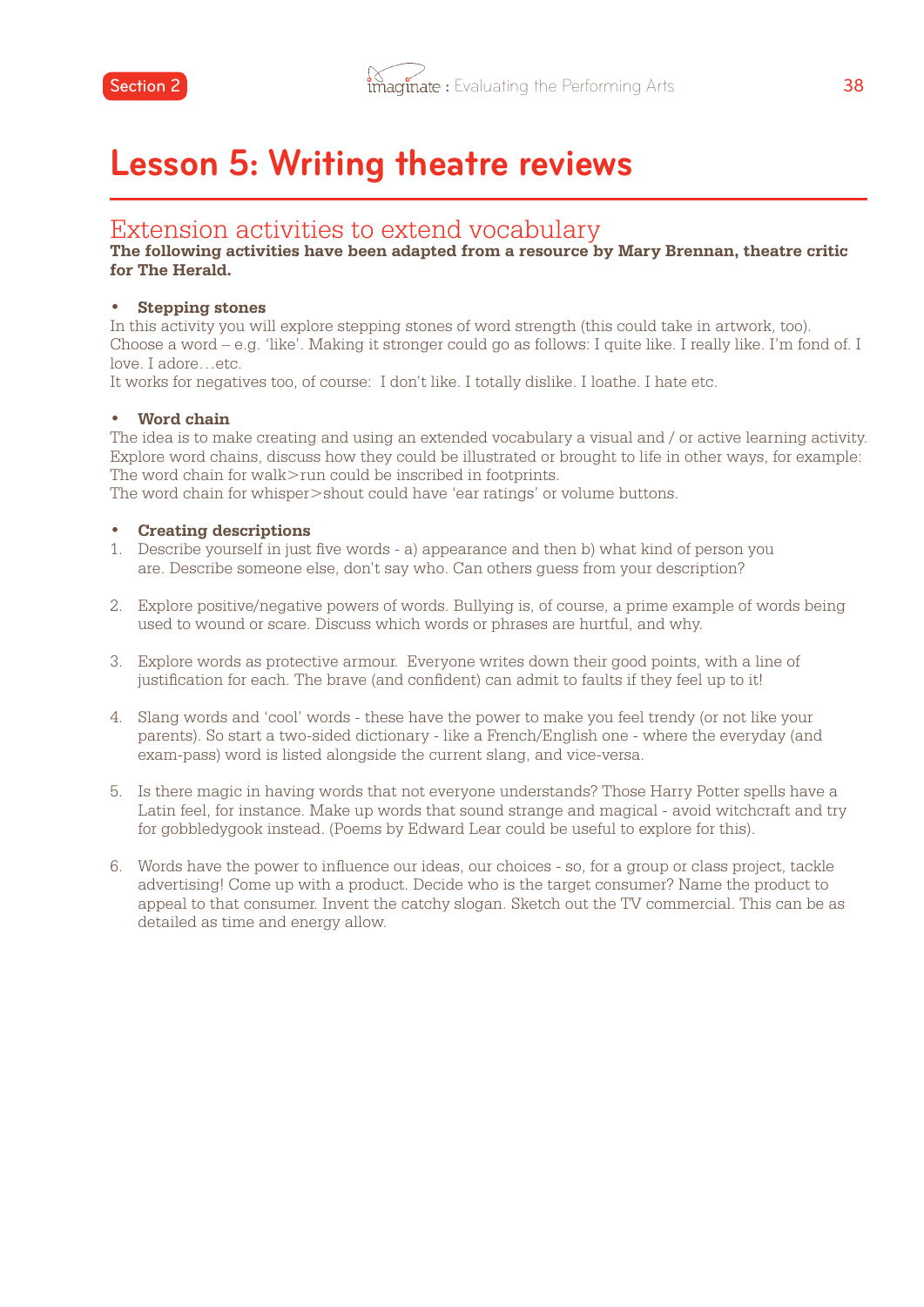

# Pupil worksheet

# **Review checklist**

A review should include:

- **Facts** details of the performance (name of production, name of theatre *company, venue, date of performance).*
- *Summary of the performance but don't give the ending away*
- *Good beginnings – try to make your first paragraph gripping and interesting to keep the readers interested and curious to hear more.*
- *Your opinion Don't be afraid to say what you think but do back up your opinion with reasons and examples. The reader wants to know what you thought of the show – so be bold and strong but not cruel.*

Think about your personal responses to the following questions:

- *What most interested you about the performance the story, the characters / performers, the design, the music, the special effects?*
- *Was the performance moving? Did you laugh or cry? Did you sympathise with the characters?*
- **Was the performance stimulating? Did it give you something to think about or** *help you look at the world or people in a different way?*
- *Detail ensure you give details to back up your argument. Explain why you thought something was wonderful or boring.*
- *Conclusion – finish up the review by repeating your main thoughts and giving the reader some direction – should they go and see it or not? Think about who might enjoy the show – what age-group and type of person. If you are fair and honest the reader will appreciate your review.*
- *Rating choose how you want to rate the performance. Most newspapers use a star rating – you can use it or make your own rating system.*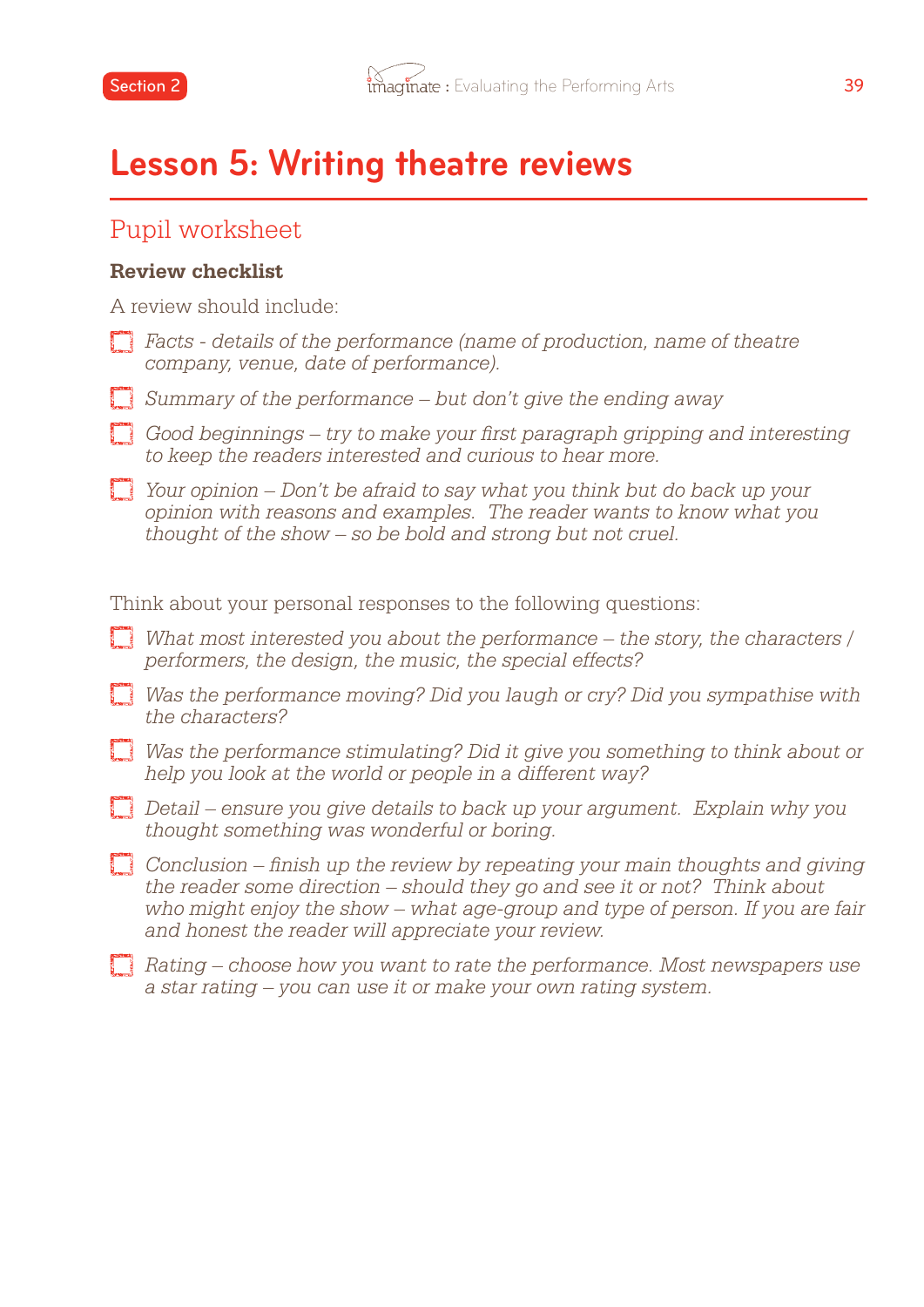# Teachers Notes for **Lesson 5: Writing theatre reviews**

# **Why write a review?**

1) The process of writing a review requires pupils to organise their thoughts about a production, make critical choices and be clear about their opinions on what they have seen.

2) A theatre review requires thoughts and opinions to be backed up with evidence from the production. 3) A theatre review has a specific purpose, to inform and influence a reader, and requires pupils to form a logical argument with a clear conclusion.

4) An effective review should give the reader a feel for the atmosphere and mood of the performance requiring pupils to understand their emotional response to the piece.

5) By questioning what they did not like about a performance pupils are encouraged to engage their own creativity in suggesting alternative approaches, ways in which they feel the story/atmosphere/ characters could have been more effectively portrayed or expressed.

# **The above lesson will have:**

1) Introduced pupils to a new form of functional writing.

2) Given pupils the tools to transform opinion into argument for the purpose of writing a balanced review through effective use of supporting evidence.

3) Given pupils confidence and belief in their own opinion.

4) Given pupils a better understanding of theatrical techniques and devices and how they can be used to create atmospheres or influence an audience.

5) Given pupils the opportunity to use their own creativity when suggesting alternative ways of presenting or staging elements of the production.

# Curriculum for Excellence

Through this lesson and the activities within it children will be able to have met the following experiences and outcomes:

| Curriculum Area                                           | <b>Experiences &amp; Outcomes</b>                                                                                                                                                                                                                                                             | <b>Notes</b> |
|-----------------------------------------------------------|-----------------------------------------------------------------------------------------------------------------------------------------------------------------------------------------------------------------------------------------------------------------------------------------------|--------------|
| Literacy – Reading<br>Finding and using<br>information    | I can respond to a performance text by expressing my thoughts and feelings<br>about it using evidence to back up my arguments and opinions.<br>LIT1-11a, 2-11a, 3-11a, 4-11a                                                                                                                  |              |
| Literacy – Reading<br>Enjoyment and choice                | After seeing a piece of theatre I can make notes and organise them under<br>different headings for the specific purpose of writing a review.<br>LIT1-15a, 2-15a, 3-15a, 4-15a                                                                                                                 |              |
| Literacy – Writing<br>Tools for writing                   | I can write my review independently using appropriate punctuation, ordering<br>and linking my sentences in a way that makes sense.<br>As my confidence increases I will be able to create arguments which flow and<br>paragraphs which relate to each other.<br>LIT1-22a, 2-22a, 3-22a, 4-22a |              |
|                                                           | When writing my review I can check that my writing makes sense.<br>As my confidence grows I can edit my work to be sure it meets its purpose and<br>communicates my meaning and argument clearly on first reading.<br>LIT1-23a, 2-23a, 3-23a, 4-23a                                           |              |
| Literacy – Writing<br>Organising and using<br>information | I am learning to use my notes to help me understand and organise information<br>in preparation for writing my review.<br>LIT1-25a, 2-25a, 3-25a, 4-25a                                                                                                                                        |              |
|                                                           | By understanding the features of a theatre review I can select ideas and<br>relevant information organising them in a logical sequence which will be<br>interesting and engaging for my reader.<br>LIT1-26a, 2-26a, 3-26a, 4-26a                                                              |              |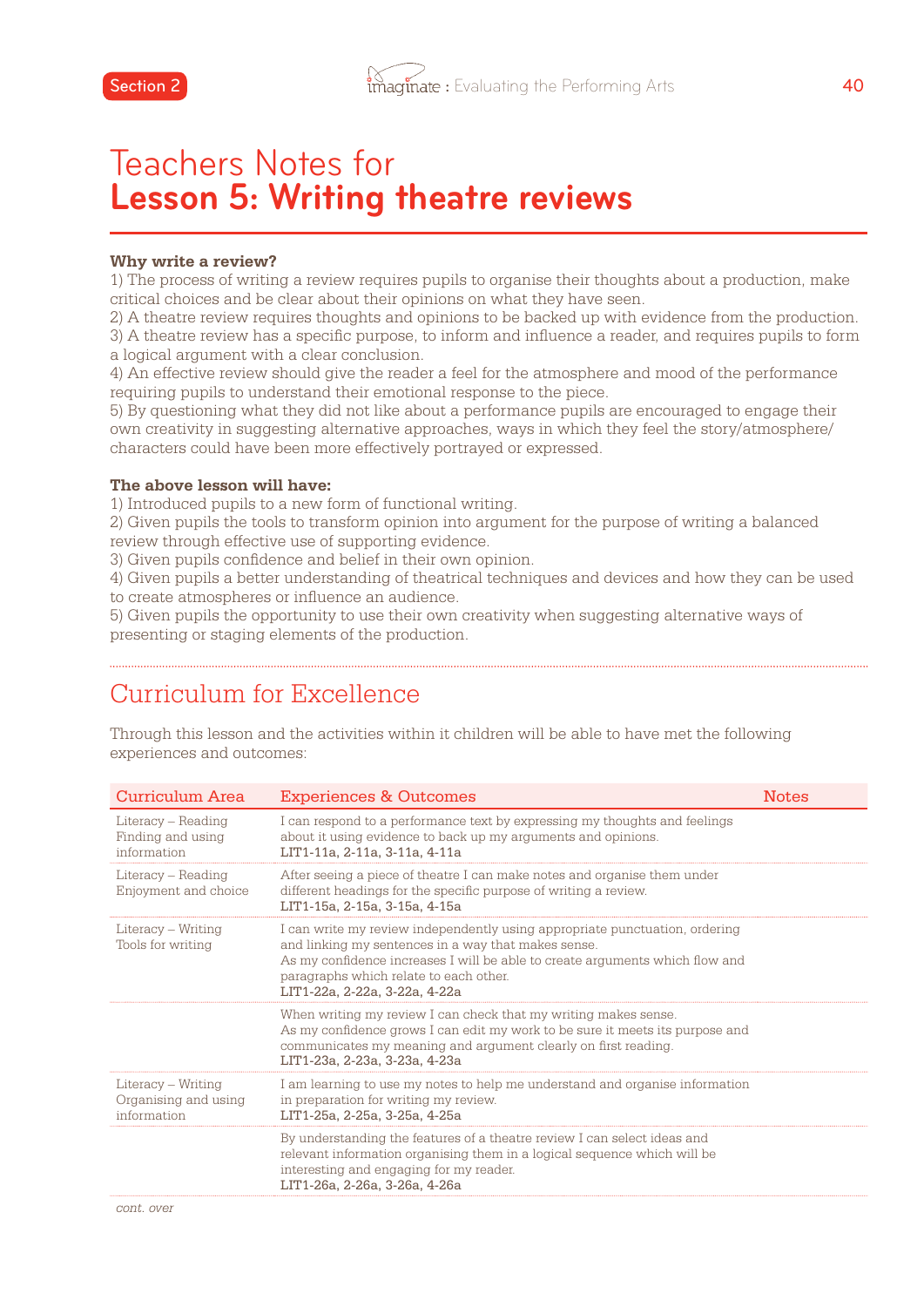# Teachers Notes for **Lesson 5: Writing theatre reviews**

| Curriculum Area                      | <b>Experiences &amp; Outcomes</b>                                                                                                                                          |  |
|--------------------------------------|----------------------------------------------------------------------------------------------------------------------------------------------------------------------------|--|
| Literacy – Writing<br>Creating texts | I can write a review which conveys information about the performance I have<br>seen and expresses my opinions to my reader. LIT1-28a/29a                                   |  |
|                                      | I can write a review which conveys information in a style which engages my<br>reader and is appropriate for the genre.<br>ENG2-27a, 3-27a, 4-27a<br>LIT2-28a, 3-28a, 4-28a |  |
|                                      | I can convey opinion and use relevant information and detail to support my<br>argument. LIT2-29a, 3-29a, 4-29a                                                             |  |
|                                      | I can create a review which shares my experience of the performance and how<br>it made me feel. LIT1-30a, 2-10a, 3,30a, 4-30a                                              |  |

# Notes: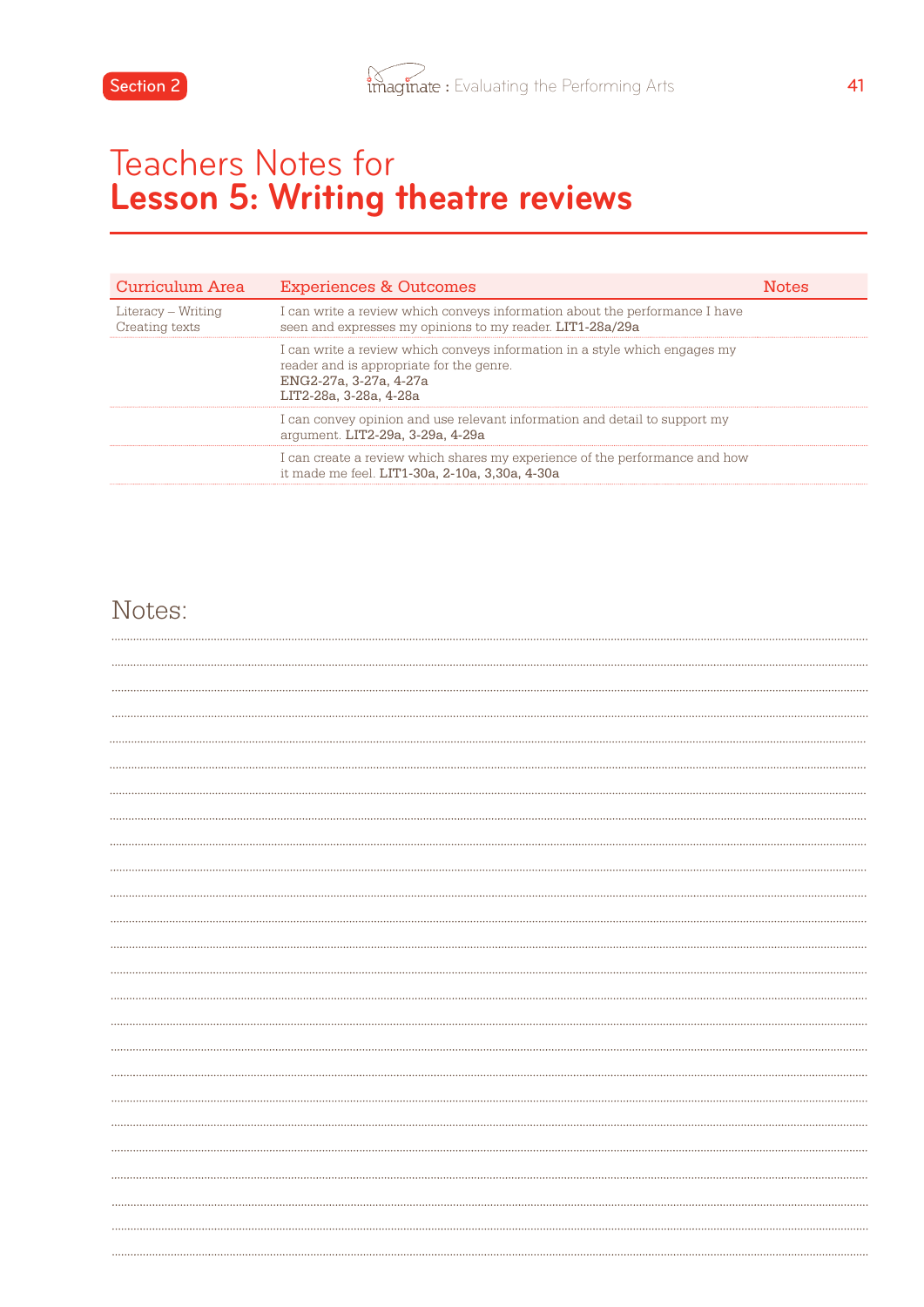# Teachers Notes for **Lesson 5: Writing theatre reviews**

# Sample Reviews

# One thousand paper cranes

Eastwood Park Theatre, Glasgow

#### **Mary Brennan \*\*\*\***

Make a thousand paper cranes – so the Japanese story goes – and your wish will come true. Painstaking folding is needed to produce one of these origami emblems of hope – a thousand would challenge fingertips and patience.

But if you believed that this ritual task would make your best friend get better? Like 10 year old Chiziko you'd fold any scrap of paper within reach. Then Sadako would leave hospital in good time for school sports day where – egged on by you, her trainer, she'd win the Big Race.

Written by Abigail Docherty and directed by Lu Kemp – and now heading to Edinburgh as part of this week's Bank of Scotland Imaginate Festival – this beguiling two–hander aimed at an 8+ audience is a portrait of childhood and friendship that strikes chords whatever your age. We file in, sit on gym mats, as Chiziko (Rosalind Sydney) puts Sadako(Julia Innocenti) through her paces. Straight off the pair conjure up the sheer daft happiness and bonded intensity of true, unconditional friendship .

But Sadako is suddenly hospitalised.

Why? Bit by bit – through other characters played by the cast – details of the effects of the Hiroshima bomb filter into the story. What is potently foregrounded throughout is the need to go forward, have dreams and embrace hope. If the nurse who wants to be a trapeze artist is over stretching this theme, the girl's friendship – not the least in the aftermath of Sadako's death – is life affirming without being mawkish. As paper cranes fill the air Chiziko's message is that people and memories, live on if you fold them into your heart.

Herald 10.02.2010

# ECHOA Traverse Theatre, Edinburgh

#### **Kelly Apter** \*\*\*\*\*

It's hard to conceive of anyone - of any age – not loving ECHOA. French company, Arcosm has so much talent in it's midst that we're bowled over by it. The Bank of Scotland Imaginate Festival tries hard to hit the spot with both adults and children, and this innovative show is a masterclass in how to engage a multi–generational audience.

The curtain opens to reveal a striking set – two large xylophones, a huge marimba, several pieces of drum kit and a plethora of metal frames for the performers to climb on. Dramatic lighting throws shadows on the wall or picks the company out in sharp silhouette, as two musicians and two dancers begin to showcase their skills.

Quickly the line between each discipline begins to blur. Musicians dance, dancers play and all four demonstrate a firm grasp on physical humour. Moving in impressively tight unison, they build up one wall of sound after another using instruments, bars, each other's bodies – and, in one hilarious routine, their mouths.

Rarely is contemporary dance so instantly accessible and fun, eliciting peels of giggling laughter from young mouths alongside adult guffaws. Best of all we're laughing at the same joke, on the same level.

Without saying a single word the performers draw us into their world and unite us as an audience. A return visit from Arcosm would do Imaginate no harm at all.

The Scotsman 01.06.2009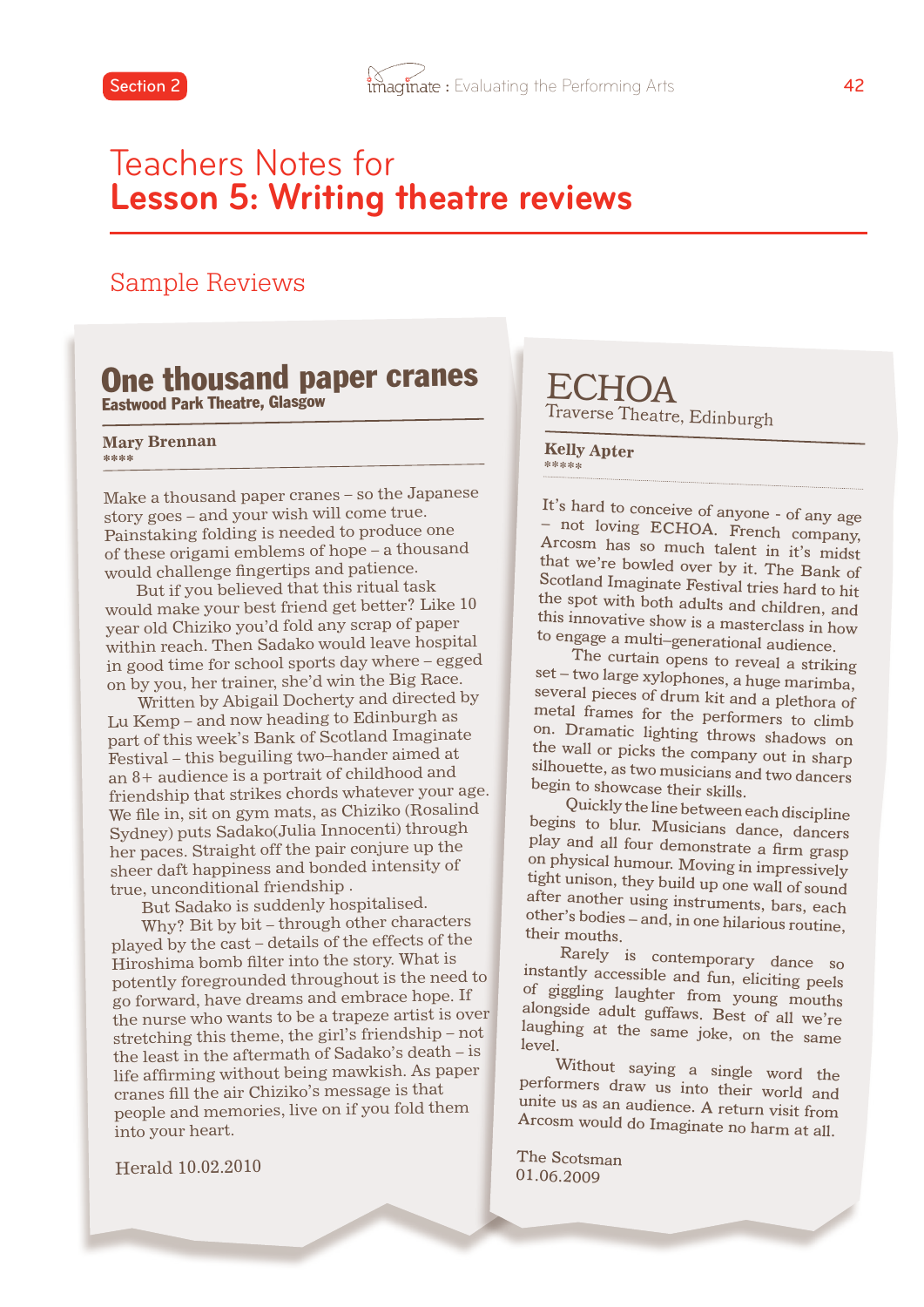# Creative<br>follow-up<br>ideas<br>**1** Creative follow-up ideas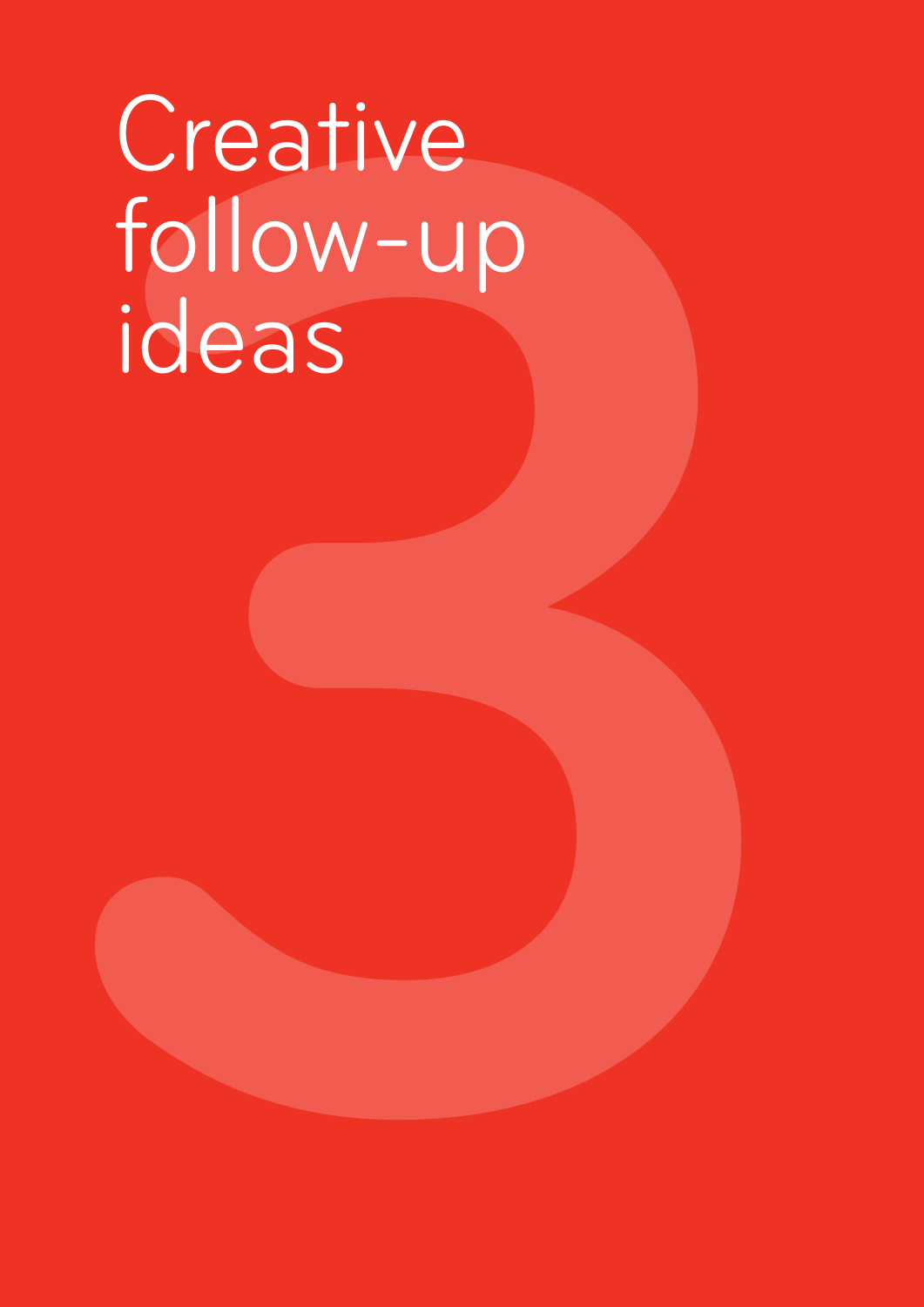<span id="page-46-0"></span>Further creative learning ideas linking to all areas of the Curriculum for Excellence

# **Dance**

The following discussion points and activities may be useful if you are going to see or have been to a dance performance

# Discussion about dance:

- What is dance? Moving shapes, patterns and repetitions. Expression of emotions. Rhythm and beat. Does it have to tell a story?
- Why do people dance? To show their feelings? For exercise? For fun?
- • Where do people dance?
- What does a dancer look like?
- What should he or she wear?
- • Do you have any favourite kinds/styles of dance?
- • What kind of music do you like to dance to?

# Dance moves

Before doing any warm-up activities with pupils:

- Ensure you have a large, open space to work in, preferably with gym mats.
- Have some sound equipment available and choose some CDs with contrasting moods and rhythms.
- Ask pupils to bring suitable clothes/shoes for dance and movement work: baggy trousers, loose tops, trainers or bare feet.
- • It may be useful to work in partnership with a PE Specialist or Active Schools Co-ordinator.

# Warm up

Always do some warm-ups before doing movement exercises. These could be stretching all parts of the body, shaking all the limbs, running on the spot, different kinds of jumps, a game of tig, etc.

# Dancing your name

Either in small groups or individually, pupils shape the letters of their name using their bodies, arms and legs. Once they have had time to experiment and try out the shapes of the letters, they should put the movement between the shapes (letters) to a piece of music. Spotlight some of these for the whole group to watch. Ask the pupils if they feel that they have begun to create a 'dance'.

# I Love to Dance

This exercise is a little like the Name Dance above. This time the teacher/leader stands in front of the class and creates the shapes that the pupils will copy. The shapes will follow the letters of the phrase 'I Love to Dance'. Repeat 2 or 3 times getting faster each time. Only once the pupils have enjoyed putting the shapes together will they be told that they have written and danced the words "I love to dance". (This exercise is clearly reminiscent of "Y.M.C.A"!).

# Balancing

Balance is an important part of dancing, and this exercise helps to develop the skill, at the same time as exploring unusual ways of using the body. The object is to explore the body's relationship with the floor and see how little contact with the floor you can keep. Explore balancing on: the feet, fingertips, toes, elbows, knees, shoulders, bottoms and so on.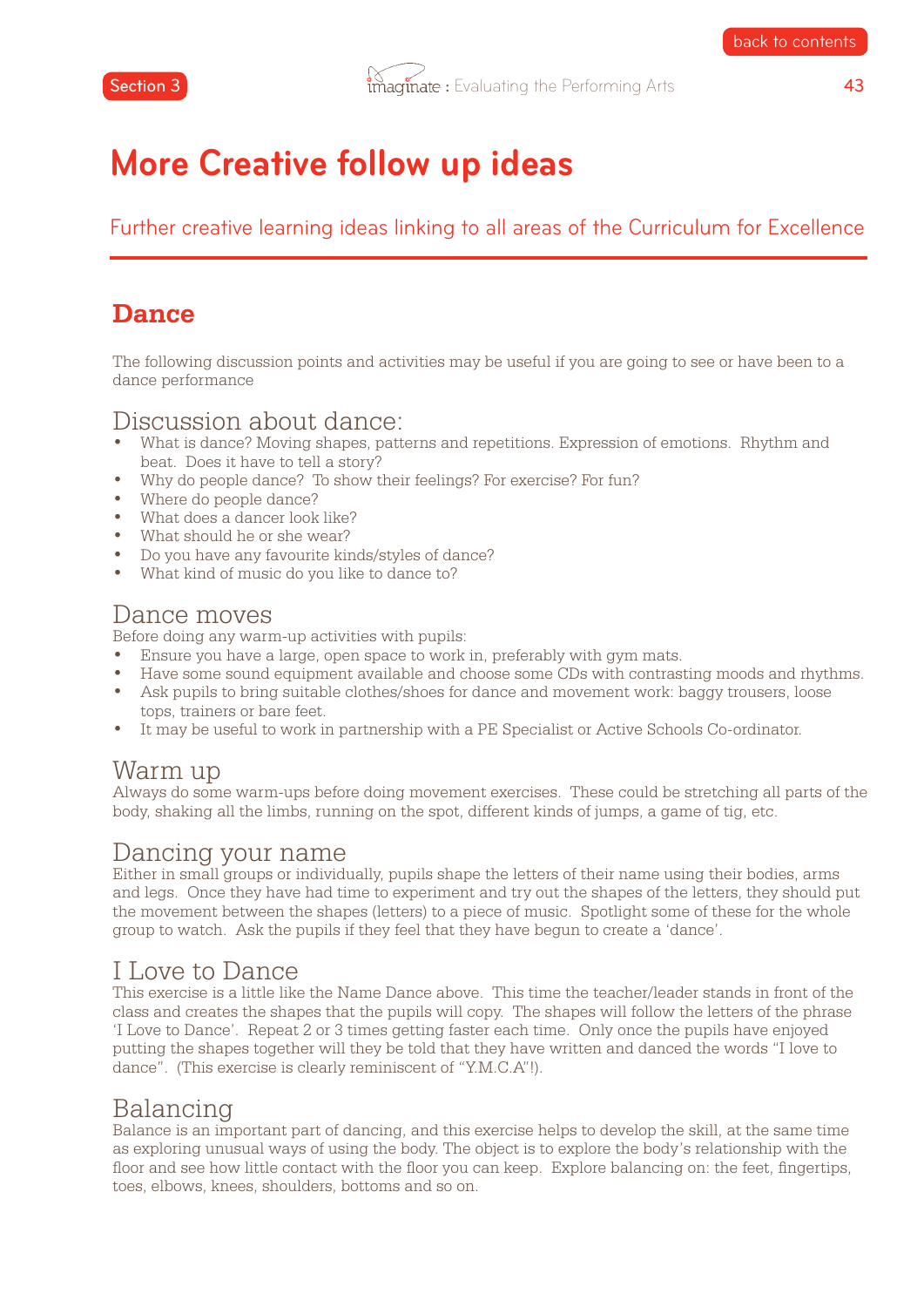Further creative learning ideas linking to all areas of the Curriculum for Excellence

# **Dance** (continued)

# Balancing game

Pupils start standing in a space. The teacher randomly shouts out numbers between 1 and ten and the children must balance / make contact with the floor using this number of body parts – e.g.  $1$  – bottom, 5 – 2 feet, 2 hands and a head and so on). Anyone who topples over is 'out' – the winner is the last one on the floor. Variation: Start by balancing on 10 body parts and do a countdown from 10 to 1.

# Three level movement piece

Make shapes with your body, one at a time, for three levels: High, Middle and Low. Memorise each shape as they go. Find ways of moving from one level to the next. Call out levels randomly and pupils follow, add some rhythmic music to the exercise, and suddenly this is dance. You could extend the exercise by joining into pairs and then small groups, adding each pupils shapes and movements together.

# Traversing the space

- Introduce pupils to the vocabulary of movement while they cross the space in various ways: diagonally, across, up & down, in a curve, in spirals, in wavy lines, zigzags etc.
- Each time they cross the space they do it to a different word, e.g. bouncing, leaping, bounding, crawling, sliding, creeping, hopping, slithering etc.
- • It is easiest to do it one pupil at a time, depending on the space available. Then introduce movement in pairs and in groups with repetition and synchronisation.
- In "unison" everyone facing the same way, side by side, in "line" everyone facing the same way, one behind the other, in "opposition" or in "mirror image" – facing one another and mirroring the movements.
- • Add music for some of the stages in this exercise.

# Bridges and Tunnels

When dancers move through or over shapes made by others.

Half the class make shapes with their body (either individually, or in groups of 2 or 3) and freeze in their positions. The rest of the group explore interesting ways of climbing or moving over these "bridges" or under the 'tunnels'. Swap over the groups so that each half of the class has a go at both creating shapes and crossing them. Help the class to be imaginative and adventurous in the pictures and shapes that they create. But above all, make sure that the shapes are solid and safe before they are used. Gym mats are useful for this exercise.

# The Dance

From the exercise above create your own dance. Give it a title and put it to music.

# Health and Wellbeing

All of the Dance work described above supports the physical aspects of Health and Wellbeing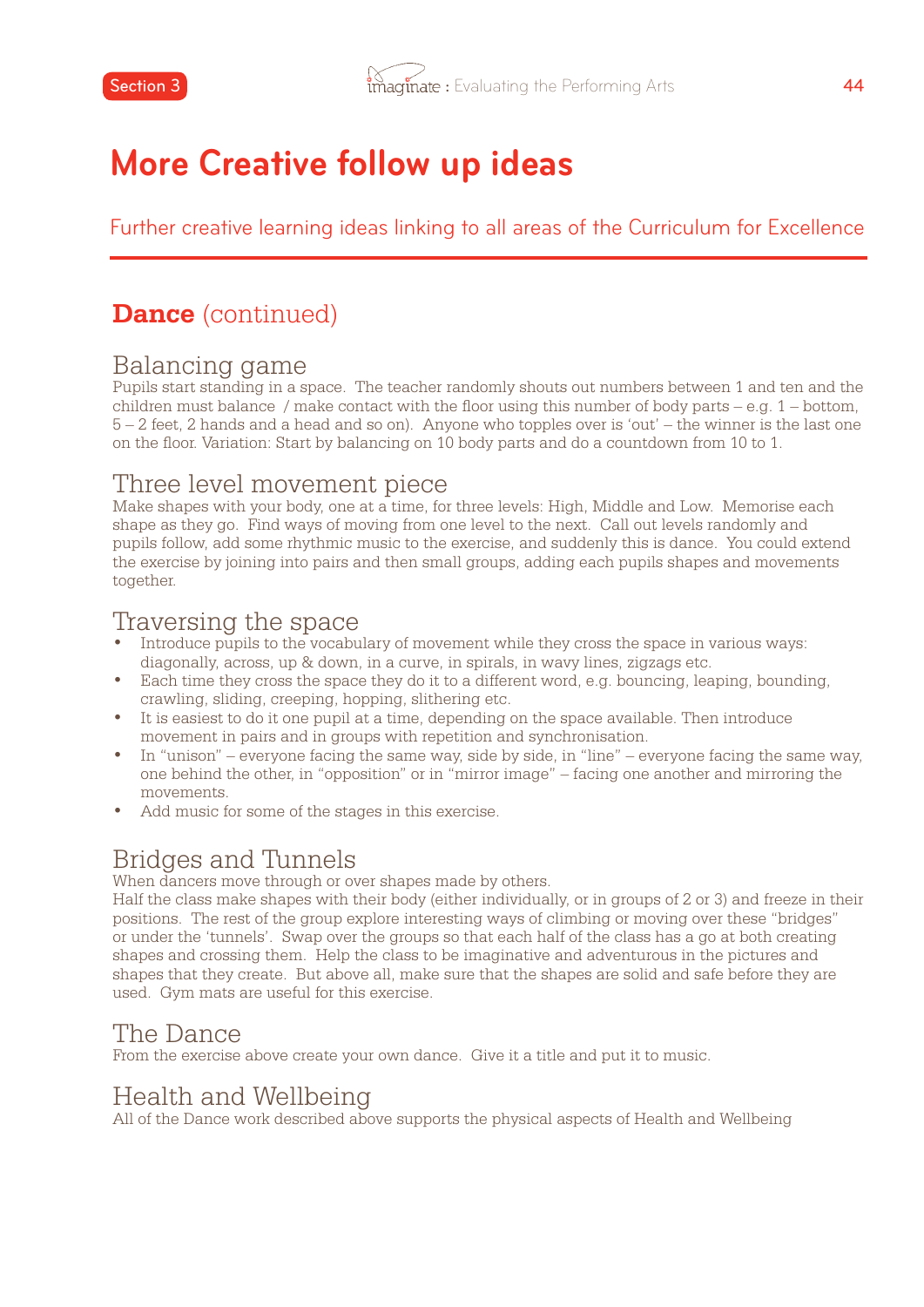Further creative learning ideas linking to all areas of the Curriculum for Excellence

# **Expressive Arts**

# Storyboard/cartoon strip

Create your own version of the performance and present it as a cartoon, a short play or animation.

# Make a model of the set

From what you saw in the performance produce a set model.

# Make shadow puppets

Create your own using these simple guidelines.

You will need - stiff cardboard, paper, a stick, glue or tape, a pencil, a pair of scissors, a screen and a light.

- • Draw your characters on the paper. Glue paper to cardboard. Cut round the shape. Glue stick to cardboard (a glue gun is good)
- Find a light source to make a shadow; the light must shine on the screen the screen can be as simple as a plain wall, or you can make it using a sheet or a big piece of paper.
- Make the puppet story with words, sound effects and music.

# Creative play corner

Collect items for the creative play corner that remind the pupils of the performance. Encourage them to tell their own version of the performance using the objects available.

# **Literacy and English**

# Creating Poetry

Write a poem or haiku about the performance.

# Alternative endings

Write your own alternative ending to the story.

# Characters diaries

Create a diary for one of the characters in the play.

# Telling stories in a special place

Create an unusual environment to tell stories in the classroom or in the school hall or outside. e.g. tell stories under a parachute if the school has one, use poles to hold the parachute up, tell stories on a 'magic' carpet just big enough to hold the whole class, make a tepee of brown paper and bamboo or willow poles, tell stories outside - under a tree or in a tent.

# Storytelling in a circle

The teacher begins a story and stops after a few sentences. The next child adds to it and so on round the circle until the story comes to an end.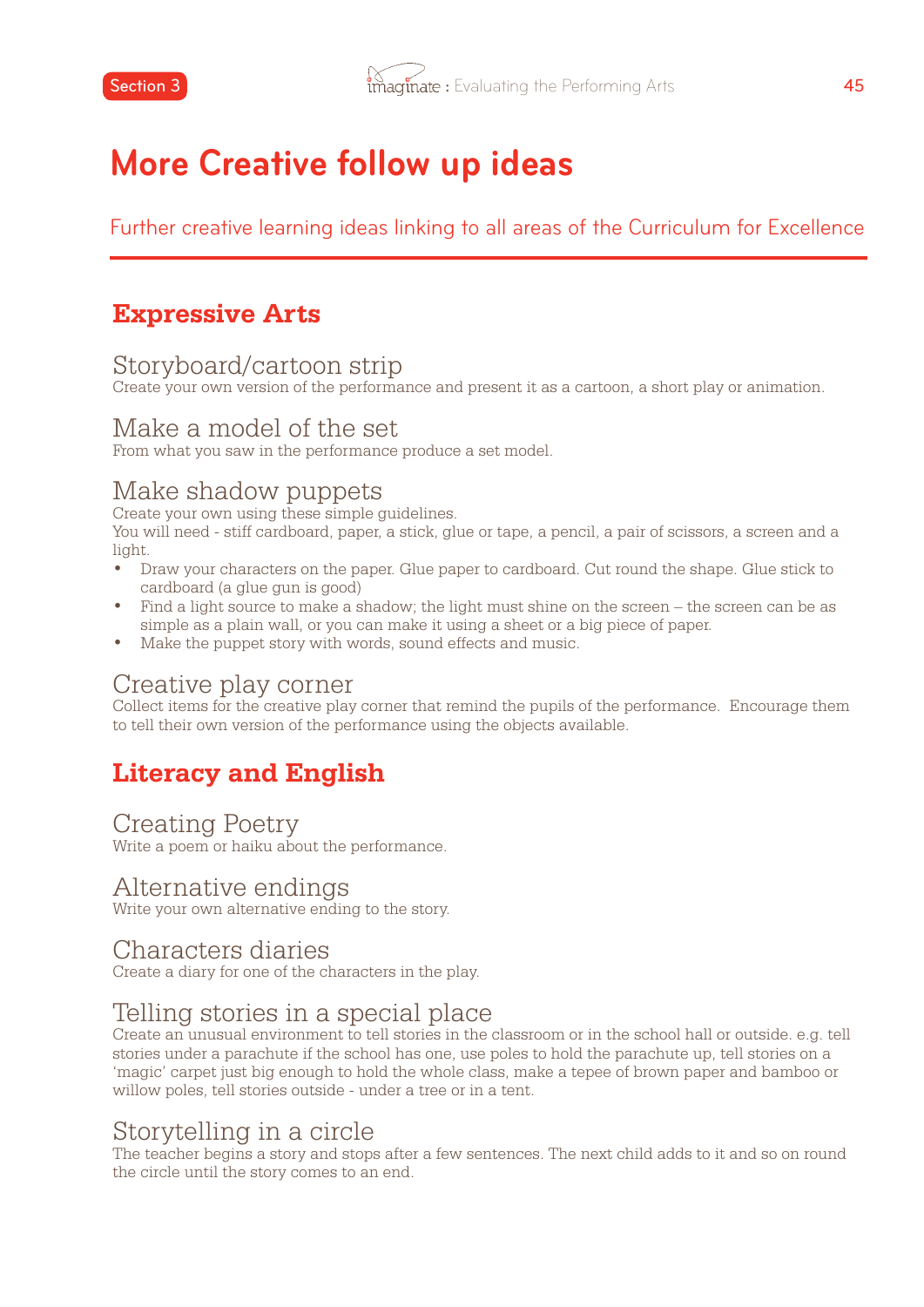Further creative learning ideas linking to all areas of the Curriculum for Excellence

# **Literacy and English (continued)**

# Stories with sound effects

The teacher tells a story and invites the class to add the sound effects. The story should be simple and short. The sound effects are controlled by an arrow or a pointer which the teacher uses as volume control – when the arrow points downward there is no sound at all. As the arrow begins to turn upwards the sound effect starts and can go on growing in volume until the arrow is pointing straight upward and the sound is at full volume. The children must keep their eyes on the arrow at all times and work carefully with it.

# Storytelling baskets

In this activity children contribute their ideas for stories into a 'storytelling basket'. In pairs or small groups they then make up stories using ideas from the basket.

Give each child a set of strips of different coloured paper. Pupils then write their ideas for the following categories on different coloured strips:

- Characters / heroes each child writes the name of an interesting character or hero and uses 2 or 3 words to describe them
- Setting each child writes an interesting setting for a story to take place
- Problem each child writes a problem that the main character or hero needs to resolve

All contributions are then added to the basket and one of each (character, setting and problem) drawn out by pupils to create a new story. This can also be done in pairs or small groups.

# **Technologies**

# Research the company

Conduct research before attending a performance on the company, the country they are from and the performance.

# Using Glow

Share your work and reviews on Glow

# Moving Images and podcasts

If you have access to recording equipment why not record pupil responses to the performance and post them on Glow to let other pupils see or hear your reviews.

# Creative Learning Scotland

A directory of performing companies and cultural organisations across Scotland that receive funding from Creative Scotland and offer a wide variety of opportunities for schools. WEB LINK TO COME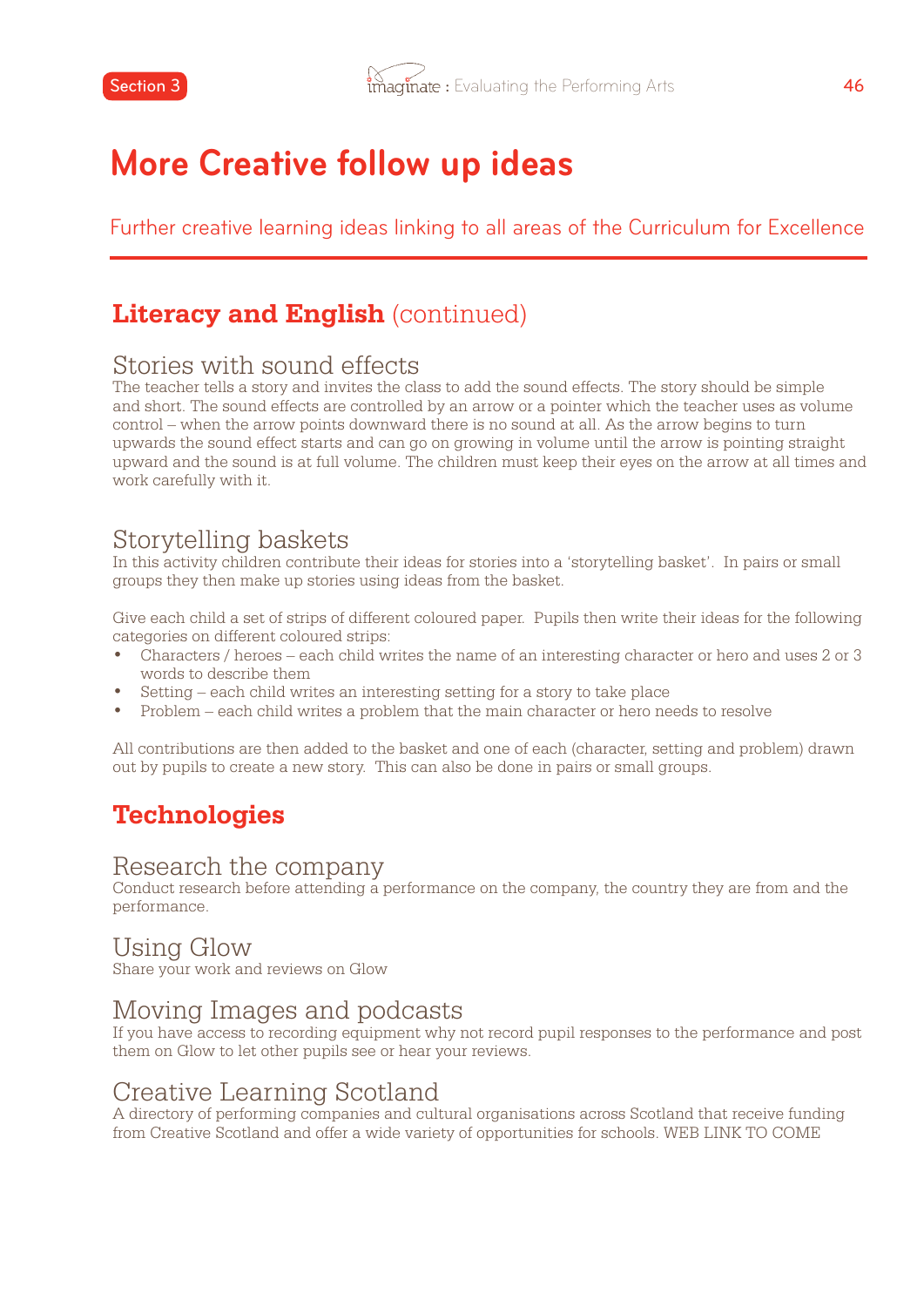# **4** Imaginate on Glow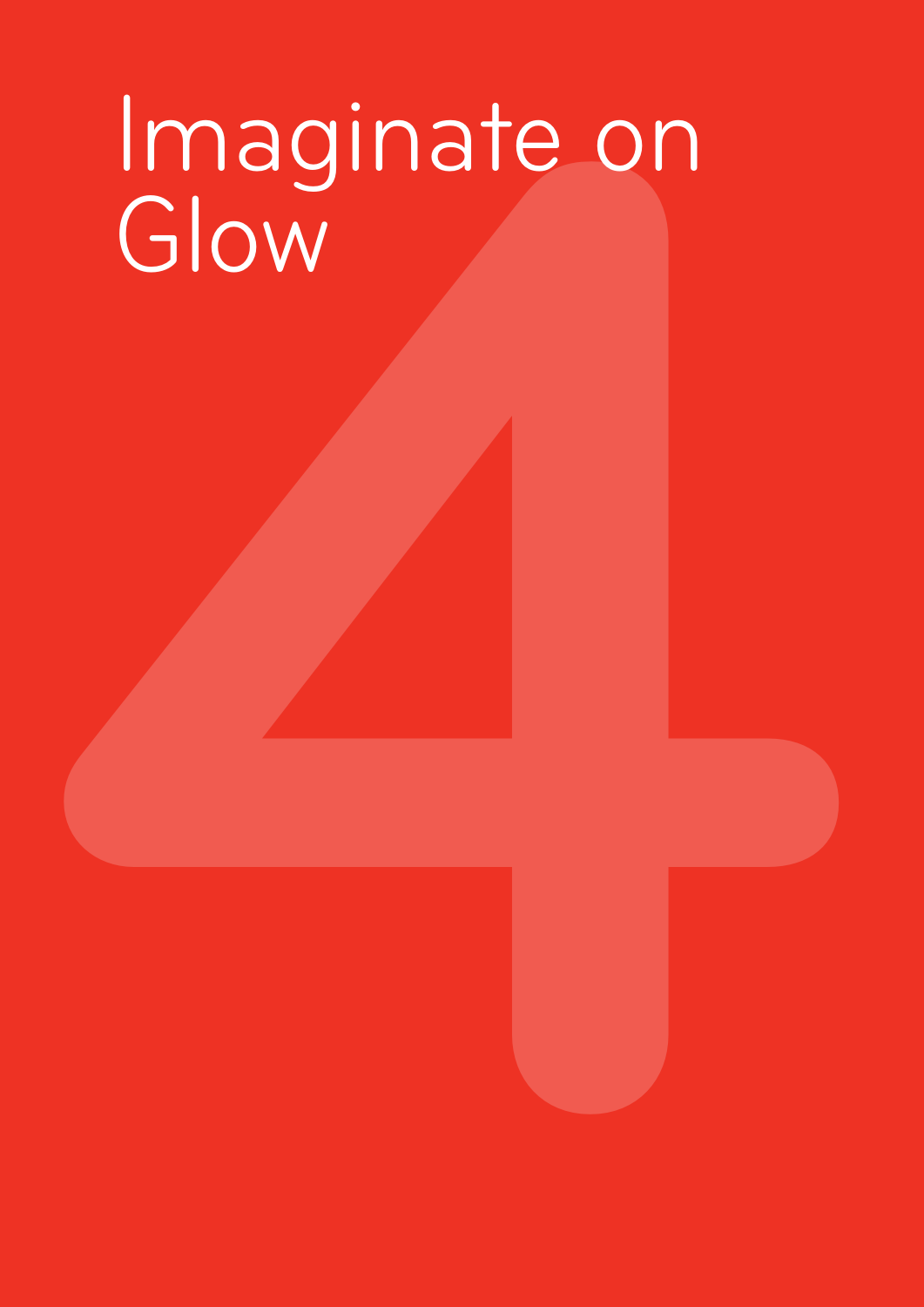# <span id="page-51-0"></span>**Imaginate's Co-create Glow resource**

Imaginate has created a new online interactive teaching tool for use via Glow. Developed in consultation with Busby Primary, East Renfrewshire and Whalsay Primary, Shetland, the 'tool-kit' style resource will be available for primary and secondary teachers and pupils across Scotland.

The new Glow resource supports teachers in meeting the Curriculum for Excellence Expressive Arts Outcomes and Experiences and is a development of Imaginate's range of resources on art appreciation. This links very clearly with the Curriculum for Excellence Expressive Arts Experiences and Outcomes, which state that:

*Evaluating and appreciating are used to enhance enjoyment and develop*   $B599$ *knowledge and understanding (of expressive arts).* 

In using the new Imaginate Glow resource pupils will develop critical thinking skills and become more able to express their own thoughts, feelings and opinions with confidence. By working with others through the resource pupils will learn to have confidence in their own opinions, whilst also valuing, and learning from the views and opinions of other people.

Thanks to Learning Teaching Scotland, Co-create project and Creative Scotland who funded the development of the resource.

To access the resource visit the Imaginate website or Glow page by following the route below: [Glow / My Glow Groups / National Site / Imaginate](https://secure.glowscotland.org.uk/login/login.htm)

| O home O step one O step two O step three                                              | resources<br>about            |
|----------------------------------------------------------------------------------------|-------------------------------|
| <b>Imaginate - Evaluating Performance Art</b><br>Discuss and review a live performance | teachers<br>quide             |
| Step 1: Remembering the Performance                                                    |                               |
| <b>Step 2: Exploring the Performance</b>                                               |                               |
| <b>Step 3: Judging the Performance</b>                                                 | $\bullet$ $\bullet$ $\bullet$ |
| begin<br>If you are ready, click on the button to begin.                               |                               |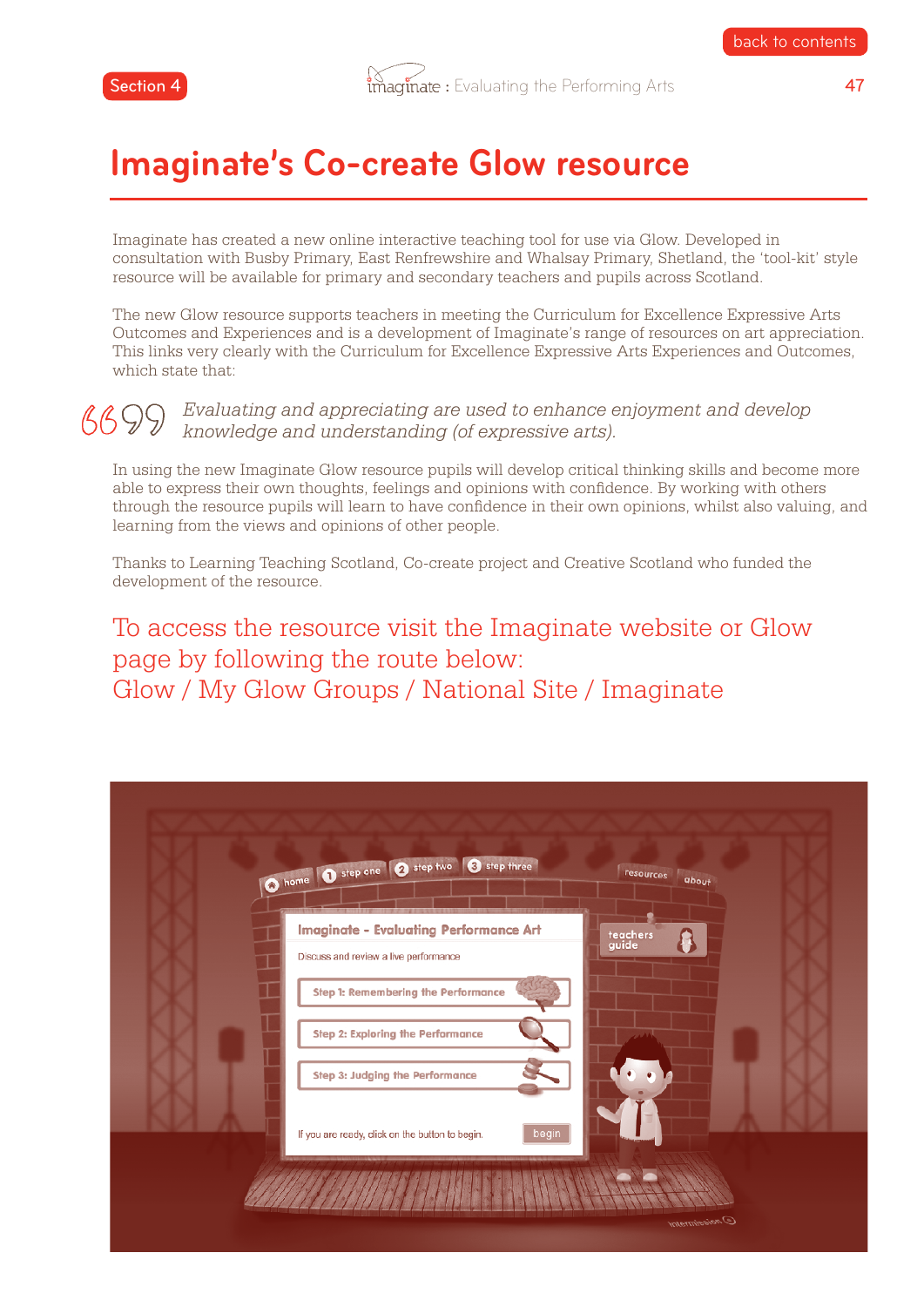# **Appendix:**<br>Glossary<br>of Terms<br>& Further<br>Reading Appendix: Glossary of Terms & Further Reading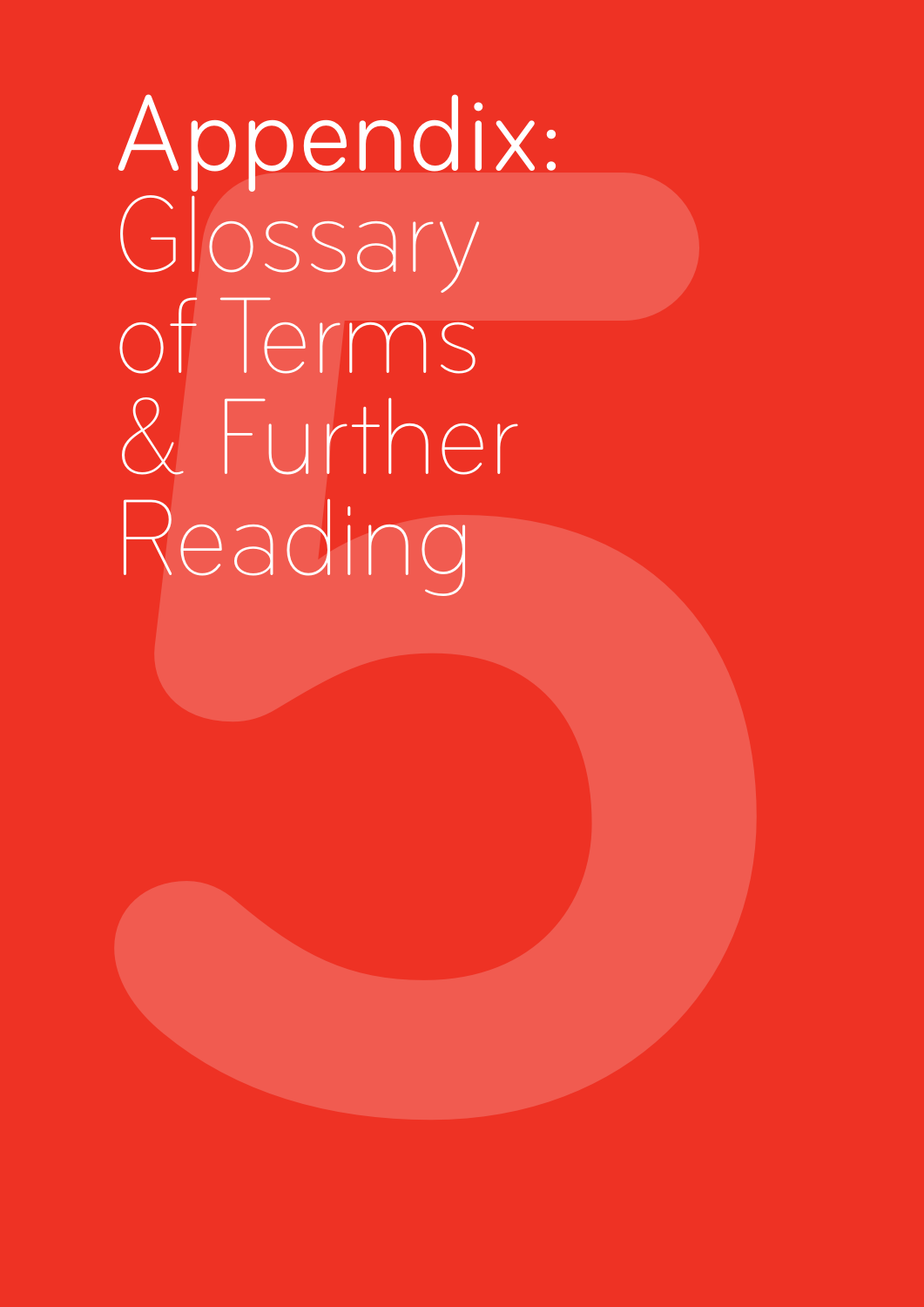<span id="page-53-0"></span>

# **Glossary**

# **Roles of staff involved in performing arts:**

#### **Director**

Responsible for interpreting the script, if there is one, managing the creative team and directing the action on stage.

# **Designer**

Responsible for overall design of the performance with potentially specific designers for set, costume, lighting and sound.

#### **Producer**

Secures funding for the performance, contracts the creative team and deals with all logistics around the show.

#### **Stage Manager**

Responsible for all backstage activity and prompt copy. Manages the stage.

# **Deputy Stage Manager**

Responsible for calling the show – cueing all the actors, sound and light.

#### **Assistant Stage Manager**

Supports the Stage Manager.

#### **Stage Crew**

Responsible for scene changes.

#### **Set Designer**

Responsible for designing set, making models and organising construction of scenery, furniture and providing ground plan for rehearsals

# **Lighting Designer/Operator**

Designs and operates the lighting.

#### **Sound Designer/Operator**

Designs and operates the sound.

#### **Costume Designer/Wardrobe manager**

Designs and manages costumes.

#### **An A-Z of terms that could be helpful in writing theatre reviews.**

*Adapted from SQA Standard Grade Drama Knowledge Bank*

**A**

**Audience** People watching a performance

**Auditorium** The area for the audience, generally filled with seats

**Avenue** Audience seated on two sides of the acting area

# **B**

**Backcloth** Canvas cloth which covers the back of the stage: can be painted

**Blackout** The acting area is not lit Slow fade to - the lighting/sound is faded out slowly Fast fade to - the lighting/sound is faded out quickly Snap to - blackout is achieved instantly

# **C**

**Centre Stage (CS)** The centre area of the stage **Centre Stage Left (CSL)** The left hand centre side of the acting area as the actor faces the audience **Centre Stage Right (CSR)** The right hand centre side of the acting area as the actor faces the audience **Character** Specific person in a drama **Comedy** A drama which is funny/comical **Costume** Clothes worn by actors for their character **Crossfade** To change from one lighting cue to another with no blackout in between, or to change from one sound cue to another with no silence in between **Cue** A signal for an actor to do or say something, or for a lighting or sound effect to begin or end **Cyclorama** The back wall of the stage which can be painted or lit

# **D**

**Dance Drama** A drama presented through dance moves

**Dialogue** A conversation between two or more characters

**Down Stage Centre (DSC)** The middle part of the stage nearest the audience

**Down Stage Left (DSL)** The part of the stage nearest the audience on the left as the actor faces the audience **Down Stage Right (DSR)** The part of the stage nearest the audience on the right as the actor faces the audience

# **E**

**End on** Audience seated at one end – acting area at the other **Enter** To come on stage **Exit** To leave the acting area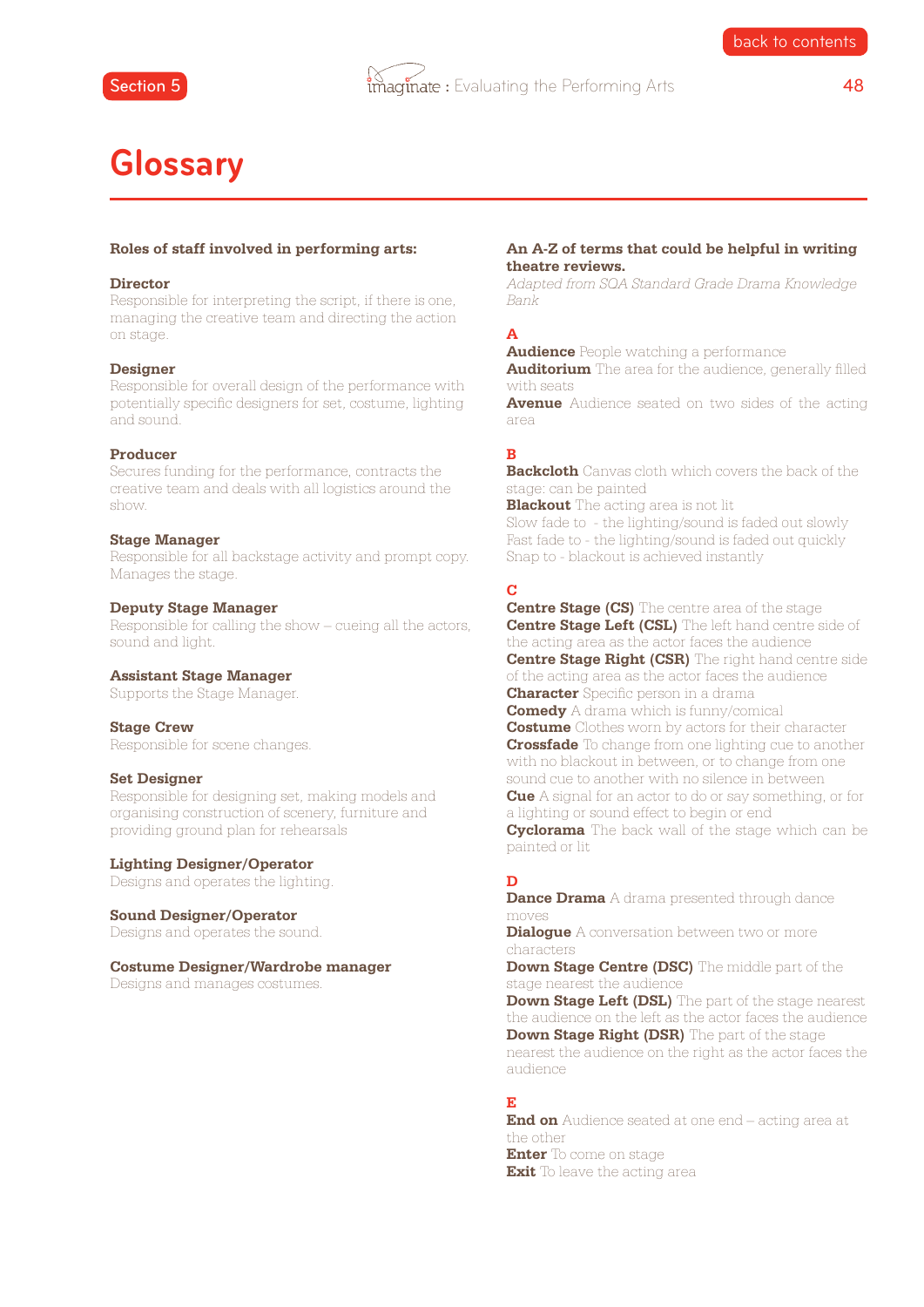# **Glossary**

# **F**

**Flats** Wooden frames, joined together and covered with canvas, which can be painted

door - flat frames into which a door is built

window - flat frames into which a window is built

**Flies** Area above the stage from where scenery/actors are flown in on pulleys

**Front of House (FOH)** Any job in the theatre which involves dealing with the audience e.g. box office, refreshments, usher

# **G**

**Gauze** See-through material which cannot be seen through when lit from the front, but can be seen through when lit from behind

**Gel** Film placed in front of a lantern to change the colour of the beam

**Gobo** Thin metal plate cut out in a pattern and placed in a lantern to project pattern or shape into the acting area

# **М**

**Make-up** Worn by actors for their character **Masks** Covering for all, or part, of the face **Mime** Stylised form of movement which creates an illusion of reality

**Monologue** A character speaks their thoughts aloud **Musical** Drama which includes song and/or music

# **N**

**Narration** Part(s) of the drama are told as a story by a narrator

# **P**

**Performance** Presentation of a drama to an audience **Personal Prop** An item carried or worn by a character

e.g. glasses, handbag, wallet **Play** Another word for a drama

**Playwright** Person who has written the play **Plot** Storyline of the drama

**Promenade** Audience follows the action on foot, moving from one location to another

**Props** Short for properties - objects used by an actor **Proscenium Arch** Stage within an enclosing arch **Pyrotechnics** Stage fireworks

# **R**

**Rake** Slope of stage (to allow actors to be seen) **Revolving Stage** Stage which turns in a circle **Role** Part played by an actor / attitude adopted **Rostra** Blocks or platforms used to create levels

# **S**

**Scenario** Outline of the plot of a drama, including changes in time or place

**Scenery** Resources used to create the setting where a drama takes place, e.g. backcloth, flats, rostra, furniture.

**Set Prop** An item placed on the set, usually part of it e.g. a lamp, clock, picture

**Sight Lines** What the audience sees of the stage from where they are sitting

**Slow Motion** Movement performed at a slowed down speed

**Soliloquy** A single lengthy speech, made when no other characters are on stage

**Special Effects** Used to create a mood or atmosphere on stage e.g. strobe light, mirror ball, smoke machine **Spotlight** Beam of light created by a lantern for a person or place on the acting area

**Staging** The position of the acting area relative to the audience

**Structure** Way in which time, place and action are sequenced

# **T**

#### **Tabs** Curtains

**Target Audience** A specific group of people at whom a drama is aimed

**Theatre in the Round** Audience seated all around the acting area

**Thrust** Audience seated on three sides of the acting area

**Timing** Speaking, moving or pausing at exactly the right moment

**Tone** Change of voice to express emotion

**Tragedy** A drama about unhappy events and with a sad ending

**Trapdoor** Door in a floor

**Treads** Stairs

**Truck** Piece of scenery on wheels for ease of movement

# **U**

**Up Stage Centre (USC)**The middle part of the stage furthest away from the audience

**Up Stage Left (USL)** The left hand part of the stage furthest away from the audience as the actor faces the audience

**Up Stage Right (USR)** The right hand part of the stage furthest away from the audience as the actor faces the audience

# **W**

**Wings** Sides of a theatre stage